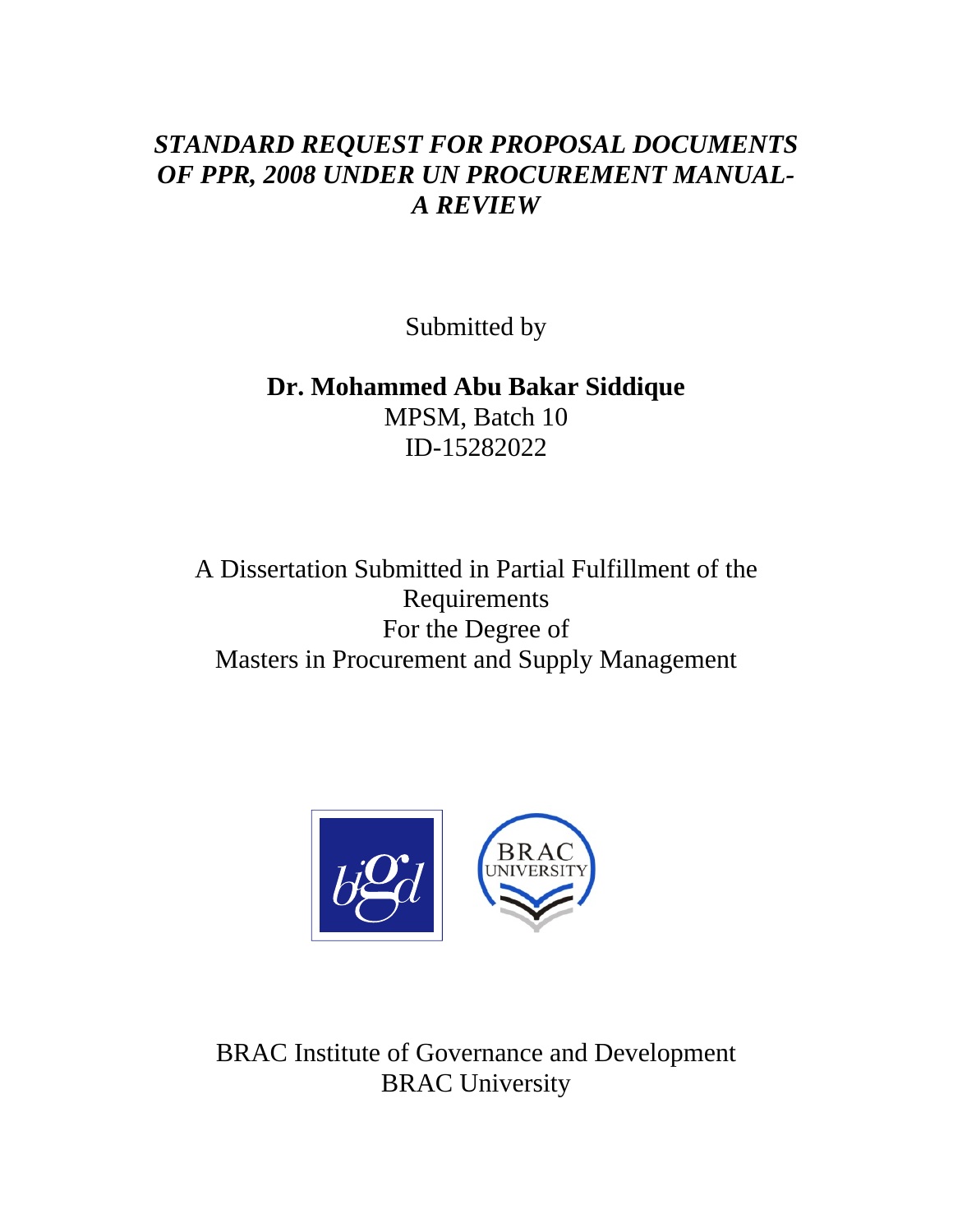### **DECLARATION**

It is hereby declaring that no part of thesis, title as "Governance in Sustainable Public Procurement: Role of Supreme Audit Institution, Bangladesh." has been submitted or published elsewhere. The whole dissertation is prepared for academic pursuit and solely aimed for the partial fulfillment for the degree of Masters in Procurement and Supply Management (MPSM). The document is submitted to the BRAC Institute of Governance and Development (BIGD), BRAC University with due acknowledgement of the cited text and norms of standard research works.

January 2016

 Dr. Mohammed Abu Bakar Siddique MPSM, Batch 10 ID-15282022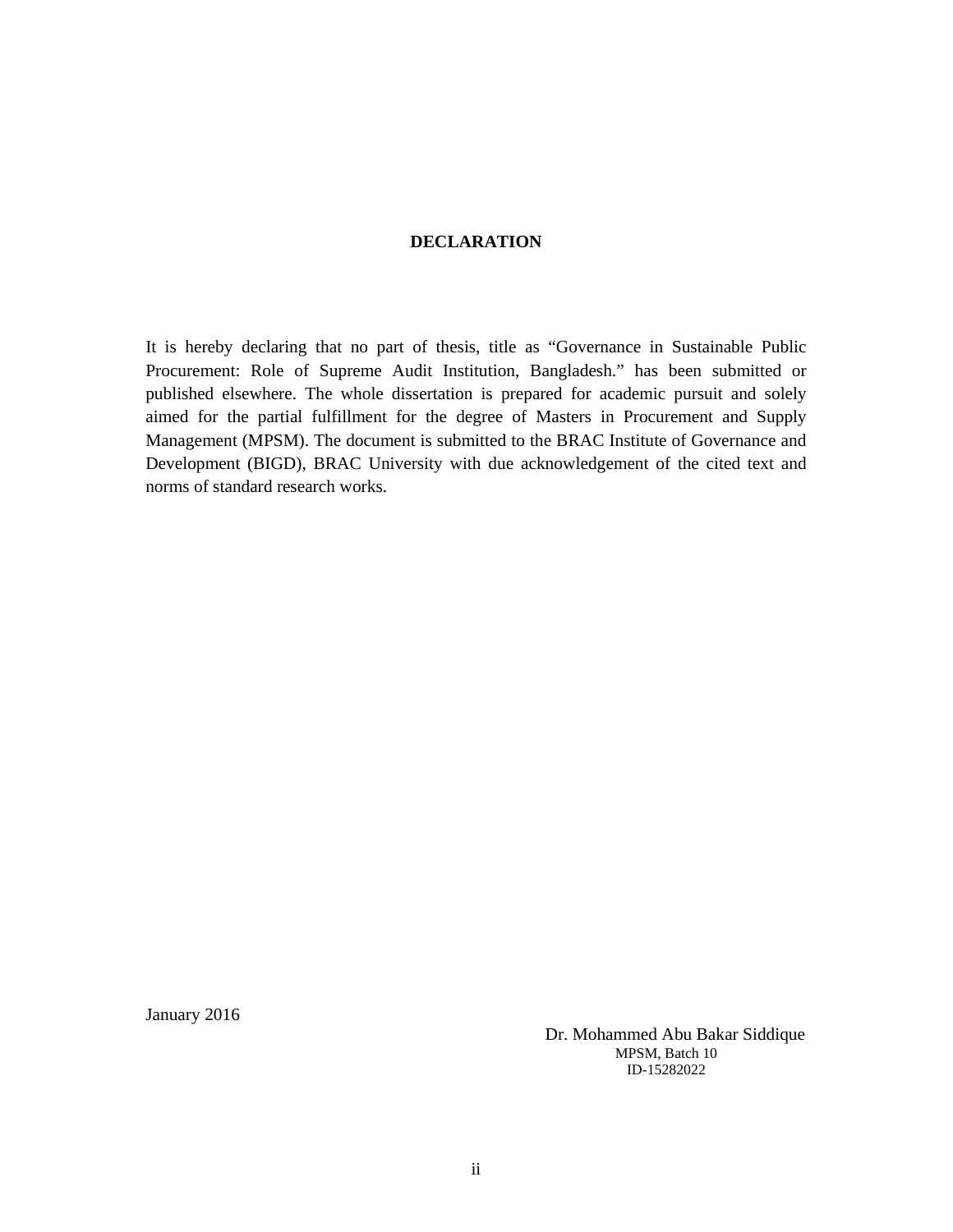#### **CERTIFICATE**

This is my pleasure to certify that the dissertation entitled *STANDARD REQUEST FOR PROPOSAL DOCUMENTS OF PPR, 2008 UNDER UN PROCUREMENT MANUAL- A REVIEW* is the original work of Dr. Mohammed Abu Bakar Siddique that is completed under my direct guidance and supervision. So far I know, the dissertation is an individual achievement of the candidate's own efforts, and it is not a conjoint work. I also certify that I have gone through the draft and final version of the dissertation and found it satisfactory for submission to the BRAC Institute of Governance and Development, BRAC University in partial fulfillment of the requirements for the degree of Masters in Procurement and Supply Management.

**Dr. Wahid Abdallah**  Research Advisor & Fellow BRAC Institute of Governance and Development BRAC University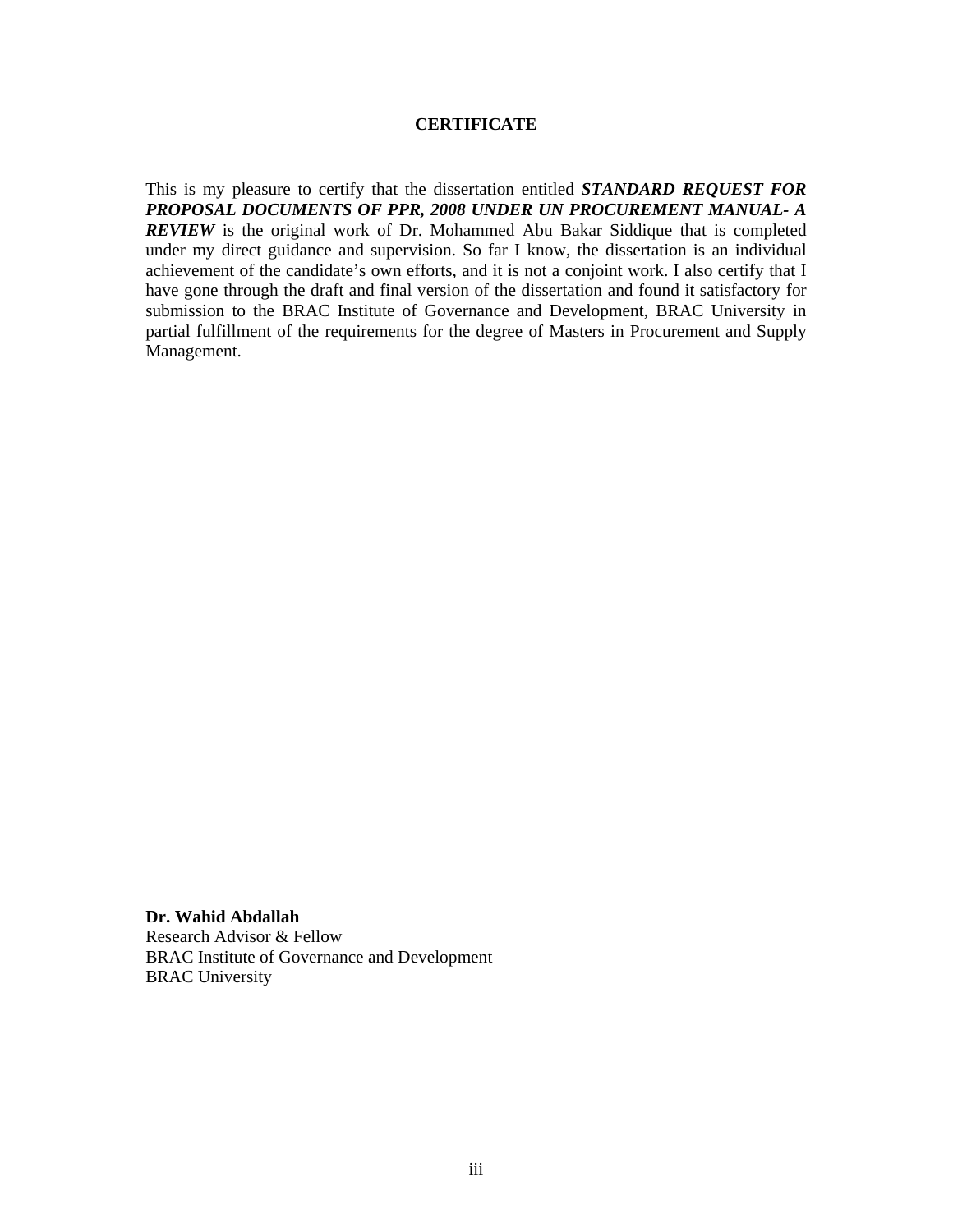### **ACKNOWLEDGEMENT**

At first, I would like to express gratefulness to The Almighty Allah who has given me the wisdom, patience, strength and has made me successful in the completion of my research work. Then I would like to convey my gratefulness to my parents whose encouragement and support have always motivated me to move forward in my life to achieve goals.

I would like to express my heartiest gratitude to my wife **Sultana Razia Ferdous** for her continuous support in all the situations and times. I cannot thank her enough for keeping patience, for the care and affection she showed to me and for tolerating all the negligence that I did during my research works.

I would like to express my deepest gratitude to my dissertation Supervisor, **Dr. Wahid Abdallah** for his consistent help, sincere guidance; motivation and for making me believe in my own capabilities. This research work would not have been possible without his suggestions & contribution.

I would like to express my special gratitude to Ministry of Public Administration, Central Procurement Technical Unit (CPTU), CIPS and BIGD to give me the opportunity to accomplish the research work.

I would also like to thank all my family members, friends and my colleagues for their encouragements and cooperation during my thesis works.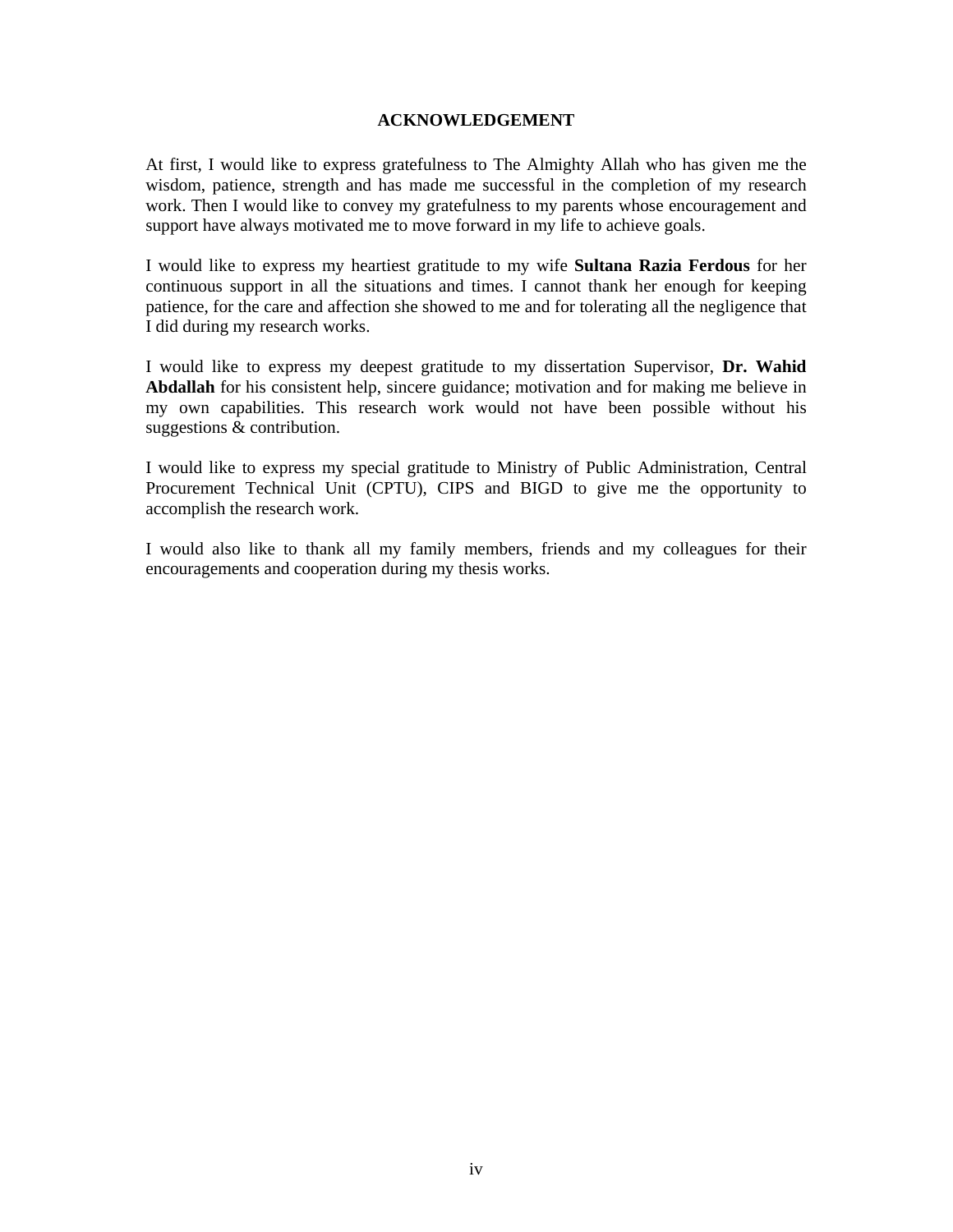#### **ABSTRACT**

Central Procurement Technical Unit (CPTU) prepared different types of Tender / Proposal Documents for Goods, Works Procurement and Consultant Selection those reflected the essence of PPR, 2008 and PPA, 200. The review of the *Standard Request for Proposal Documents* (SRFP) under United Nations (UN) procurement manual performs the comparison of related clauses of consultant selection from the SRFPs and the UN procurement manual. The study mainly confined with the documents of National Consulting Firm Selection (PS7) & International Consulting Firm Selection (PS11) available in the CPTU's website. The study is to find out the loopholes of both SRFPs comparing the related terms and conditions of UN Procurement Manual and PPR, 2008. The study finds some of the difficulties and dissimilarities between the Rules and the terms of SRFPs. Moreover it also finds the lack of tune in harmonization of clauses of SRFPs and inconsistency of applicability of similar clauses. Though some of the SRFPs give the PE the more wide options of applications of certain terms and conditions, it makes the documents a bit more complex to use. Again in some cases or situations the PE's option is limited by the clauses of SRFPs which in terms simplified the documents. However, being recent introduction of SRFPs by the CPTU and the documents are still in the draft form and being modified time to time with the change of Rules and Acts and also the difficulties faced by the concerned PE to apply the SRFP documents in consultant selection process. The review finds that some fine tuning of the SRFP documents may make those very high standards of documents and those can be compared with the model form of contracts. The author refers to some further study of the SRFP documents (PS7  $\&$  PS11) in comparison with the proposal documents of UN and with view to the experts of PPR, 2008 and UN Procurement for fine tuning and actual findings of laps and gaps of the consultant selection documents. Finally the study describes its findings at concluding part and recommends some inclusions to enrich the consultant selection documents. In addition to that the author suggests further study for enhancement of the SRFPs (PS7 & PS11) for the selection of national and international consultant.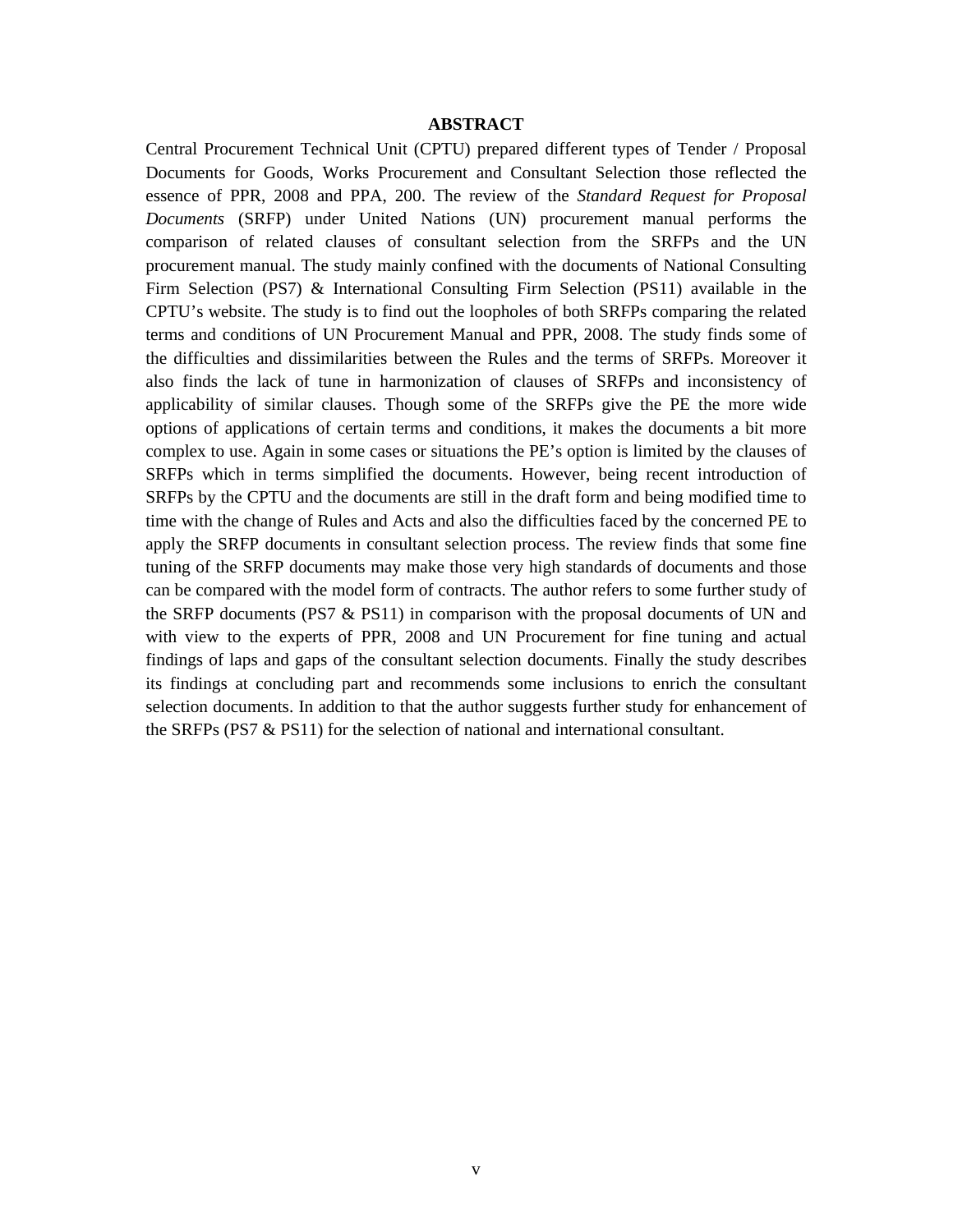### TABLE OF CONTENTS

| <b>DECLARATION</b>                                                                                                     | $\mathbf{ii}$  |
|------------------------------------------------------------------------------------------------------------------------|----------------|
| <b>CERTIFICATE</b>                                                                                                     | iii            |
| <b>ACKNOWLEDGEMENT</b>                                                                                                 | iv             |
| <b>ABSTRACT</b>                                                                                                        | V              |
| <b>TABLE OF CONTENTS</b>                                                                                               | vi.            |
| <b>ABBRIVIATIONS</b>                                                                                                   | $\mathbf{x}$   |
| 1.0 INTRODUCTION                                                                                                       | 1              |
| 1.1 Background of the Study                                                                                            | 1              |
| 1.2 Problem Statement                                                                                                  | 1              |
| 1.3 Research Questions                                                                                                 | 2              |
| 1.4 Research Objectives                                                                                                | $\overline{2}$ |
| 1.5 Rationale of the Study                                                                                             | 2              |
| 1.6 Scope and Limitations of the Study                                                                                 | 3              |
| 1.7 Methodology                                                                                                        | 3              |
| 2.0 REVIEW OF STANDARD PROPOSAL DOCUMENTS                                                                              |                |
| 2.1 PS7 (REQUEST FOR PROPOSAL FOR SELECTION OF CONSULTING<br>FIRM (NATIONAL) (Complex Lump-sum - above Tk. 10 Million) | 3              |

| 2.1.1 Introduction                                                   | 3              |
|----------------------------------------------------------------------|----------------|
| 2.1.2 Guidance Notes on the Use of the Standard Request for Proposal | $\overline{4}$ |
| 2.1.3 Instructions to Consultants                                    | $\overline{4}$ |
| Section A: General                                                   | $\overline{4}$ |
| Section B: Request for Proposal                                      | $\overline{4}$ |
| Section C. Proposal preparation                                      | $\overline{4}$ |
| Section D. Proposal Submission                                       | 5              |
| Section E. Proposal Opening and Evaluation                           | 5              |
| Section F. Contract Award                                            | 5              |
| 2.1.4 Proposal Data Sheet                                            | 5              |
| 2.1.5 General Conditions of Contract                                 | 5              |
| 2.1.6 Particular Conditions of Contract                              | 6              |
| 2.1.7 Proposal and Contract Forms                                    | 6              |
| 2.1.8 Terms of Reference                                             | 6              |
|                                                                      |                |

# 2.2 SRFP11 (PS11): STANDARD REQUEST FOR PROPOSAL (SRFP) FOR SELECTION OF CONSULTING FIRM (International)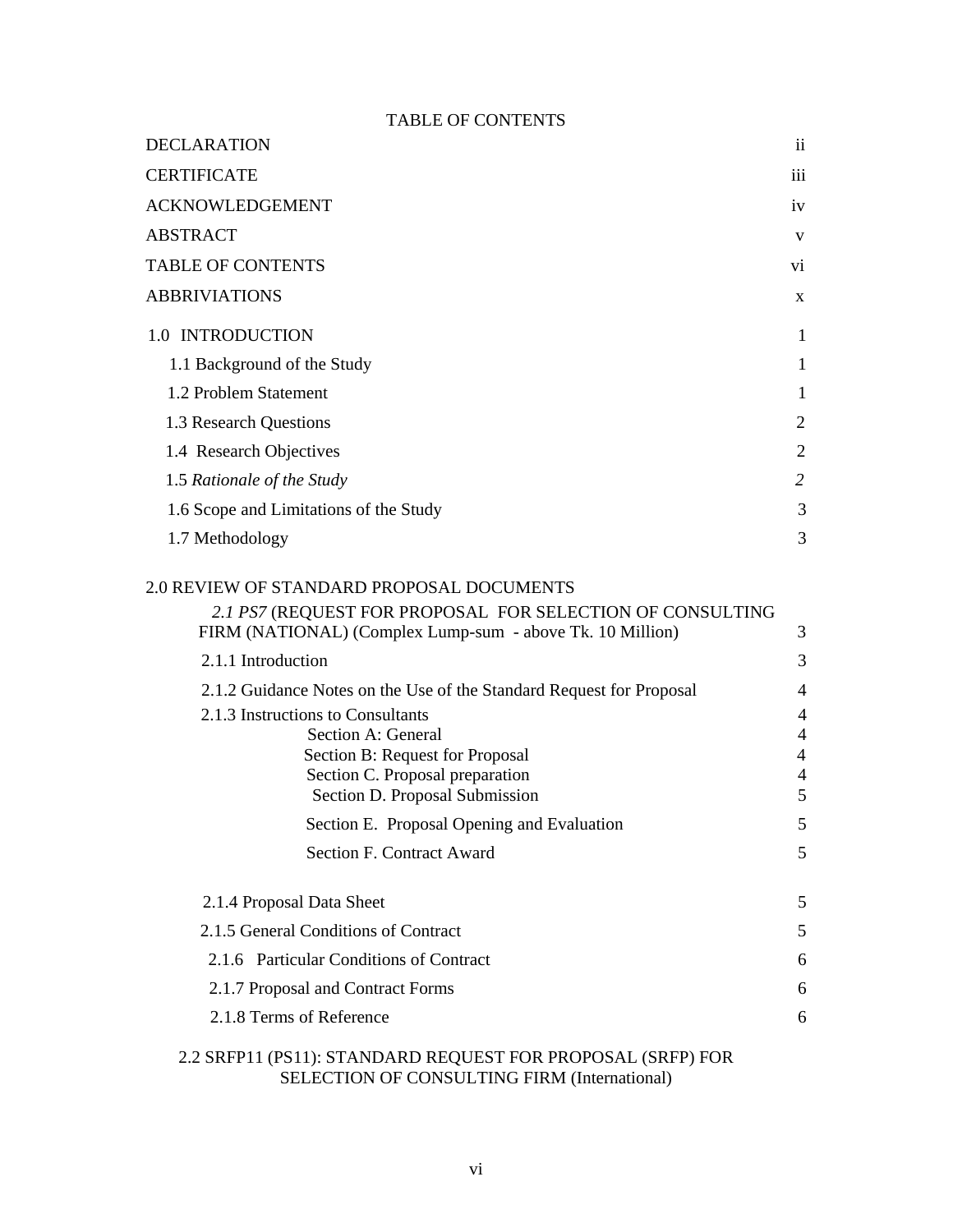| (Lump Sum Contract- any value)                                                                                   | 7        |
|------------------------------------------------------------------------------------------------------------------|----------|
| 2.2.1 Guidance Notes on the Use of the Standard Request for Proposal<br>2.2.2 Instructions to Consultants        | 7        |
| Section A: General                                                                                               | 7        |
| Section B: Request for Proposal                                                                                  | 7        |
| Section C. Proposal preparation                                                                                  | 8        |
| Section D. Proposal Submission                                                                                   | 8        |
| Section E. Proposal Opening and Evaluation                                                                       | 8        |
| <b>Section F. Contract Award</b>                                                                                 | 8        |
| 2.2.3 Proposal Data Sheet                                                                                        | 8        |
| 2.2.4 General Conditions of Contract                                                                             | 8        |
| 2.2.5 Particular Conditions of Contract                                                                          | 9        |
| 2.2.6 Proposal and Contract Forms                                                                                | 9        |
| 2.2.7 Terms of Reference                                                                                         | 9        |
| 3.0 REVIEW OF PUBLIC PROCUREMENT RULES 2008                                                                      |          |
| 3.1 Chapter-I: Preliminary                                                                                       | 10       |
| 3.2 Chapter-II: Preparation of Tender Proposal, Committee Etc.                                                   | 11       |
| 3.3 Chapter-III: Principles of Procurement                                                                       | 11       |
| 3.4 Chapter-IV: Methods of Procurement for Goods and Related Services,<br>Works, Physical Services and Their Use | 11       |
| 3.5 Chapter-V: Processing Of Procurement                                                                         | 12       |
| 3.6 Chapter-VI: Procurement of Intellectual and Professional Services                                            | 12       |
| Chapter-VII: Professional Misconduct<br>3.7                                                                      | 12       |
| Chapter-VIII: E-Government Procurement<br>3.8                                                                    | 12       |
| 3.9 Chapter-IX: Miscellaneous                                                                                    | 12       |
| 4.0 REVIEW OF UNITED NATIONS PROCUREMENT MANUAL                                                                  |          |
| 4.1 Chapter 1. Introduction and Overview of the United Nations                                                   |          |
| <b>Procurement Manual</b>                                                                                        | 13       |
| 4.2 Chapter 2. Organization, Responsibilities and Functions of<br><b>Procurement Offices</b>                     | 13       |
| 4.3 Chapter 3. Delegation of Procurement Authority                                                               | 14       |
| 4.4 Chapter 4. Ethical Standards in Procurement<br>4.5 Chapter 5. Global Compact                                 | 14<br>14 |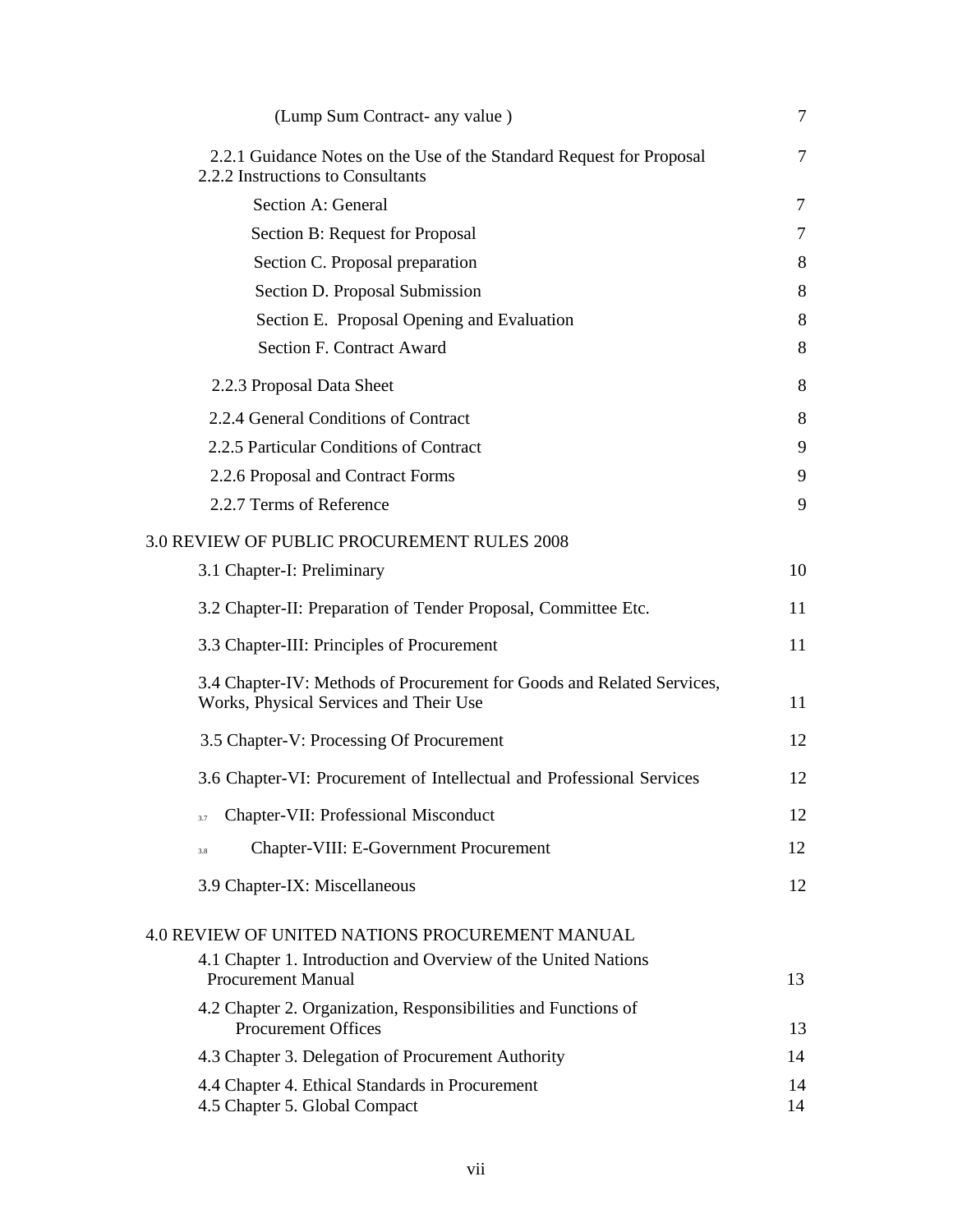| 4.6 Chapter 6. Overview of the Procurement Process                                                                                                                                                | 15       |
|---------------------------------------------------------------------------------------------------------------------------------------------------------------------------------------------------|----------|
| 4.7 Chapter 7. Vendor Registration and Management                                                                                                                                                 | 15       |
| 4.8 Chapter 8. The Acquisition Process                                                                                                                                                            | 15       |
| 4.9 Chapter 9. The Solicitation Process                                                                                                                                                           | 15       |
| 4.10 Chapter 10. Management and Treatment of Vendor Submissions                                                                                                                                   | 16       |
| 4.11 Chapter 11. The Source Selection Process                                                                                                                                                     | 17       |
| 4.12 Chapter 12. Organization and Functions of, and Review by, the HCC and                                                                                                                        |          |
| <b>LCC</b><br>4.13 Chapter 13. Contractual Instruments                                                                                                                                            | 17<br>18 |
| 4.14 Chapter 14. Delivery and Receiving Process                                                                                                                                                   | 18       |
| 4.15 Chapter 15. Contract Management and Administration                                                                                                                                           | 19       |
| 4.16 Chapter 16. Property Disposal                                                                                                                                                                | 20       |
| 5.0 REVIEW OF UNCITRAL MODEL LAW ON PUBLIC PROCUREMENTR<br>5.1 Chapter-I: General Provisions                                                                                                      | 20       |
| 5.2 Chapter-II: Method of Procurement and Their Condition; Solicitation and<br>Notices of the Procurement                                                                                         | 21       |
| 5.3 Chapter-III: Open Tendering                                                                                                                                                                   | 21       |
| 5.4 Chapter-IV: Procedures for Restricted Tendering; Request for Quotation<br>and Request for Proposal without Negotiation                                                                        | 22       |
| 5.5 Chapter-V: Procedures for Two-Stage Tendering; Request for Proposal<br>with Dialogue; Request for Consecutive Negotiations; Competitive<br><b>Negotiation and Single Sourcing Procurement</b> | 22       |
| 5.6 Chapter-VI: Electronic Reverse Auctions                                                                                                                                                       | 23       |
| 5.7 Chapter-VII: Framework Agreement Procedures                                                                                                                                                   | 23       |
| 5.8 Chapter-VIII: Challenge Proceedings                                                                                                                                                           | 24       |
| 6.0 ANALYSIS AND FINDINGS                                                                                                                                                                         |          |
| 6.1 Communication Proceedings                                                                                                                                                                     | 24       |
| 6.2 Contract Termination                                                                                                                                                                          | 25       |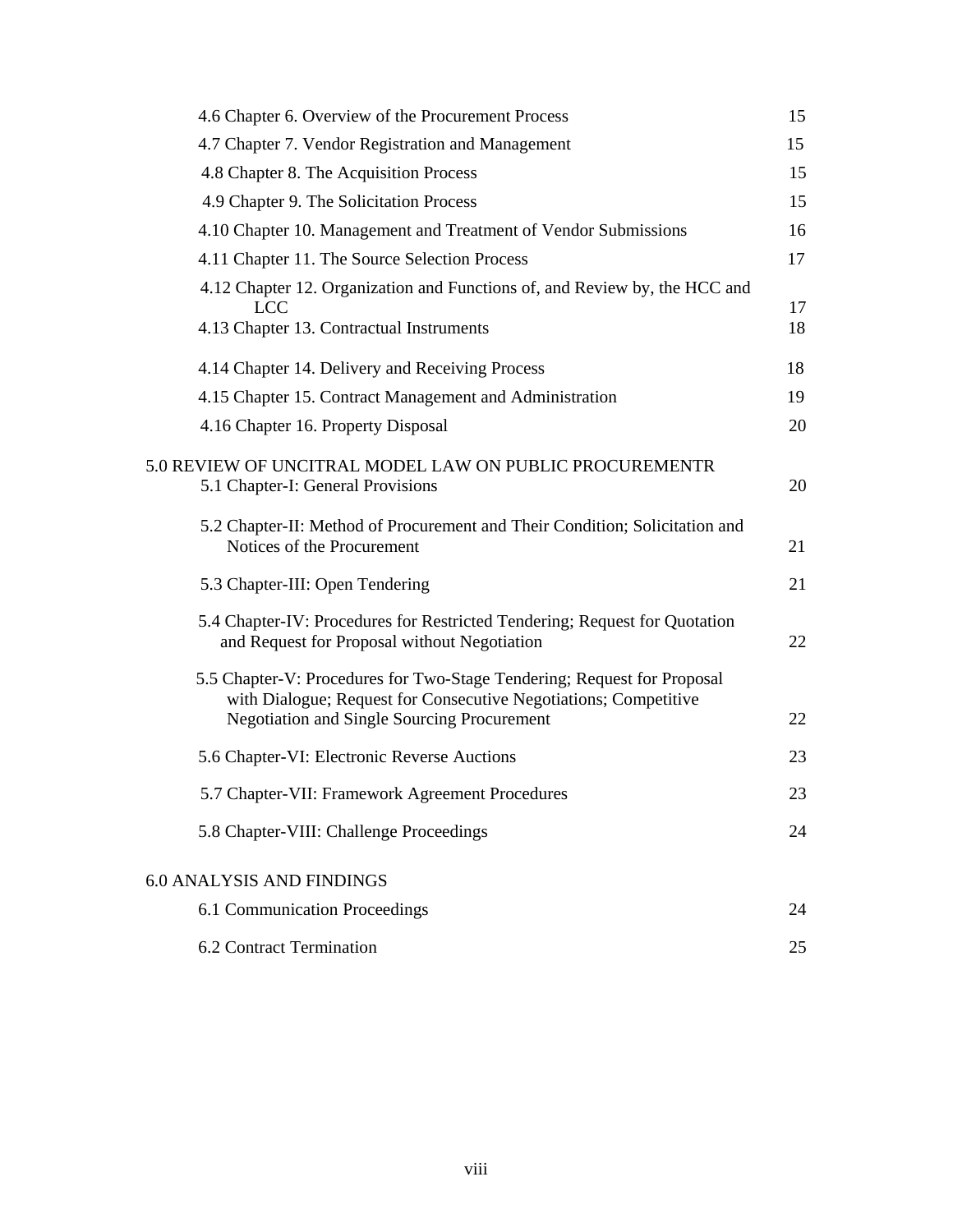| 6.3 Dispute Resolution            | 26 |
|-----------------------------------|----|
| 6.4 Eligibility                   | 27 |
| 6.5 Ethical Standards             | 28 |
| 6.6 Incentives                    | 29 |
| 6.7 Payment Procedures            | 30 |
| 6.8 Pricing Mechanisms            | 32 |
| 6.9 Time                          | 32 |
| 7.0 CONCLUSION AND RECOMMENDATION |    |
| 7.1 Conclusion                    | 34 |
| 7.2 Recommendation 66             | 34 |
| <b>8.0 REFERENCES</b>             | 35 |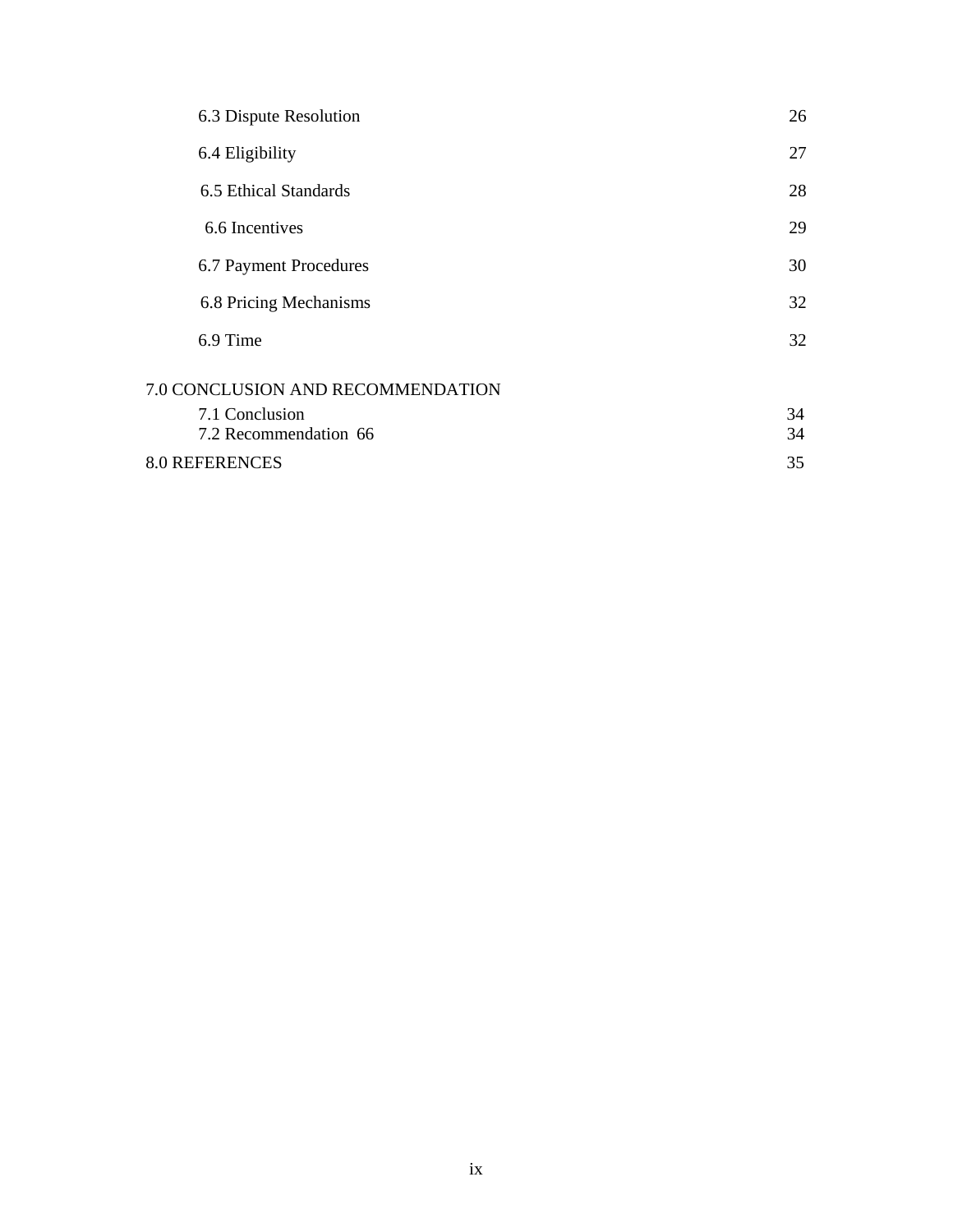| API             |                          | American Petroleum Institute                                           |  |
|-----------------|--------------------------|------------------------------------------------------------------------|--|
| ASG/OCSS        |                          | <b>Assistant Secretary General, Office of Central Support Services</b> |  |
| <b>ASME</b>     |                          | American Society of Mechanical Engineers                               |  |
| <b>BDT</b>      |                          | Bangladesh Taka (Currency)                                             |  |
| <b>BPO</b>      | $\overline{\phantom{a}}$ | <b>Blanket Purchase Order</b>                                          |  |
| <b>BSTI</b>     |                          | <b>Bangladesh Standard Testing Institute</b>                           |  |
| <b>BVM</b>      |                          | <b>Best Value for Money</b>                                            |  |
| CAO             |                          | <b>Chief Administrative Officer</b>                                    |  |
| <b>CMS</b>      |                          | <b>Chief of Mission Support (Field Mission)</b>                        |  |
| <b>CPAR</b>     |                          | <b>Country Procurement Assessment Report</b>                           |  |
| <b>CPO</b>      |                          | <b>Chief Procurement Officer</b>                                       |  |
| <b>CPTU</b>     |                          | <b>Central Procurement Technical Unit</b>                              |  |
| <b>DOA</b>      |                          | Director of Administration                                             |  |
| DM              |                          | Department of Management                                               |  |
| DP              |                          | <b>Domestic Preference</b>                                             |  |
| <b>DPM</b>      |                          | <b>Direct Procurement Method</b>                                       |  |
| <b>DRU</b>      |                          | Director Receiving Unit                                                |  |
| EOI             |                          | <b>Expression of Interest</b>                                          |  |
| <b>FRR</b>      |                          | <b>Financial Regulations and Rules</b>                                 |  |
| GCC             |                          | <b>General Condition of Contract</b>                                   |  |
| <b>HCC</b>      | $\overline{\phantom{a}}$ | Headquarter Committee on Contract                                      |  |
| <b>HOPE</b>     |                          | Head of Procuring Entity                                               |  |
| <b>ICA</b>      |                          | <b>Institutional Contractor Agreement</b>                              |  |
| <b>ICT</b>      |                          | <b>International Competitive Tender</b>                                |  |
| <b>IEB</b>      |                          | Institute of Engineers, Bangladesh                                     |  |
| IFE             |                          | <b>Invitation for Enlistment</b>                                       |  |
| <b>IFT</b>      |                          | Invitation to Tenderers (Bidders)                                      |  |
| <b>IMED</b>     |                          | <b>Implementation Monitoring and Evaluation Division</b>               |  |
| <b>IMIS</b>     |                          | <b>Integrated Management Information System</b>                        |  |
| <b>INCOTERM</b> |                          | <b>International Commercial Term</b>                                   |  |
| <b>IPR</b>      |                          | <b>Intellectual Property Right</b>                                     |  |
| <b>ISO</b>      |                          | <b>International Standard Organization</b>                             |  |

# **ABBRIVIATIONS**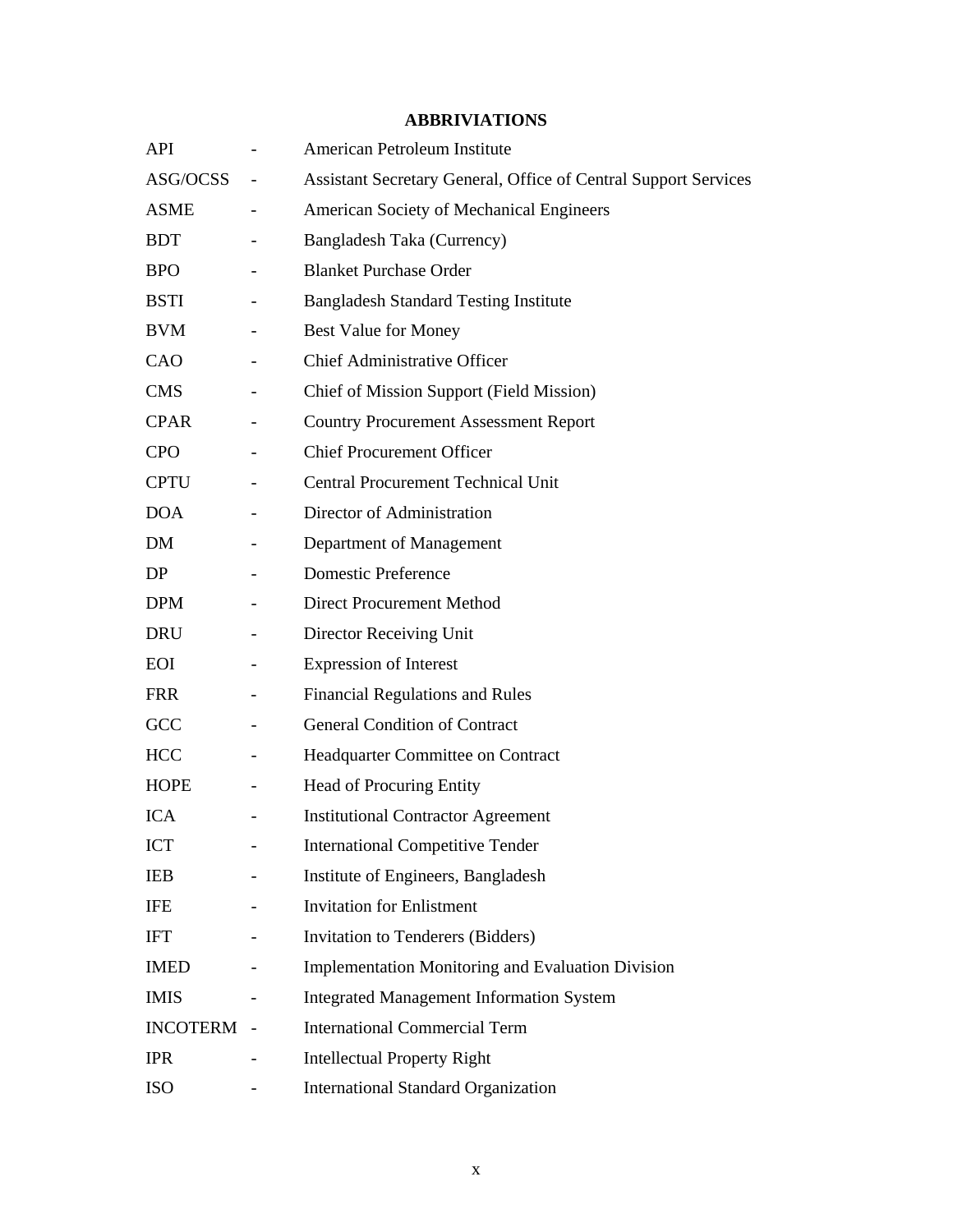| <b>ITT</b>  | Instructions to Tenderers (Bidders)       |  |  |
|-------------|-------------------------------------------|--|--|
| <b>JVCA</b> | Joint Venture Consortium or Association   |  |  |
| <b>LCC</b>  | <b>Local Committee on Contract</b>        |  |  |
| <b>LTM</b>  | <b>Limited Tendering Method</b>           |  |  |
| <b>NCT</b>  | <b>National Competitive Tender</b>        |  |  |
| <b>NOA</b>  | Notification of Award                     |  |  |
| <b>OAH</b>  | <b>Office Away from Headquarters</b>      |  |  |
| <b>OCSS</b> | <b>Office of Central Support Services</b> |  |  |
| <b>OTM</b>  | <b>Open Tendering Method</b>              |  |  |
| <b>PCC</b>  | <b>Particular Condition of Contract</b>   |  |  |
| PE          | <b>Procuring Entity</b>                   |  |  |
| <b>PEC</b>  | <b>Proposal Evaluation Committee</b>      |  |  |
| PG          | Procurement of Goods                      |  |  |
| <b>PMS</b>  | <b>Procurement Management Section</b>     |  |  |
| PO          | Purchase Order                            |  |  |
| POC         | Proposal Opening Committee                |  |  |
| <b>POS</b>  | <b>Procurement Operations Service</b>     |  |  |
| <b>PPA</b>  | <b>Public Procurement act</b>             |  |  |
| <b>PPR</b>  | <b>Public Procurement Rules</b>           |  |  |
| <b>PPS</b>  | Peace Keeping Procurement Section         |  |  |
| <b>PS</b>   | Performance Security                      |  |  |
| <b>PSB</b>  | <b>Property Survey Boards</b>             |  |  |
| RFI         | <b>Request for Information</b>            |  |  |
| <b>RFP</b>  | <b>Request for Proposal</b>               |  |  |
| <b>RFQ</b>  | <b>Request for Quotation</b>              |  |  |
| R&I         | Receipt and Inspection                    |  |  |
| <b>SME</b>  | <b>Subject Matter Experts</b>             |  |  |
| <b>SOW</b>  | <b>Statement of Works</b>                 |  |  |
| <b>SRFQ</b> | <b>Standard Request for Quotation</b>     |  |  |
| <b>STD</b>  | <b>Standard Tender Documents</b>          |  |  |
| <b>TCO</b>  | <b>Total Cost of Ownership</b>            |  |  |
| TD          | <b>Tender Document</b>                    |  |  |
| <b>TDS</b>  | <b>Tender Data Sheet</b>                  |  |  |
| <b>TEC</b>  | <b>Technical Evaluation Committee</b>     |  |  |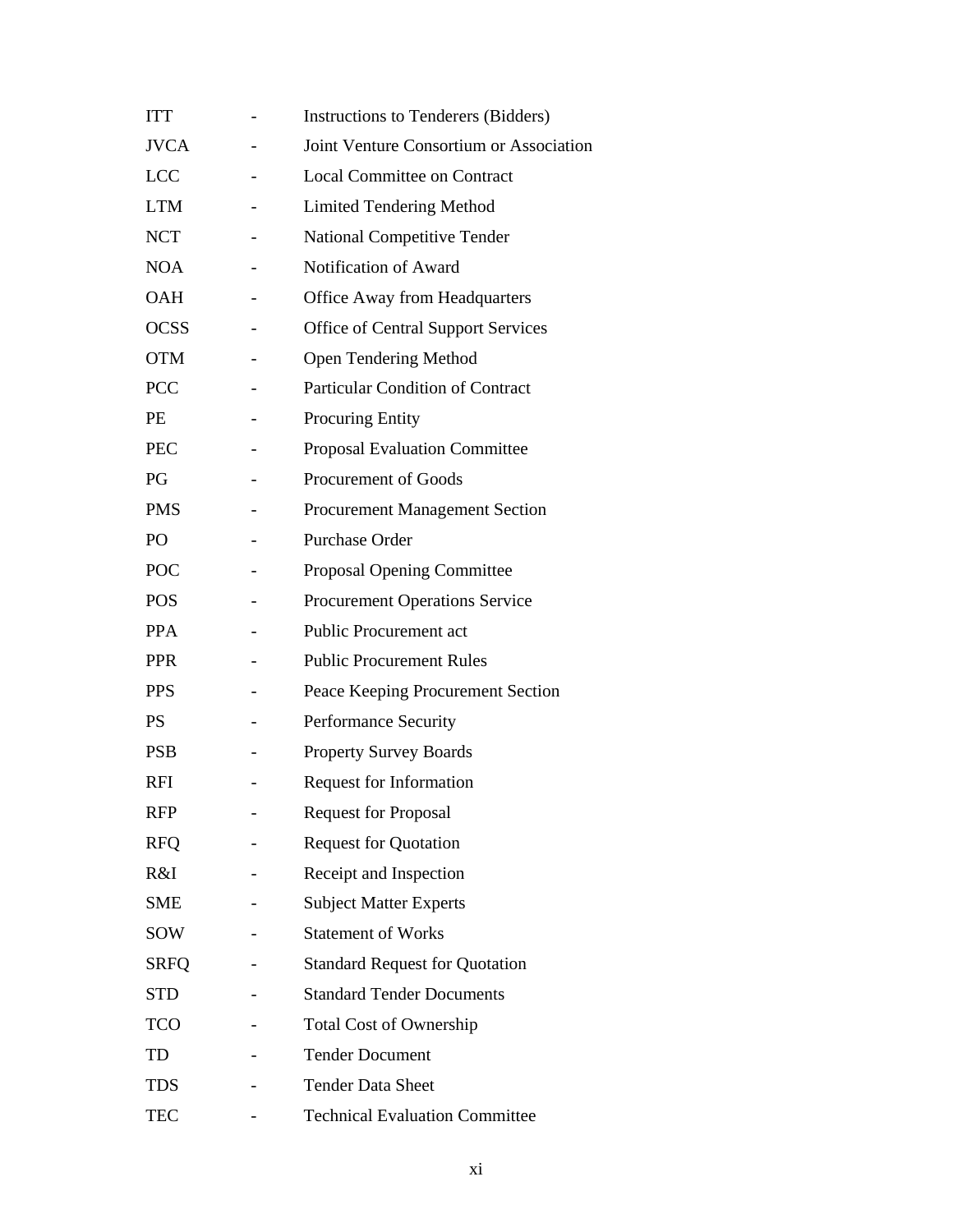| <b>TIN</b>   | <b>Tax Identification Number</b>                      |  |  |
|--------------|-------------------------------------------------------|--|--|
| <b>TOC</b>   | <b>Tender Opening Committee</b>                       |  |  |
| <b>TOR</b>   | Terms of Reference                                    |  |  |
| <b>TOS</b>   | <b>Tender Opening Sheet</b>                           |  |  |
| TS           | <b>Tender Security</b>                                |  |  |
| <b>TSC</b>   | <b>Technical Sub Committee</b>                        |  |  |
| <b>TSTM</b>  | Two-Stage Tendering Method                            |  |  |
| <b>TTS</b>   | <b>Travel and Transport Services</b>                  |  |  |
| <b>UN</b>    | <b>United Nations</b>                                 |  |  |
| <b>UNCCS</b> | United Nations Common Codification System             |  |  |
| UNCITRAL     | United Nations Commission on International Trade Law  |  |  |
| <b>UNGCC</b> | <b>United Nations General Conditions of Contracts</b> |  |  |
| <b>UNGM</b>  | United Nations Global Marketplace                     |  |  |
| UN/PD        | United Nations Secretariat Procurement Division       |  |  |
| USG/DFS      | Under-Secretary-General, Department of Field Support  |  |  |
| USG/DM       | Under-Secretary-General, Department of Management     |  |  |
| <b>VAT</b>   | Value Added Tax                                       |  |  |
| <b>VRA</b>   | <b>Vendor Registration Application</b>                |  |  |
| <b>VRO</b>   | Vendor Registration Officer(s)                        |  |  |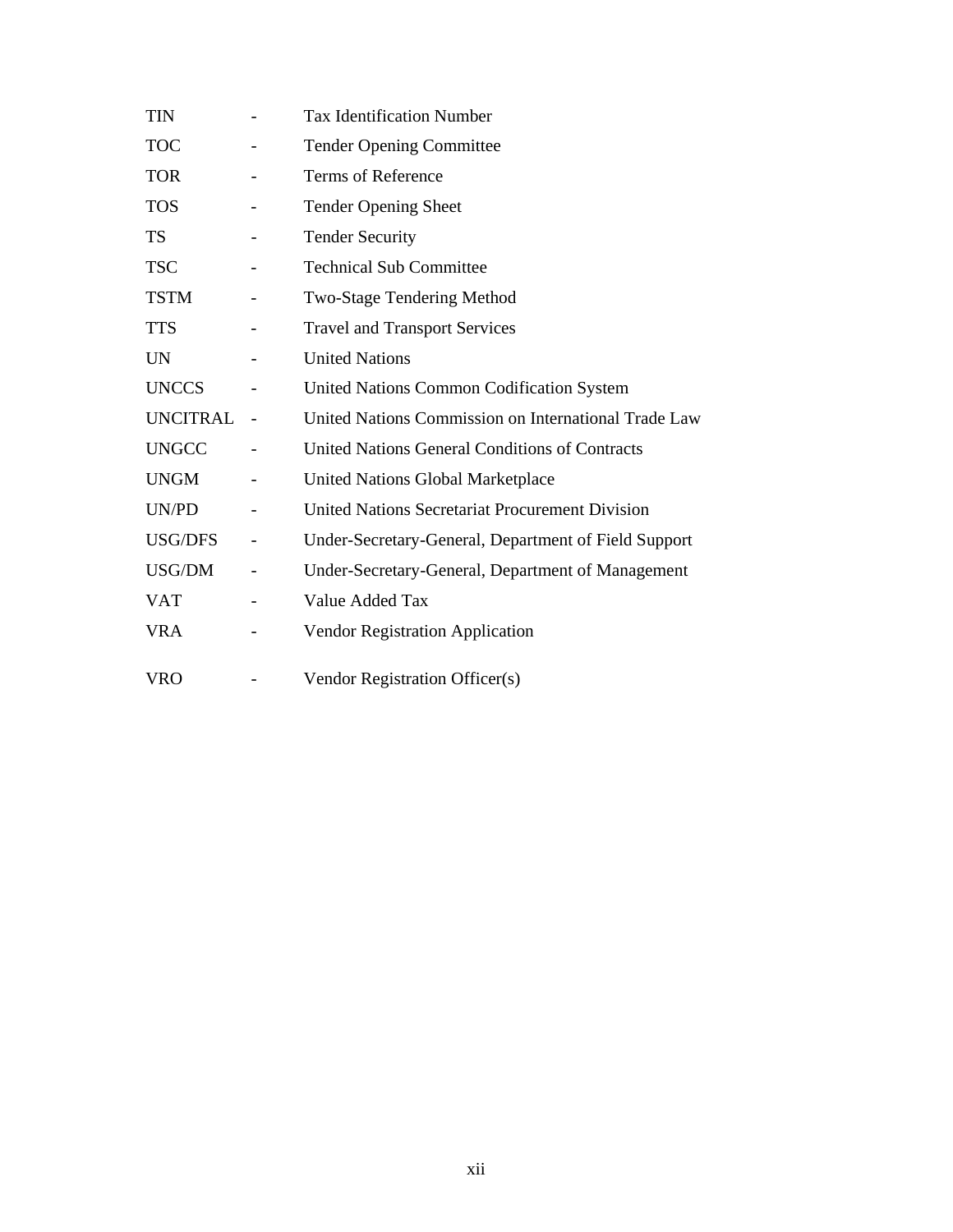#### **1. INTRODUCTION**

### **1.1 Background of the Study**

Public Procurement Act, 2006 and Public Procurement Rules, 2008 enacted in Bangladesh on 31 January 2008. The Central Procuring Technical Unit (CPTU) under Implementation, Monitoring and Evaluation Division of Ministry of Planning is the authority to implement, modify and update the rules of PPR. After enactment of PPA, 2006 and PPR, 2008, CPTU introduced Standard Tender / Proposal Documents for Goods, Works Procurement & Consultant Selection. The procuring entities are bound to use those Documents for procurement of goods, works and consultant selection under PPA, 2006 and PPR, 2008. Actually these documents are standardized form for contracting between buyers and sellers / consultants which become contract document after signing of the tender or proposal. The standard documents are formulated using the acts, PPA, 2006 and rules, PPR, 2008. These are simplified format of procurement rules, regulations, processes and procedures of procurement and it becomes driving document of contract after being signed by the parties of the contract. The United Nations is one of the largest organizations that select consultants (Firm  $\&$  Individual) each year from all over the world through a significant numbers of organizations working under it. For procurement of UN organizations' there is procurement manual issued by Department of Management, Office of the Central Support Services at Procurement Division in UN Headquarters at New York. In order to strengthen and sustain the capacity of public procurement in Bangladesh, a new Technical Assistance (TA) project named "Public Procurement Reform Project II (PPRP II)" was approved in June, 2007 and is under implementation now. Under the aforesaid project a number of government officials are selected to study and research on various procurement issues, jointly organized by the Chartered Institute of Purchasing and Supply (CIPS), UK and Institute of Governance Studies, BRAC University, Bangladesh. A top-up Masters program is planned in this project and this research study work stands at the core of that Masters program.

### **1.2 Problem Statement**

The SRFP documents are the practical application of both PPA-2006 and PPR -2008 for consultant selection. There are several standard documents both for goods, works and services procurement. The SRFP documents are designed for various thresholds of procurement values and for national and international tendering. Though the SRFP documents are very newly introduced these require to prove their value and worth in comparison with world's largest organizations (UN) procurement guidelines (Manual). The rules and acts are not same all over the world and the requirement of organizations vary from time to time and with their activities they are involved in. Even some donor agencies prefer their own tender documents or some Model Form like FIDIC. There are a number of Standard Tender Documents for consultant selection such as:

- $\checkmark$  PS3-Selection of Individual Consultant (National) Lump-sum based
- $\checkmark$  PS4-Selection of Individual Consultant (National Time based
- $\checkmark$  PS5-Selection of Consulting Firm (National) Lump-sum based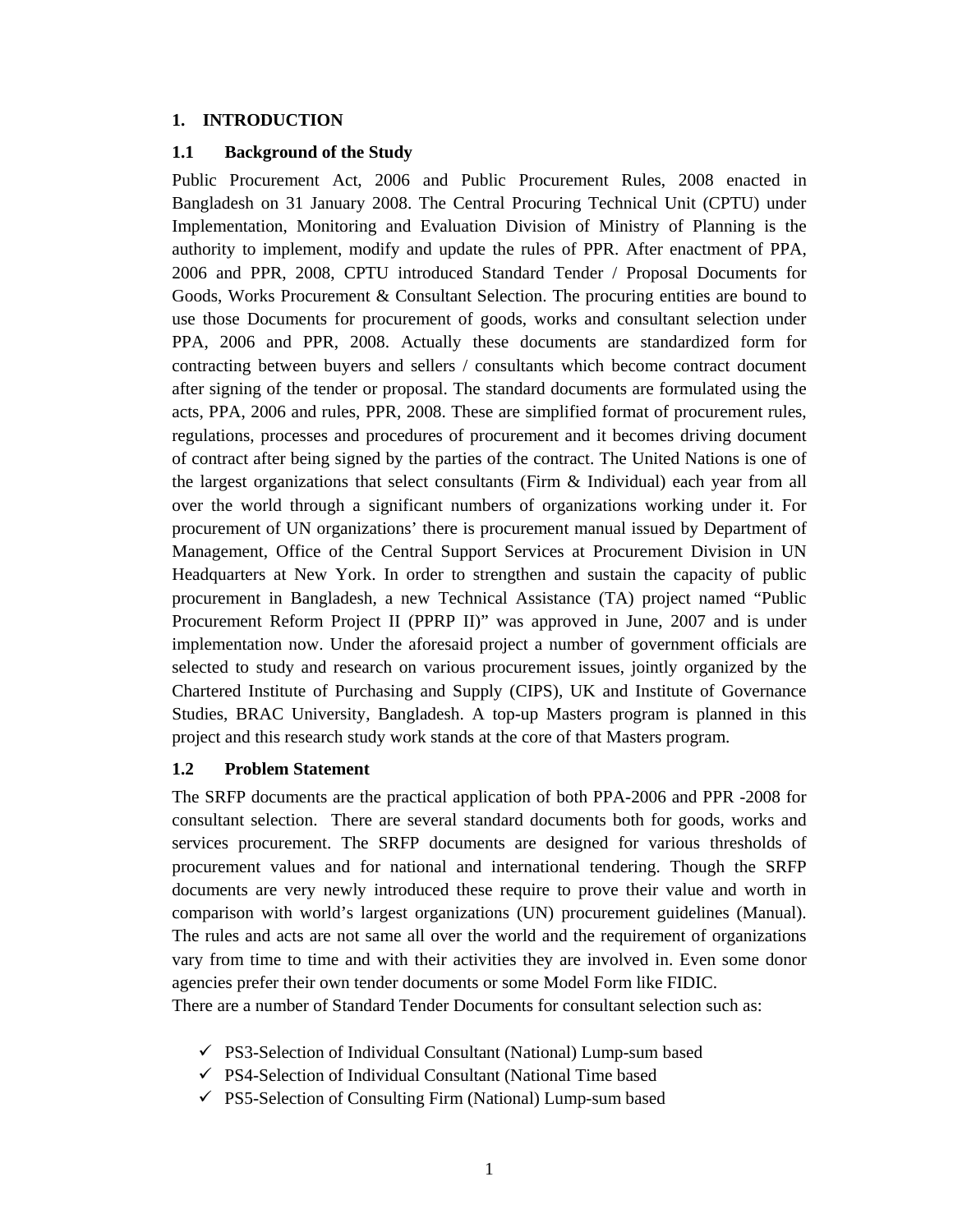- $\checkmark$  PS6-Selection of Consulting Firm (National) Time based
- $\checkmark$  PS7- Selection of Consulting Firm Complex Lump-sum
- $\checkmark$  PS8- Selection of Consulting Firm Complex Lump-sum
- $\checkmark$  PS11-Selection of Consulting Firm (International) Lump Sum Contract -any value
- $\checkmark$  PS12- Selection of Consulting Firm (International) Time Based Contract- any value

The above documents are using in different consultant selection process. There are some more documents like PS1 & PS2 mentioned in PPR, 2008 but not found in the website of CPTU. Although there are different documents uses in different types of selection, the PS7 is the mother document and PS11 is the document using for International Consultant Selection. That's why the study is confined with above mentioned two SRFPs for consultant selection.

# **1.3 Research Questions**

- $\checkmark$  Are SRFP documents well harmonized with the acts (PPA-2006) and rules (PPR-2008) and the processes and procedures of tendering followed under aforesaid acts and rules?
- $\checkmark$  Are there any similarities or dissimilarities with UN procurement Manual and in concern with UNCITRAL Model law on public procurement?
- $\checkmark$  What could be the possible scope of improvement in PS7 and PS11 documents?

# **1.4 Research Objectives**

The main objective of the study is to critically review the *Standard Request for Proposal Documents* issued by CPTU under UN procurement manual and UNCITRAL Model Law on public procurement. The review, comparison and analysis will help to find out the shortcomings of the two Standard Proposal Documents (PS7 & PS11) and also to find out the scope of improvements.

# **1.5 Rationale of the Study**

The study is to find out the strength and weakness of contract administration through analysis of proposal documents which in course of time become the driver of contract management, dispute resolution and successful completion of contract under PPA 2006 and PPR 2008. The standard proposal documents state several legal issues of contract which can make contract administration and contract management easier and those are as follows:

- Communication Proceedings
- ❖ Contract Termination
- Dispute Resolution
- $\triangleleft$  Eligibility
- Ethical Standards
- ❖ Incentives
- ❖ Indemnity
- Payment Procedures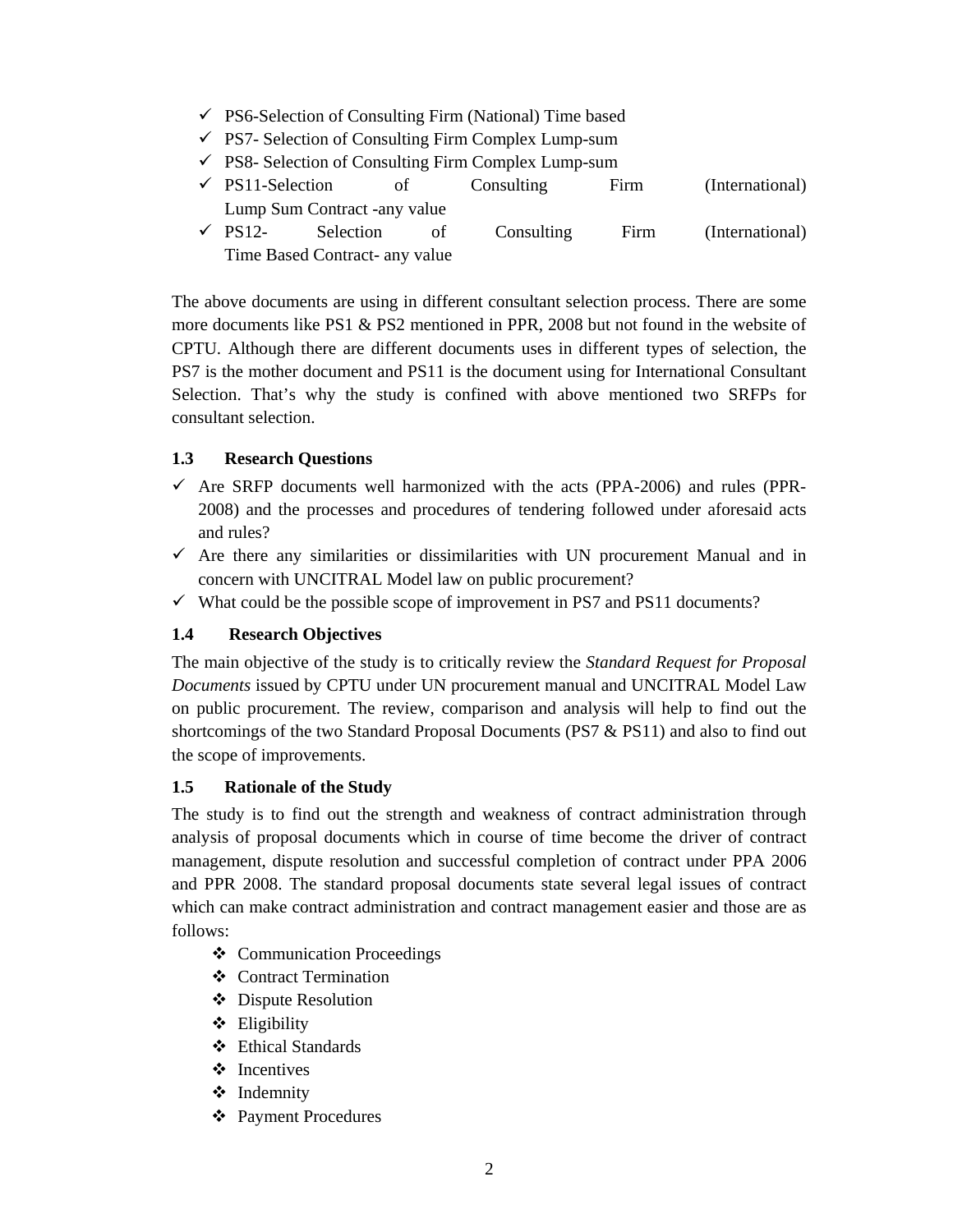- ❖ Mode of deliveries
- **❖** Time

# **1.6 Scope and Limitations of the Study**

There are several standard tender documents for works, goods and services but this study only examines the standard documents for consultant selection and is also confined with the proposal documents. There are different Model forms of contract and procurement guidelines such as World Bank guideline, ADB guidelines, EU Procurement Directives etc but this study is confined with the UN procurement manual, UN General Business Guide and UNCITRAL Model Law of public procurement. This research is mainly confined with UN Procurement manual but takes some help and example from UN General Business Guide and UNCITRAL Model Law of Public Procurement.

# **1.7 Methodology**

The secondary data and literature review is the method of the study for review and analysis of standard Proposal Document for consultant selection in PPR, 2008. Firstly it involves with the analysis of SPDs with PPA-2006 and PPR-2008 and then comparison with UN Procurement Manual and UNCITRAL Model Law on Public Procurement. This is qualitative method and comparison is done by related information reviewed.

# **2.0 REVIEW OF STANDARD PROPOSAL DOCUMENTS**

The Standard Proposal Documents mean the documents issued by the procuring entity under the Law (PPA, 2006) and the rules (PPR, 2008) where the terms and conditions of selecting proceedings are elaborately documented. And the SRFP documents are the documents that set out the terms and conditions of consultant selections under PPA, 2006 and PPR, 2008. The SRFP documents selecting the consultants under the law, PPA-2006 and the rules, PPR-2008 are prepared by CPTU, IMED of Ministry of Planning in Bangladesh. These documents are not similar to model forms of contract by preparation, issue and use; rather these can be categorized as standard form of contract of procurement. The CPTU not only prepares the documents for intellectual services but also prepares standard documents for works and goods procurement. The SRFP documents are to be used for public procurement under PPA-2006 and PPR-2008 in anywhere in Bangladesh for using public funds with very few exceptions like donor funded procurement and so on where the terms and conditions are stated in different ways in funding policy. For consultant selection under aforesaid act and rules there are twelve types of SRFPs for various thresholds and selection methods.

# *2.1 PS7* **(REQUEST FOR PROPOSAL FOR SELECTION OF CONSULTING FIRM (NATIONAL) (Complex Lump-sum - above Tk. 10 Million)**

# **2.1.1 Introduction**

These guidance notes have been prepared by the CPTU to assist a Procuring Entity in the preparation, using this Standard Request for Proposal (SRFP), for procurement of Intellectual and Professional Services having estimated cost above Tk. 10 million.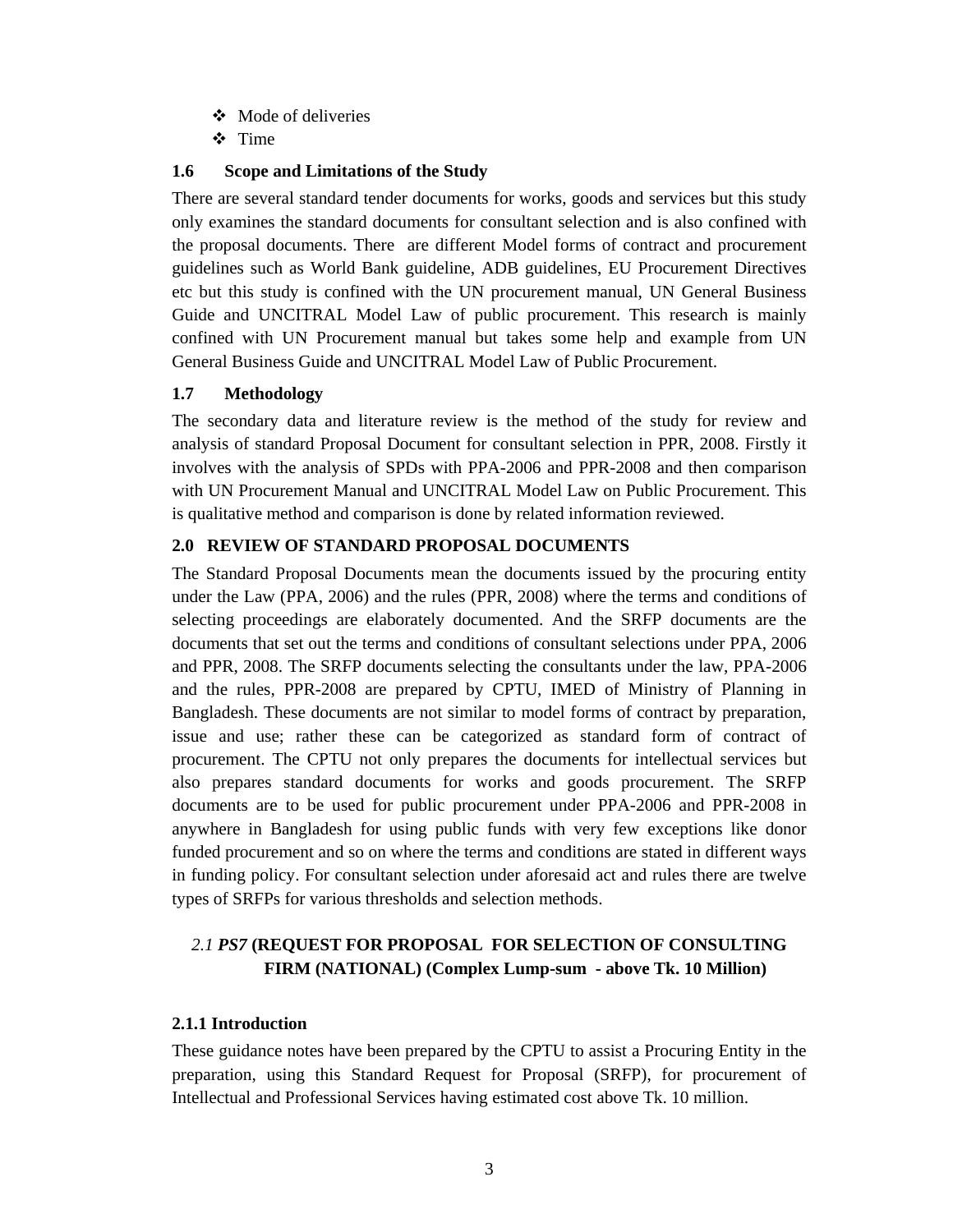#### **2.1.2 Guidance Notes on the Use of the Standard Request for Proposal**

The use of SRFP (PS7) applies when a short listing process following Expressions of Interest has taken place and the short-listed Applicants are invited to submit a Proposal. This document shall be used when a Procuring Entity (the Client) wishes to select an Applicant (Consultant) on the basis of a lump-sum to be paid to the Consultant for carrying out the Services. SRFP (PS7) is based upon internationally acceptable model formats, which have been adapted to suit the particular needs of procurement within Bangladesh. SRFP (PS7) has 6 Sections, of which Section 1 (Instruction to Consultants) and Section 3 (General Conditions of Contract) must not be altered or modified under any circumstances.

#### **2.1.3 Instructions to Consultants**

This part of SRFP states the necessary directions and bindings for consultant to be capable of participating selection process. The instructions are divided into thirteen sub sections for the convenience of consultant.

#### **Section A: General**

This sub-section states the points of the scope, site visit, sources of fund, the rules of ethical practices for the parties entering into the contract, the eligibility criteria for consultants and sub-consultants Conflict of interest, conflicting activities, assignments, relationships & unfair advantage. In case of corrupt, fraudulent, collusive and coercive practices, the rights of the Procuring Entity are defined with the directive actions. For eligibility of consultants, the financial, legal, commercial, and professional performance criteria are well described in the sub sections. In this section the capability of Government organizations are also defined for eligibility as consultants. The conflict of interest  $\&$  its range, conflicting activities, assignments and relationships are clearly defined in this section.

#### **Section B: Request for Proposal**

This sub-section is constituted with the directions related to the RFP documents where the clarification of RFP documents, pre-proposal meeting and addendum to the RFP document and their timeline are defined. The communications process between the Procuring Entity and the consultants are clearly predefined in "written" form except the pr-proposal meeting which is two-way simultaneous communication of RFP Document related issues. The pre-proposal meeting is advance form of clarifications and answer to the questions arising from RFP documents to the Consultants at the discretion of procuring entity.

### **C. Proposal preparation**

This part includes the detail directions for consultant to prepare the proposal which has several instructions need to understand by the PEs. The notable criteria mentioned in this section are proposal currency, proposal validity, types of proposal (technical & financial), proposal language and proposal preparation cost. Provision of applicable taxes is also explained in this sub-section. Technical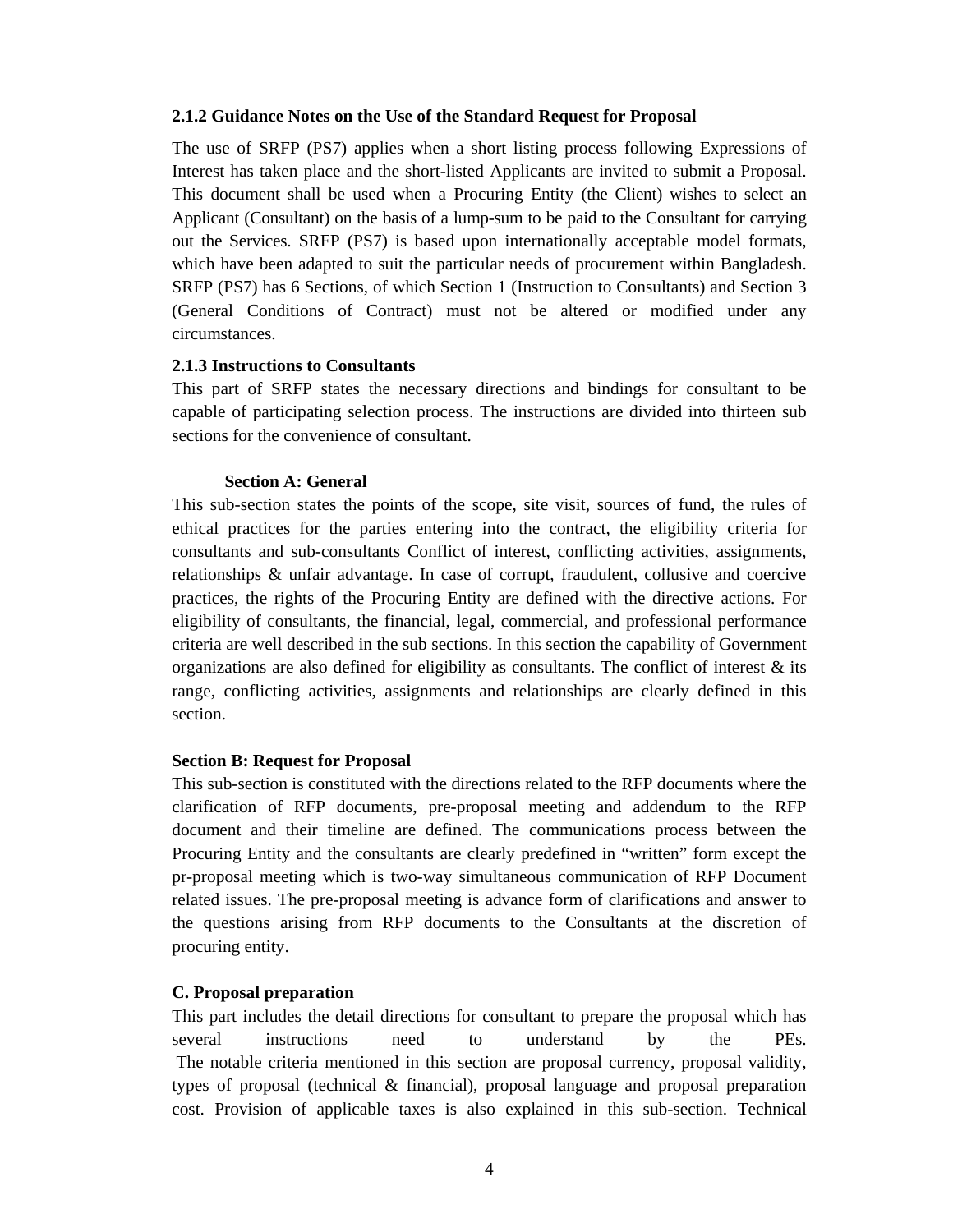&financial proposal will be prepared separately using prescribed format. Proposal currency shall be quoted in Bangladesh Taka unless otherwise stated in PDS. The Proposal shall be written in the English language. Correspondences and documents relating to the Proposal may be written in English or *Bangla.* Applicable amount of local taxes shall not be considered in the Financial Evaluation of the Proposal as they will be discussed at contract negotiations, and applicable amounts will be included in the Contract Price. Proposals shall remain valid for the period as specified in the PDS after the date of proposal submission deadline prescribed by the client subject to the scope of extension of both deadline of submission and validity period extension.

### **D. Proposal Submission**

This section describes the processes and procedures of submission  $\&$  submission deadline of proposals. This part of the document also defines the late proposal as received after the deadline of the proposal submission and is directed to return unopened to Consultant. The most important direction in this subsection is Technical & financial proposal preparation separately; sealed & submitted accordingly.

### **E. Proposal Opening and Evaluation**

This section gives the consultant the clear knowledge of opening and evaluation process followed by the procuring entity. The opening of proposal is conducted by the Proposal Opening Committee (POC) and the process is described in details. Evaluation of proposal is conducting in two stages. At first the technical proposal evaluates then financial proposal. Technical & financial proposal evaluation procedure described elaborately in this portion of document.

# **F. Contract Award**

This section gives the knowledge to consultant about the wining criteria and procedures to finalize the proposal into a successful contract between the Procuring Entity and evaluated highest scorer consultant. The Client shall, within seven (7) working days of receipt of approval of the Contract in accordance with Section 61 of the Public Procurement Act, 2006 and Rule 124 of the Public Procurement Rules, 2008, and provided that no complaint or appeal has been lodged or is still under consideration following Rules 57, 59 and 60 of the Public Procurement Rules, 2008, prior to the Proposal validity period, invite the successful Consultant to sign the Contract

# **2.1.4 Proposal Data Sheet**

The Proposal Data Sheet (PDS) is the setup of referred criteria from the ITT section fix up by the Procuring Entity. The Procuring Entity's discretion to define the criteria includes eligibility of Consultant, general and specific experience criteria, financial capability, manpower capacity, options of alternatives, claims and litigation history criteria, economic factors to be applicable, limit of variation, profile of adjudicators, the basis of tender invitation, indemnity provision, place and deadline of proposal submission, place and date of proposal opening and contracting person's address for clarification.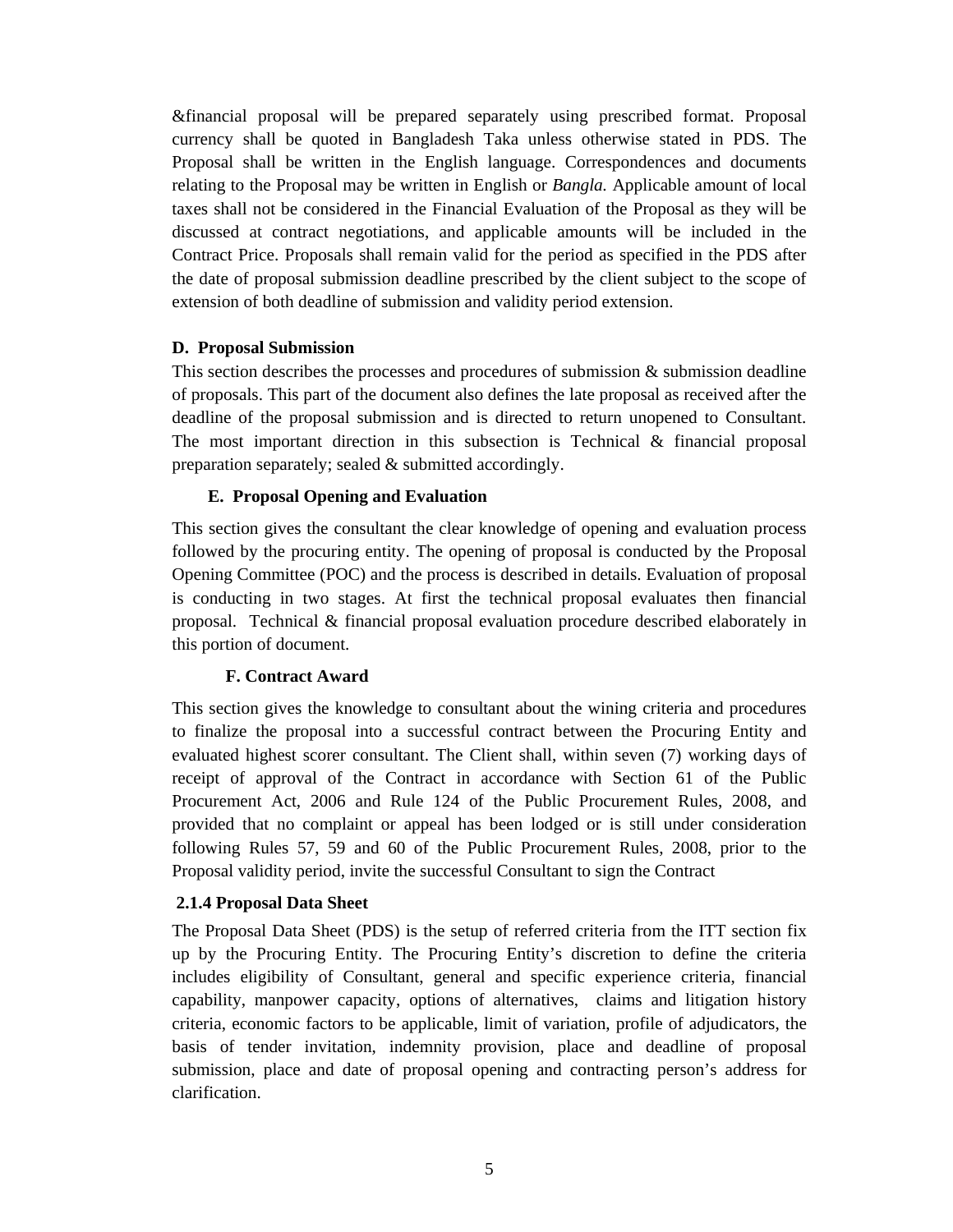#### **2.1.5 General Conditions of Contract**

 The General Condition of Contract defines some useful key terms related to the procurement and also gives the consultants vision of selection processes, abiding rules, laws and appropriate way to conclude the contract either successful or unsuccessful. The GCC also defines the Governing Laws, Languages, responsibilities of both PE and consultant and interpretation. The assignment clause defines the option of transferring and sharing the responsibility of the consultant. The definition of 'Force Majeure' situations, the process of notice and the consequences of Force Majeure are defined by the related clause in GCC. The termination procedures, amendment and dispute settlement procedures are also defined by the respective clauses in this section of SPD. Contractual ethics clause describes the values and ethical practice of the people concern of both sides conducting the selecting process. Conflict of interest is another important clause in this document to maintain the transparency of the assignment. According to PPR, 2008 there is no provision of performance security (PS) of the consultant. But to compensate the PE's losses, damages & claims liability of the consultant clause is there. The consultant will have to indemnify the PE's claims as follows:

#### **2.1.6 Particular Conditions of Contract**

This is the part where the Procuring Entity can use all it's expertise to fulfill the requirement. In this section, the procuring entity is able to define its need and the need for contract by modifying following criteria:

- $\checkmark$  Conditions for effectiveness of the Contract
- $\checkmark$  Period of service
- $\checkmark$  Ceiling on Consultant's liability
- $\checkmark$  Contract ceiling amount
- $\checkmark$  % of advance payment
- $\checkmark$  Reporting schedule

#### **2.1.7 Proposal and Contract Forms**

The section includes total twelve numbers of forms in two categories namely Proposal Forms and Contract Forms. The Proposal forms are used during selection process to communicate between the Consultant and the Procuring Entity and the contract forms are used to communicate between the successful Consultant and the Procuring Entity to finalize the Contract.

#### **2.1.8 Terms of Reference**

*Terms of Reference normally contain the following sections:* 

- *Background of the project;*
- *Objectives of the assignment;*
- *Scope of Services;*
- *Transfer of Knowledge (training),when appropriate;*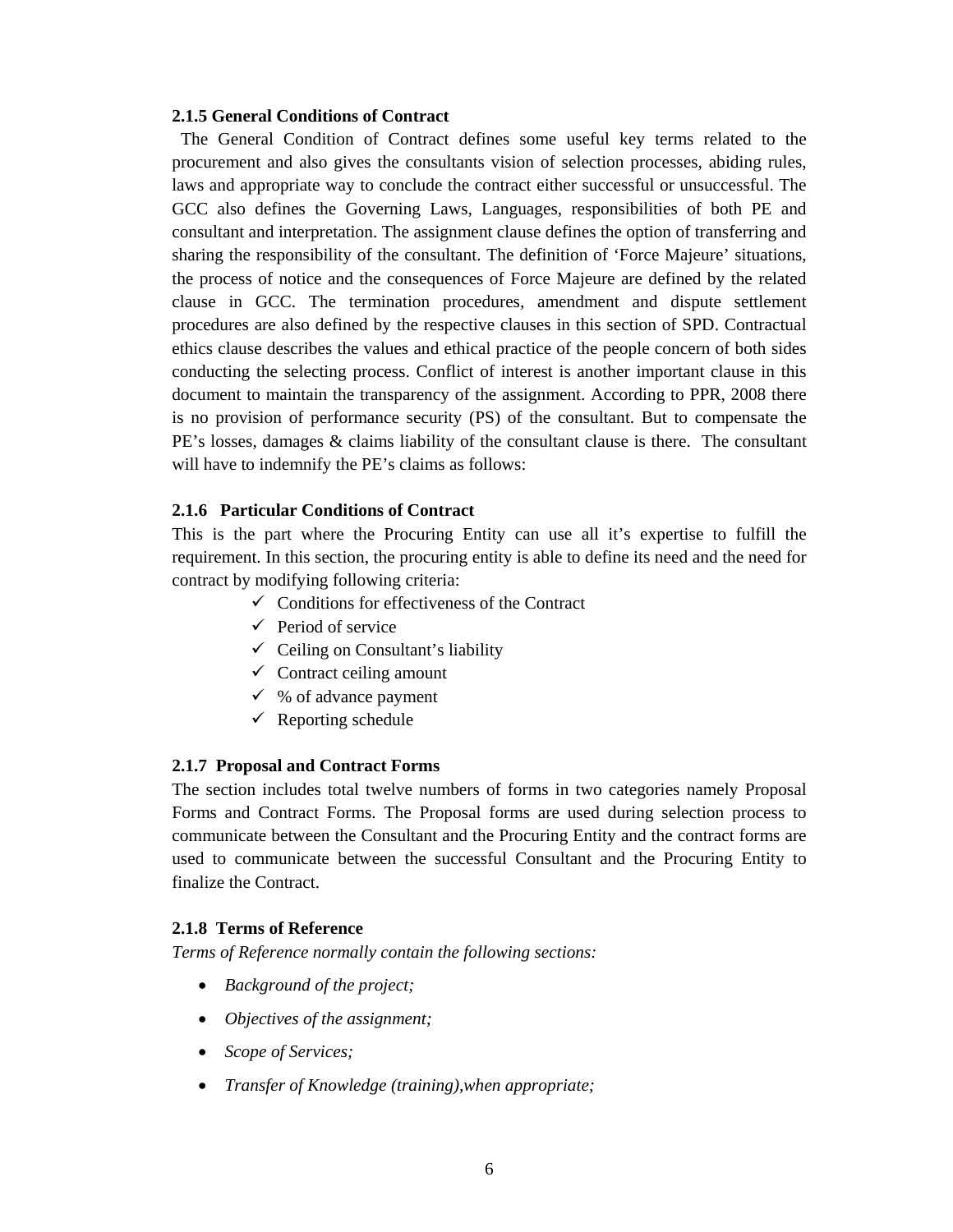- *List of reports, Schedule of deliveries, period of performance;*
- *Data, facilities and local services to be provided by the Client, and*
- *Institutional arrangements*

# **2.2 SRFP11 (PS11): STANDARD REQUEST FOR PROPOSAL (SRFP) FOR SELECTION OF CONSULTING FIRM (International)**

(Lump Sum Contract- any value )

#### **2.2.1 Guidance Notes on the Use of the Standard Request for Proposal**

These guidance notes have been prepared by the CPTU to assist a Procuring Entity in the preparation, using this Standard Request for Proposal (SRFP), for procurement of International Intellectual and Professional Services for any estimated cost. The use of SRFP (PS11) applies when a short-listing process of international consultants following Expressions of Interest has taken place and the short-listed applicants are invited to submit a proposal for a lump-sum contract

#### **2.2.2 Instructions to Consultants**

This part of SRFP states the necessary directions and bindings for consultant to be capable of participating selection process. The instructions are divided into thirteen sub sections for the convenience of consultant.

#### **Section A: General**

This sub-section states thirteen points that illustrate the scope, site visit, sources of fund, the rules of ethical practices for the parties entering into the contract, the eligibility criteria for consultants and sub-consultants Conflict of interest:, conflicting activities, assignments, relationships & unfair advantage. In case of corrupt, fraudulent, collusive and coercive practices, the rights of the Procuring Entity are defined with the directive actions. For eligibility of consultants, the financial, legal, commercial, and professional performance criteria are well described in the sub sections. In this section the capability of Government organizations are also defined for eligibility as consultants. The conflict of interest  $\&$  its range, conflicting activities, assignments and relationships are also clearly defined in this section

#### **Section B: Request for Proposal**

This sub-section is constituted with the directions related to the RFP documents where the clarification of RFP documents, pre-proposal meeting and addendum to the RFP document and their timeline are defined. The communications process between the Procuring Entity and the consultants are clearly predefined in "written" form except the pr-proposal meeting which is two-way simultaneous communication of RFP Document related issues. The pre-proposal meeting is advance form of clarifications and answer to the questions arising from RFP documents to the Consultants at the discretion of procuring entity.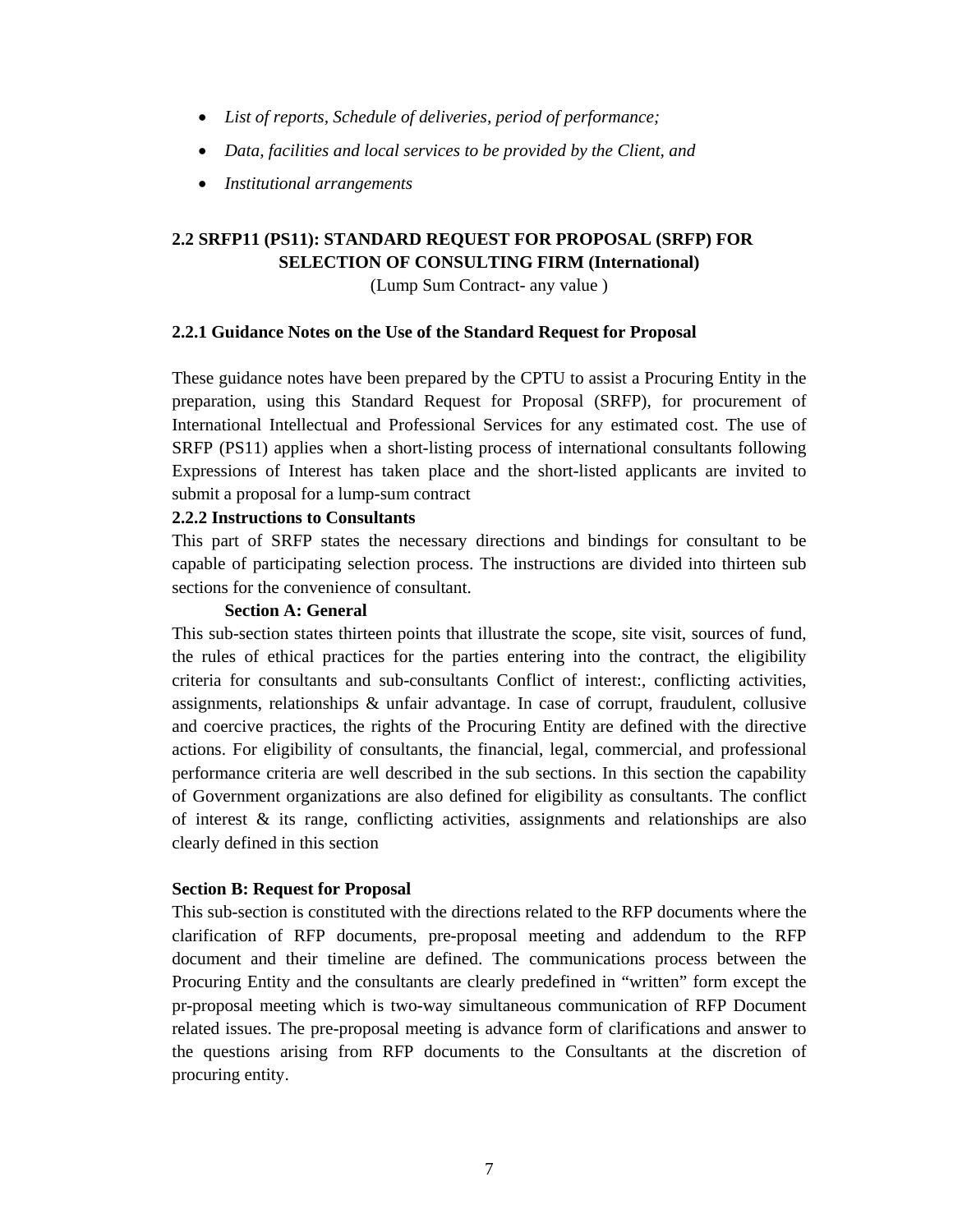### **C. Proposal preparation**

This part includes the detail directions for consultant to prepare the proposal which has several instructions related to following as per RFP, PS7: Only one proposal, Proposal: Preparation Costs, Language, Documents, Technical & Financial proposal preparation, Taxes, Proposal Currency, Proposal Validity, Proposal Format and Signing. The notable criteria mentioned in this section are proposal currency, proposal validity, types of proposal (technical & financial), proposal language and proposal preparation cost. Technical &financial proposal will be prepared separately using prescribed format.

### **D. Proposal Submission**

The proposal submission section describes the processes and procedures of submission  $\&$ submission deadline. This section also defined the late proposal as received after the deadline of the proposal submission and is directed to return unopened to Consultant. The most important direction in this subsection is Technical  $\&$  financial proposal prepare separately; sealed & submitted accordingly.

### **E. Proposal Opening and Evaluation**

This section gives the consultant the clear knowledge of opening and evaluation process followed by the procuring entity. The opening of proposal is conducted by the Proposal Opening Committee (POC) and the process is described in details. Evaluation of proposal is conducting in two stages. At first the technical proposal evaluates then financial proposal. Technical & financial proposal evaluation procedure described elaborately in this portion of document.

# **F. Contract Award**

This section gives the knowledge to consultant about the wining criteria and procedures to finalize the proposal into a successful contract between the Procuring Entity and evaluated highest scorer consultant. The Client shall, within seven (7) working days of receipt of approval of the Contract in accordance with Section 61 of the Public Procurement Act, 2006 and Rule 124 of the Public Procurement Rules, 2008, and provided that no complaint or appeal has been lodged or is still under consideration following Rules 57, 59 and 60 of the Public Procurement Rules, 2008, prior to the Proposal validity period, invite the successful Consultant to sign the Contract.

### **2.2.3 Proposal Data Sheet**

The Proposal Data Sheet (PDS) is the setup of referred criteria from the ITT section fix up by the Procuring Entity. The Procuring Entity's discretion to define the criteria includes eligibility of Consultant, general and specific experience criteria, financial capability, manpower capacity, options of alternatives, claims and litigation history criteria, economic factors to be applicable, limit of variation, profile of adjudicators, the basis of tender invitation, indemnity provision, place and deadline of proposal submission, place and date of proposal opening and contracting person's address for clarification.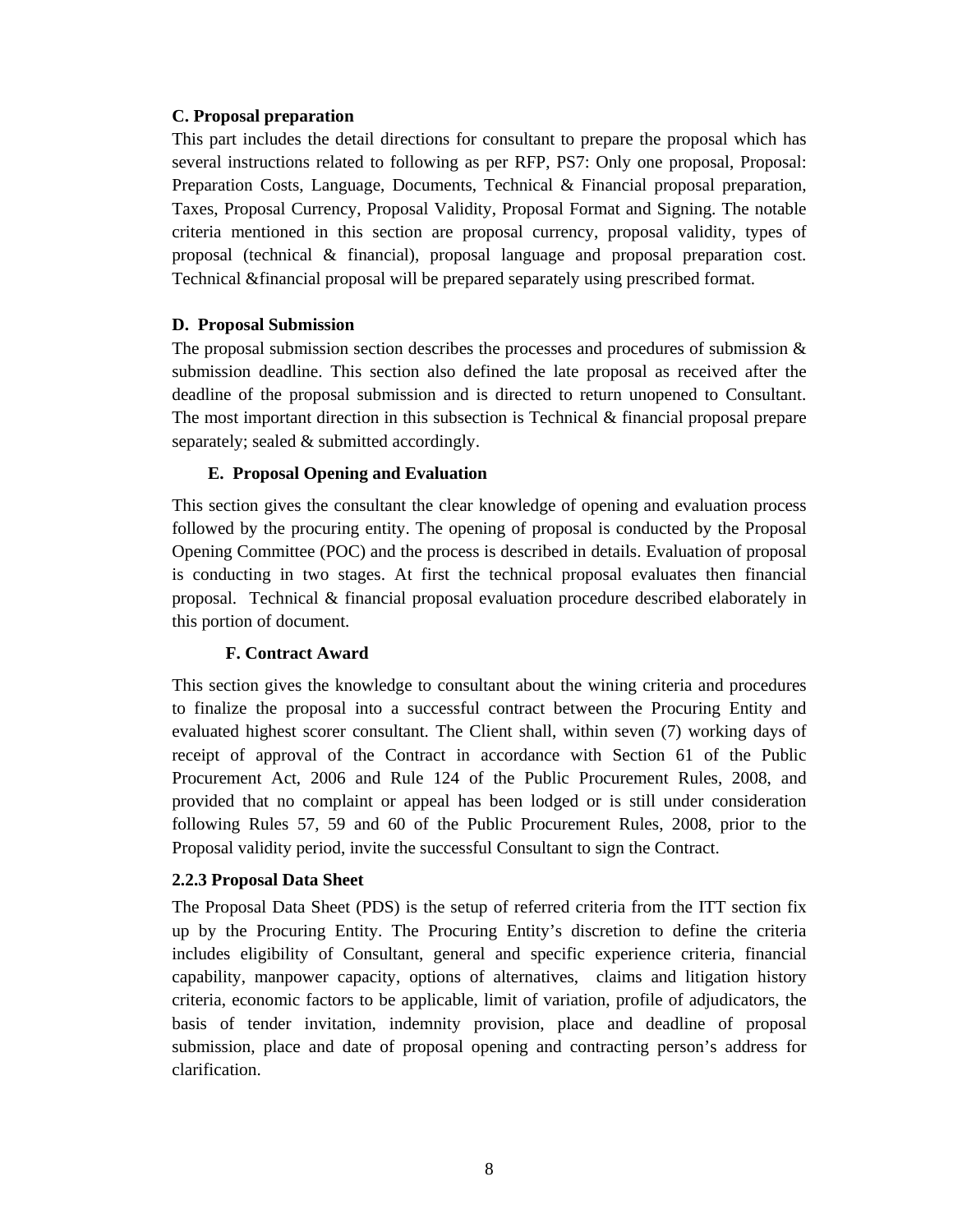#### **2.2.4 General Conditions of Contract**

 The General Condition of Contract defines some useful key terms related to the procurement and also gives the consultants vision of selection processes, abiding rules, laws and appropriate way to conclude the contract either successful or unsuccessful. The GCC also defines the Governing Laws, Languages, responsibilities of both PE and consultant. The assignment clause of this section defines the option of transferring and sharing the responsibility of the consultant. The definition of 'Force Majeure' situations, the process of notice and the consequences of Force Majeure are defined by the related clause in GCC. The termination procedures, amendment and dispute settlement procedures are also defined by the respective clauses in this section of SPD. Contractual ethics clause describes the values and ethical practice of the people concern of both sides conducting the selecting process. According to PPR, 2008 there is no provision of performance security (PS) of the consultant. But to compensate the PE's losses, damages & claims liability of the consultant clause is there. Another important clause in this part of the document is Insurance clause. Consultant need to maintain insurance of any death, damage and even make harm to third party. The obligation of the consultant has been described as Reporting clause in this part of the document. Clauses related to applicable Tax and exemption of Tax if related laws changes have been described in this part. Applicable Tax will be calculated but not considered in evaluation. Payment clause is very important clause in this part. Mode of payment, part payment, advance payment, lump-sum payment, any payment need to pay for additional work if necessary described in this part. The procedure of dispute resolution has been discussed in this part of the document.

#### **2.2.5 Particular Conditions of Contract**

This is the part where the Procuring Entity can use all it's expertise to fulfill the requirement. In this section, the procuring entity is able to define its need and the need for contract by modifying following criteria:

- $\checkmark$  Conditions for effectiveness of the Contract
- $\checkmark$  Period of service
- $\checkmark$  Ceiling on Consultant's liability
- $\checkmark$  Contract ceiling amount
- $\checkmark$  % of advance payment
- $\checkmark$  Reporting schedule

#### **2.2.6 Proposal and Contract Forms**

The section includes total thirteen numbers of forms in two categories namely Proposal Forms and Contract Forms. The Proposal forms are used during selection process to communicate between the Consultant and the Procuring Entity and the contract forms are used to communicate between the successful Consultant and the Procuring Entity to finalize the Contract. The precedence of documents are predefined in SPD's GCC clause and also mentioned in the Contract Agreement Form of PS11 which defines the priority of terms and conditions governing the contract.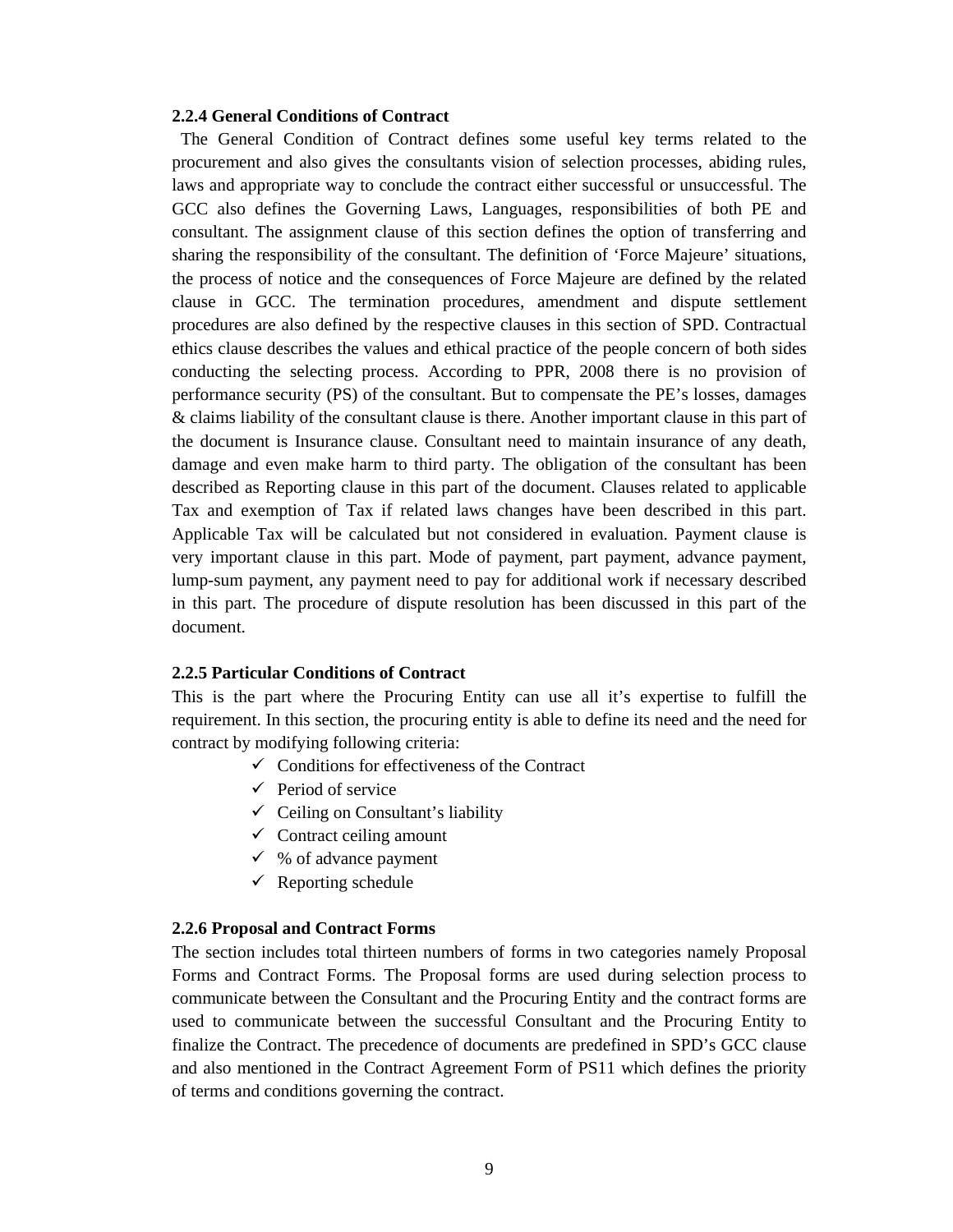### **2.2.7 Terms of Reference**

*The Terms of Reference (ToR) is the key document in the RFP. It explains the objectives, scope of work, activities, tasks to be performed, respective responsibilities of the Client and the Consultant, and expected results and deliverables. Adequate and clear ToR is essential for the understanding of the assignment and its correct execution by the Consultant. It also helps reducing the risk of ambiguities during the preparation of Proposals by the Consultant, contract negotiation, and delivery of the Services.* 

*Terms of Reference normally contain the following sections:* 

- *Background of the project;*
- *Objectives of the assignment;*
- *Scope of Services;*
- *Transfer of Knowledge (training),when appropriate;*
- *List of reports, Schedule of deliveries, period of performance;*
- *Data, facilities and local services to be provided by the Client, and*
- *Institutional arrangements*

#### **3. REVIEW OF PUBLIC PROCUREMENT RULES 2008**

The PPR is the rules of procurement in Bangladesh using public fund. With the aid of World Bank and through a reform project, the public procurement act and rules are formulated for Bangladesh. The act is named Public Procurement Act (PPA), 2006 and under that act the rules PPR 2008 have been formulated. The objectives of public procurement reform project in Bangladesh are as follows:

- $\checkmark$  Improved Governance in Public Procurement
- $\checkmark$  Increased efficiency, transparency and accountability of public procurement.

In alignment with the objectives, the rules are formulated and the PPR 2008 is implemented from January 31, 2008. The Public Procurement Rules 2008 is divided into nine (9) chapters and there are twelve schedules included with that. The chapters describe the preparation of procurements, methods and principles of procurement, process of procurements, professional misconducts and e-government procurement related issues. The schedules are consists of several forms, sheets, reference times and values, checklist, flowcharts, procurement plan format, STDs, various templates and records to be maintained for procurements. The chapters of PPR are reviewed below:

#### **3.1 Chapter-I: Preliminary**

This chapter defines the three important issues related to applications, definitions, title and commencement of the rules. The commencement of the rules is well defined by the applicability of PPA 2006. The definitions section defines several terms and procedures related to this rules. The scope and application of the PPR 2008 is also determined by the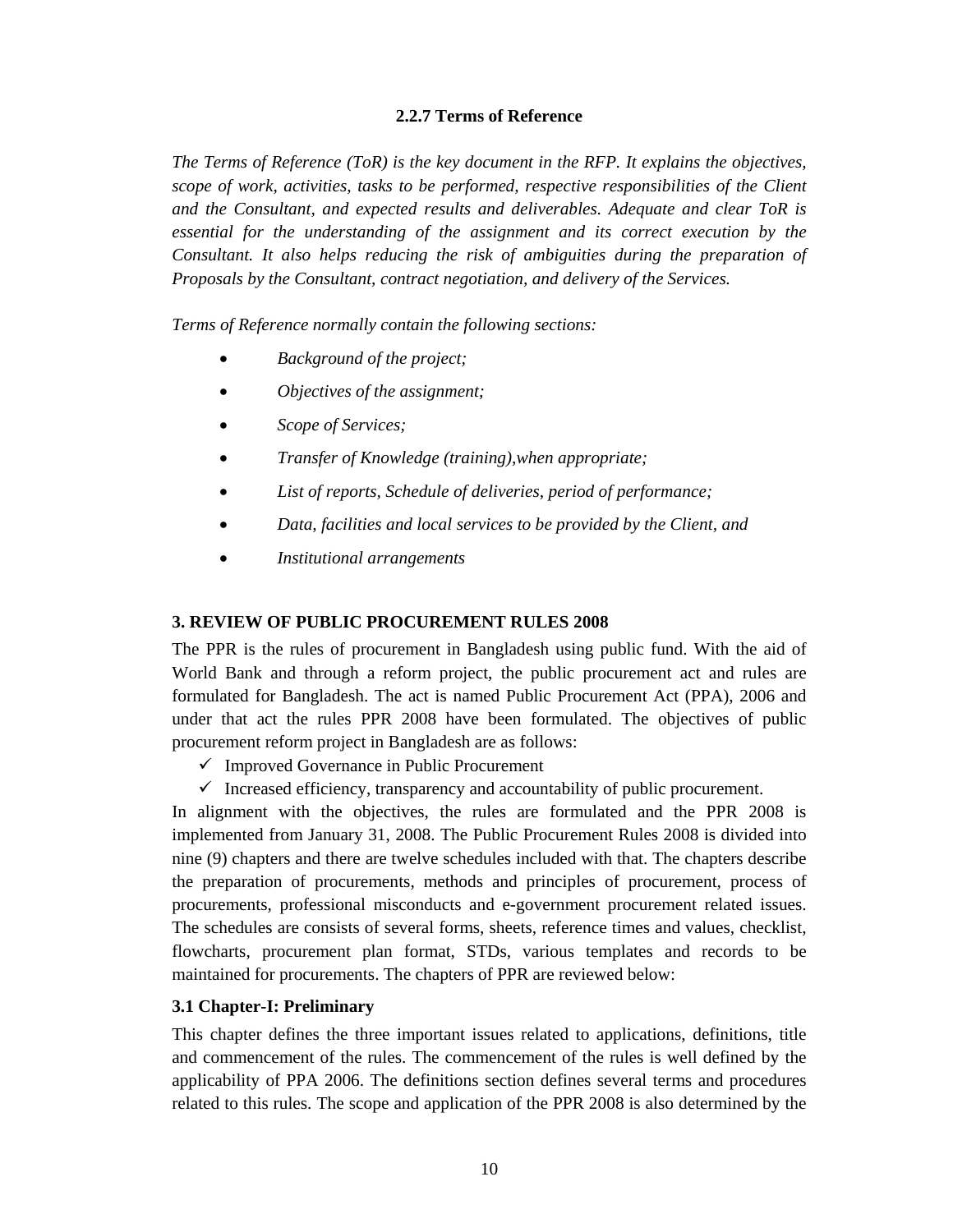rule 3 of this chapter. For foreign aids, loans and grants, the application of PPR is guided by the Rule 3, sub-rule 1(d) of PPR 2008.

# **3.2 Chapter-II: Preparation of Tender Proposal, Committee Etc.**

The chapter consists of two parts named preparation of tender proposal and committees respectively. The preparation of tender document is guided by the Rule 4(1) and the precedence of contract documents has been clearly defined in Rule 4(7) of PPR 2008. The requirements related issues are mentioned to be clearly set in the tender documents as defined in Rule 4(3) of PPR 2008;

# **3.3 Chapter-III: Principles of Procurement**

This chapter consists of twelve parts and there are 48 rules in total. This chapter describes the conditions and requirements for procurement under the rules PPR 2008. This chapter provides guidelines for procurement processes under the Rules, PPR 2008 that are described in following chapters. The parts are focused on different issues of procurement as described below:

PART-1: General Guidelines,

PART-2: Determining Tender or Proposal Validities and Security Deposits

PART-3: Preparation of Specification and Confidentiality

PART-4: Rejection of Tenders, Proposals Etc.

PART-5: Approval Procedures, Notifications of Award and Publication

PART-6: Contract Administration and Management

PART-7: Maintaining Records of Procurement

PART-8: Procurement Post Review

PART-9: Qualifications of Persons

PART-10: Joint Venture

PART-11: Conflicts of Interest

PART-12: Complaints and Appeals.

# **3.4 Chapter-IV: Methods of Procurement for Goods and Related Services, Works, Physical Services and Their Use**

This chapter describes the methods available in PPR, their conditions and detail procedures. There are seven parts of this chapter mainly categorized by the procurement method of both national and international procurements. The first five parts of the chapter includes the national procurement method and part six describes the several international procurement methods. And finally last part of the chapter describes the method of framework agreement. Each part is described in detail below:

PART-1: National Procurement: Open Tendering Method

PART-2: National Procurement: Limited Tendering Method

PART-3: National Procurement: Two-Stage Tendering Method

PART-4: National Procurement: Request for Quotation Method

PART-5: National Procurement: Direct Procurement Method

PART-6: International Procurement

PART-7: Framework Agreements.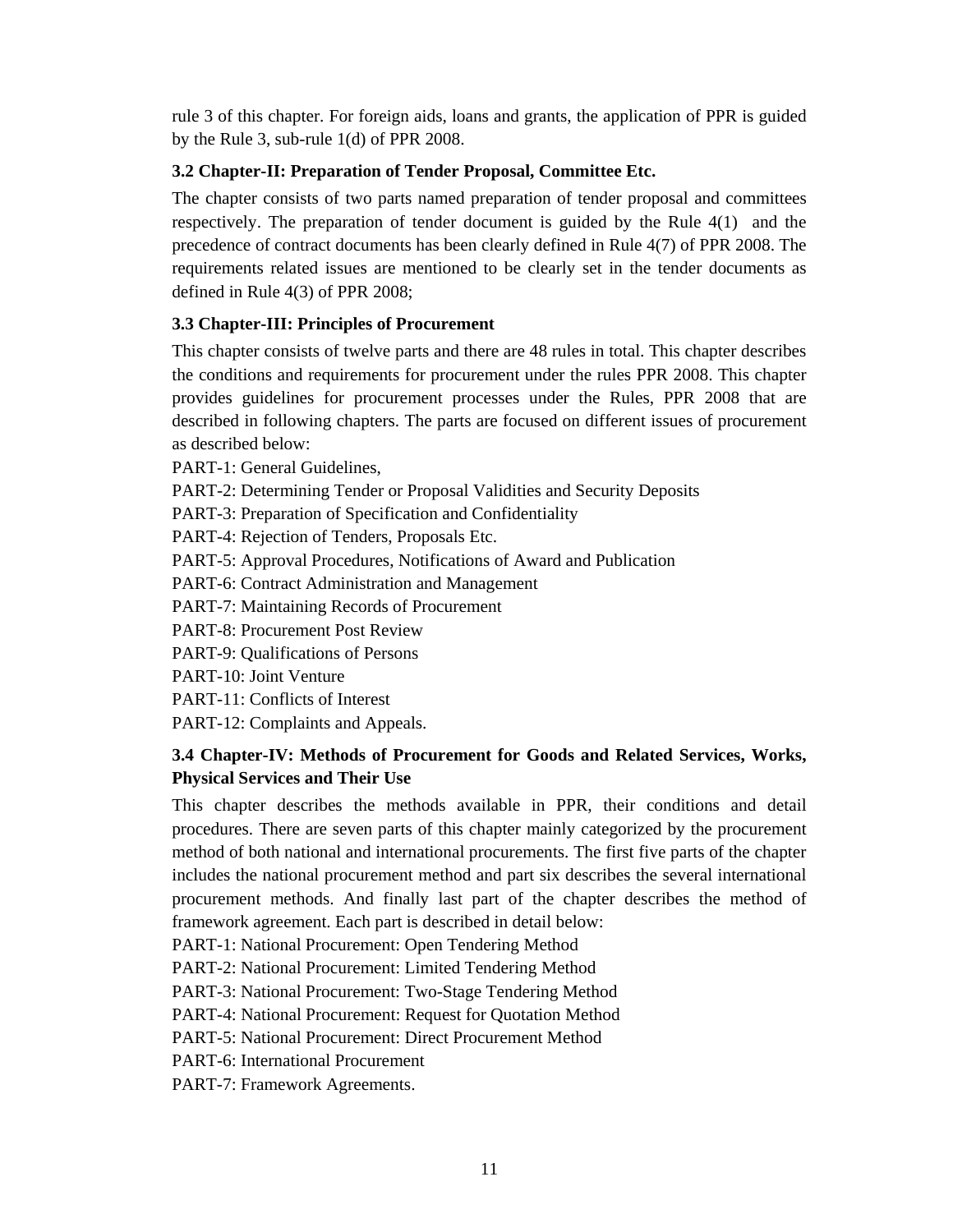# **3.5 Chapter-V: Processing Of Procurement**

This chapter describes the process of procurement dividing into three major parts. Each of three parts are consists of conditions and detail procedures of Rules. The parts are stated below:

PART-1: Advertisement PART-2: Pre-Qualification PART-3: Processing of Tenders

### **3.6 Chapter-VI: Procurement of Intellectual and Professional Services**

The chapter mainly describes the types and process of Intellectual and Professional Services procurement. The chapter consists of three parts and those are described below:

PART-1: Methods and Procedures

PART-2: Processing of Expression of Interests and Proposals

PART-3: Evaluation of Proposals, Negotiations and Completion of the Process

# **3.7 Chapter-VII: Professional Misconduct**

This is the chapter where the professional misconducts, offences and their consequences are defined by the rules. The four types of illegal practices are defined by the rule and those are as follows:

- $\checkmark$  Corrupt Practices
- $\checkmark$  Fraudulent Practices
- $\checkmark$  Collusive Practices
- $\checkmark$  Coercive Practices

The application of this rule and code of ethics are clearly defined and described. The consequences are also defined and referred to related act and section of PPR. One of the important consequences can be noted from Sub-Rule 127(8) of PPR 2008 as follows:

"*A Person, or an officer or staff member of the Procuring Entity to whom the Act and these Rules apply, committing an offence related to professional misconduct, shall be dealt with as described in the Act in Section 64 (3) and (4) and Anti-corruption Commission Act 2004*."

# **3.8 Chapter-VIII: E-Government Procurement**

In this chapter, the implementation of e-GP and the priority of rules are defined.

# **3.9 Chapter-IX: Miscellaneous**

The chapter consists of concession contract related provisions and responsibilities of Government regarding monitoring. The applicability of these rules is restricted for concession related contract but the maximum competitiveness of the contract is directed to be ensured by suitable procurement process like OTM. The responsibility of Government regarding monitoring is assigned to CPTU and defined as well. The responsibilities include following:

- $\checkmark$  Propose Amendment to the Act, Rules or Documents
- $\checkmark$  Issue guidance, instructions regarding interpretation and implementation
- $\checkmark$  Prepare and Distribute STD
- $\checkmark$  Deliver Annual Report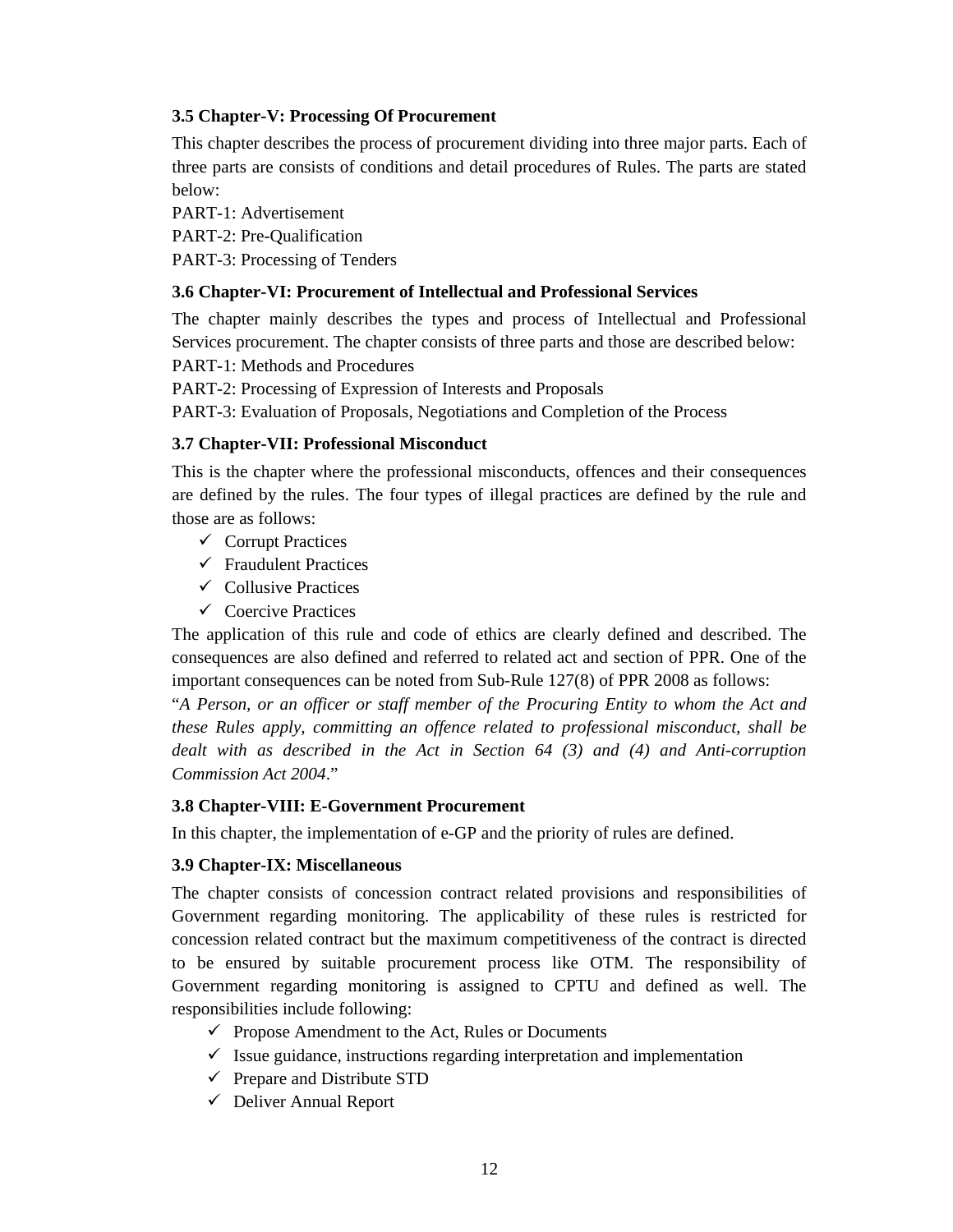- $\checkmark$  Develop Website
- $\checkmark$  Publish concise bulletin relating to advertisement
- $\checkmark$  Summarize Procurement post review reports
- $\checkmark$  Track procurement performance
- $\checkmark$  Publish performance report in the website

# **4.0 REVIEW OF UNITED NATIONS PROCUREMENT MANUAL**

The UN procurement manual is prepared and issued by the Department of Management, Office of Central Support Service in Procurement Division at United Nations. The latest version of UN procurement manual is 7 and issued on 1 July 2013. The procurement manual consists of total sixteen chapters. Each of the chapters describes the issues related to procurement in details.

# **4.1 Chapter 1. Introduction and Overview of the United Nations Procurement Manual**

The chapter describes the purposes of procurement manuals, best value for money, FRR, explanation of terms and abbreviations, procurement division's computerized system and internet website. The purpose of the procurement manual is to provide guidance on procurement policies, procedures and practices to all staff members involved in the procurement and acquisition processes and activities in all such offices and locations. The UN through the procurement manual also assigns and defines the responsibilities of procurement staff at its Headquarters (HQ), Offices Away from Headquarters (OAHs), Regional Offices, Commissions and Tribunals, as well as Peacekeeping/Political Operations (Field Missions). The Procurement Manual reflects the principle of segregation of responsibilities between requisitioning and procurement entities by specifying their separate and distinct functions within the overall procurement process.

### **4.2 Chapter 2. Organization, Responsibilities and Functions of Procurement Offices**

The chapter mainly describes the responsibilities of organizations, the function of UN procurement division and function of local procurement structure. The responsibility of procurement is divided by the organization in UN as follows:

- 1. Head Quarter
- 2. Offices Away from Head Quarters
- 3. Field Missions

The responsibilities vary depending on the size and complexity of duty station. Generally, the responsibilities of OAH and Field Mission are to the extent feasible and mirror those at UN Headquarters. The function of United Nation Procurement Division (UN/PD) is to ensure effective, efficient and economical procurement operation. Another major responsibility of UN/PD is to provide policy guidance and direction to Field Missions and, upon request, OAH and other UN agencies and subsidiary organs which may have their own delegation of procurement authority or a need for procurement support services. The responsibilities of head of UN/PD are well described in the chapter of the manual.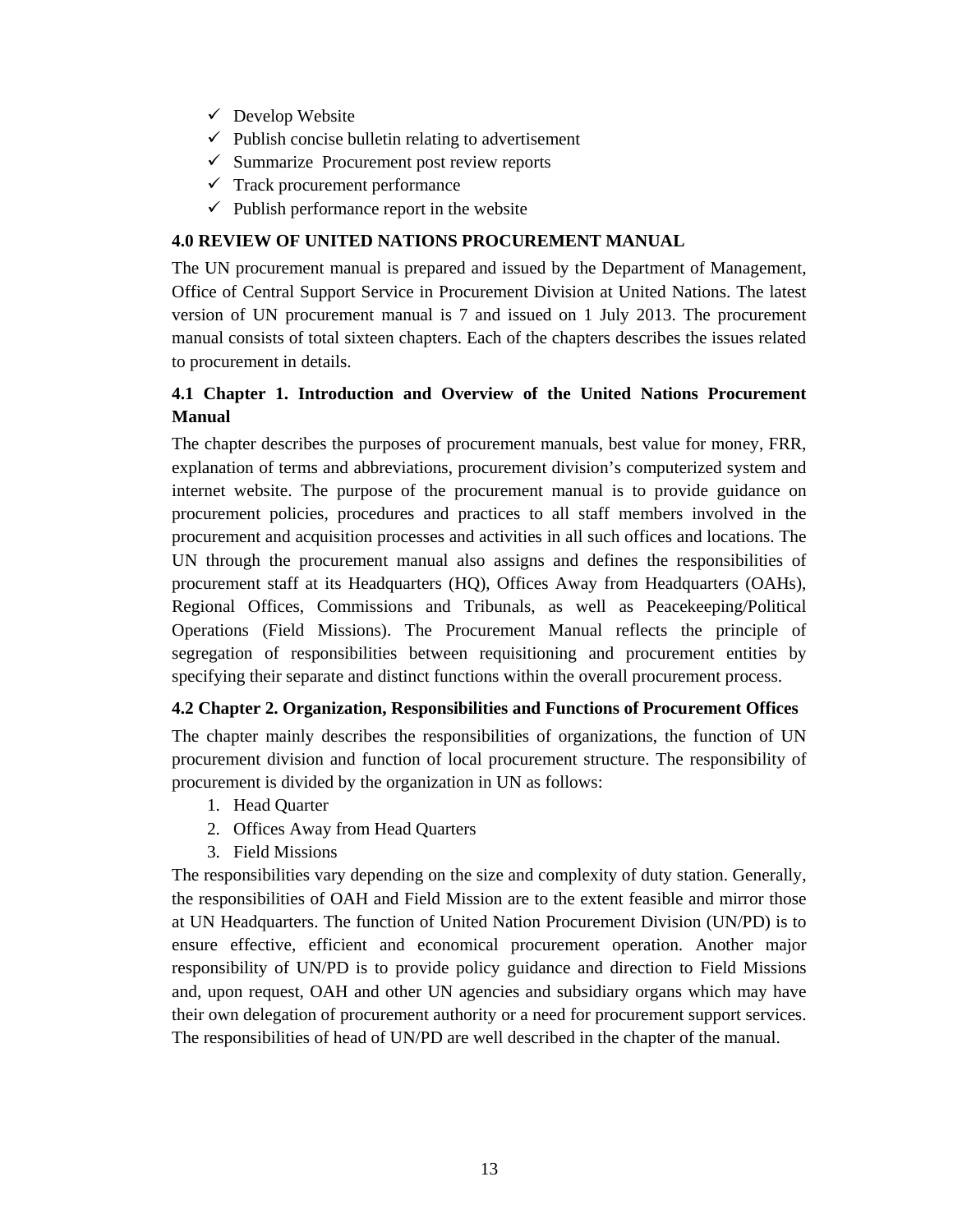### **4.3 Chapter 3. Delegation of Procurement Authority**

The chapter describes the authorized officials, procurement authority and responsibility at various levels of organization in details. The Under Secretary General for Management is responsible for the procurement functions of the United Nations, shall establish all United Nations procurement systems and shall designate the officials responsible for performing procurement functions. The officials who have duly received a Delegation of Procurement Authority issued under the authority of the ASG/OCSS pursuant to Financial Rule 105.13 may enter into financial commitments relating to procurement activities on behalf of the United Nations. The authorized officials for procurement are clearly defined in the chapter of manual with the reference of related orders and rules. The procurement authority and responsibility are clearly defined by in the chapter for different offices of the UN organizations like Headquarter, Field Mission and OAHs.

### **4.4 Chapter 4. Ethical Standards in Procurement**

This chapter describes the issues related to ethics of procurement abide by the UN organisations. This chapter describes the UN regulatory framework and the responsibilities of staff members in procurement. The staff members' responsibility is defined by this chapter of UN Procurement manual as follows:

"4.1.1a) *Staff members must adhere to the ethical standards and responsibilities that apply to procurement activities in order to protect the integrity, fairness and transparency of the procurement process*."

The rules restrict some ethical issues mentioned in this chapter like specific instances of prohibited conduct, Honours, Gifts or Remuneration, conflict of interest etc. There is mention of financial rules of UN to be maintained by the staff in this chapter of manual. The following ethical issues are described and defined in the manual

- $\checkmark$  Conflict of Interest
- $\checkmark$  Confidentiality
- $\checkmark$  Financial Disclosure
- $\checkmark$  Gifts and Hospitality
- $\checkmark$  Post Employment Restrictions
- $\checkmark$  Corrupt, Fraudulent and Unethical Practices

Among the above issues, corrupt, fraudulent and unethical practices define a number of issues related to procurement.

### **4.5 Chapter 5. Global Compact**

This chapter describes the issues related to global business. The manual describes that the UN encourages the responsible corporate citizenship and universal social and environmental principles to meet the challenges of globalizations. There are ten principles mentioned related to four main categories in this chapter. The categories are as follows:

- $\checkmark$  Human Rights
- $\checkmark$  Labour
- $\checkmark$  Environment
- $\checkmark$  Anti-corruption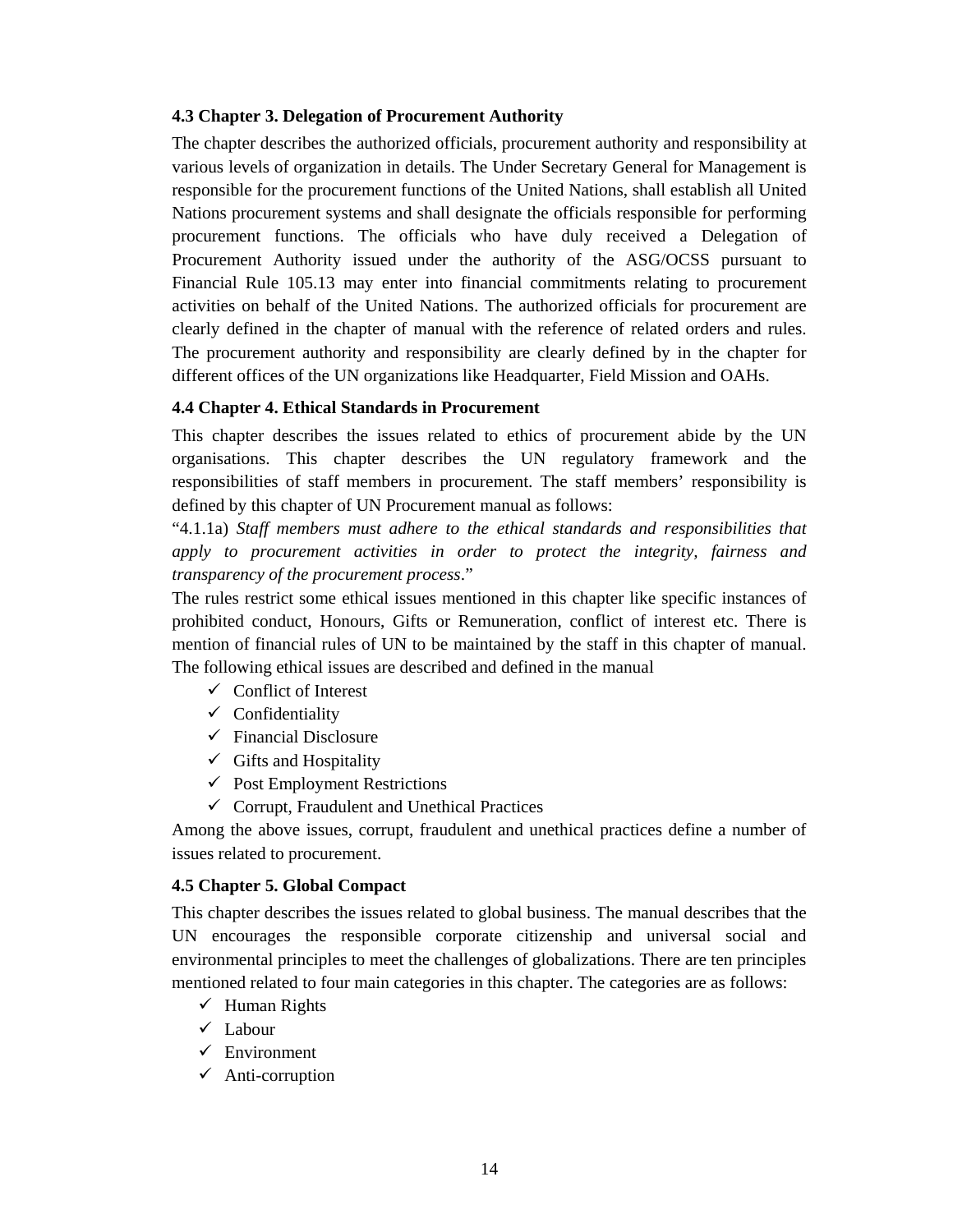However, the participation in global compact has no relation to UN procurement system registration process or operations.

# **4.6 Chapter 6. Overview of the Procurement Process**

The process of UN procurement is described in brief in this chapter. The process starts by the registration of potential suppliers. The UN in its sole discretion determines the eligibility of vendors and establishes a pool of vendors. In the next stage, the UN receives and evaluates the responses to solicitation and justifies both eligibility and financial requirements. Finally the contract is signed with successful bidders following negotiations and the contract is managed according to the manual. The unsuccessful bidders are notified accordingly and there is an option of debriefing also.

### **4.7 Chapter 7. Vendor Registration and Management**

The UN maintains a centralized electronic Register of Vendors for sourcing the supply of UN needs for goods, services and works to HQ, OAHs and Field Missions. The United Nations Secretariat Resister of vendors resides on United Nations Global Marketplace (UNGM). Using established criteria, the United Nations evaluates vendors' applications to determine whether the application complies with UN requirements and are thus eligible for registration. The UN awards contracts to vendors registered with the UN Secretariat through the vendor due diligence review process. The responsibility of vendor registration is stated by the chapter and done by a team designated by the Director, UN/PD. The Vendor Registration Officers, VRO(s) are responsible for administering and maintaining the resister of vendors, including the evaluation of vendor registration applications and advising the vendor review committee on the status of vendor evaluations. The registration process of vendors and the pre-requisite of registration are described in details.

### **4.8 Chapter 8. The Acquisition Process**

The chapter describes the acquisition planning, definitions of requirements and specifications, establishing of time-line, requirement and approval of funding and the survey of market in the manual. In the part of acquisition planning, there mention of three types of planning as listed below:

- 1. Short term planning
- 2. Long term planning
- 3. Annual plans

The detail requisition procedures from the requisitioners to procurement office and the responsibility of certifying officers are stated and defined in the manual. The functions, authority and responsibility of related offices and officers are well described in the process.

### **4.9 Chapter 9. The Solicitation Process**

In this chapter, the detail solicitation procedures are divided into three parts and described accordingly. The parts are described separately in the following.

**PART-1:** Preparation for solicitation and vendor selection

**PART-2:** Methods of Solicitation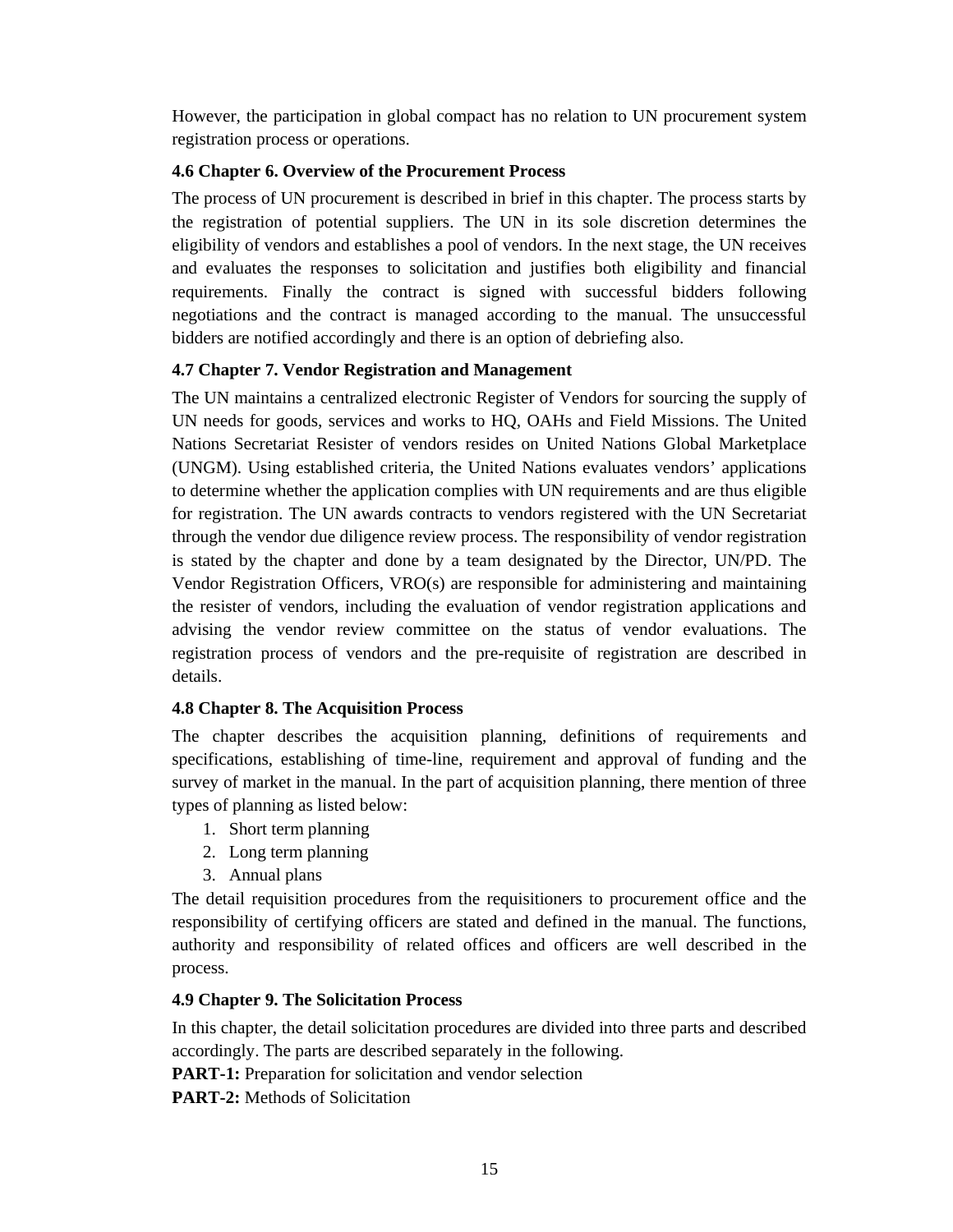### **PART-3:** Terms and conditions

and conditions are clearly described in the chapter and their applicability and uses are prescribed for procurement officers and the bidders.

### **4.10 Chapter 10. Management and Treatment of Vendor Submissions**

The chapter describes the submission procedures and the responsibilities of related officers and vendors. Three types of options mentioned to be applicable for submissions are as follows:

- 1. Direct Submissions (Mail, Courier Service or Hand Delivery)
- 2. Facsimile Submissions
- 3. Electronic Submissions

But the later two submissions need to be permitted in the solicitation documents. The safeguarding procedures and consequences of unsolicited submissions are described. The reasons and conditions of unsolicited documents are defined by the section of the chapter. The conditions of withdrawal and modifications of submissions are described. The modifications due to errors and omissions, errors in affixing signature and clerical errors are described and their consequences are defined. The procedures for late submission and extension of submission closure deadline are described. Generally the late submissions are rejected except the following conditions as per the UN Procurement Manual:

- 1. Delay due to the fault of UN
- 2. Delay in delivery could not be reasonably foreseen by the bidder or force majeure

The submission procedures for RFQ are defined and stated as no public opening needed for. The detail of public opening procedures for submissions and the responsibility of public opening officers are defined. The attendance at submission opening and their responsibilities are defined by the section of the manual. The public submission opening officer should record the relevant information and read aloud the following as per UN Procurement Manual:

- $\checkmark$  Vendor's name
- $\checkmark$  The unit price of each line item
- $\checkmark$  Delivery period
- $\checkmark$  Total cost
- $\checkmark$  Payment terms and discount offered, if any
- $\checkmark$  Any other details specified by procurement officer

The information is recorded on the Solicitation Abstract Sheet and that sheet contains the following data:

- $\checkmark$  Price
- $\checkmark$  Quantity
- $\checkmark$  Objective
- $\checkmark$  Delivery time and schedule
- $\checkmark$  Compliance with specifications
- $\checkmark$  TOR or SOW
- $\checkmark$  Discounts, if any
- $\checkmark$  Warranty and after sales service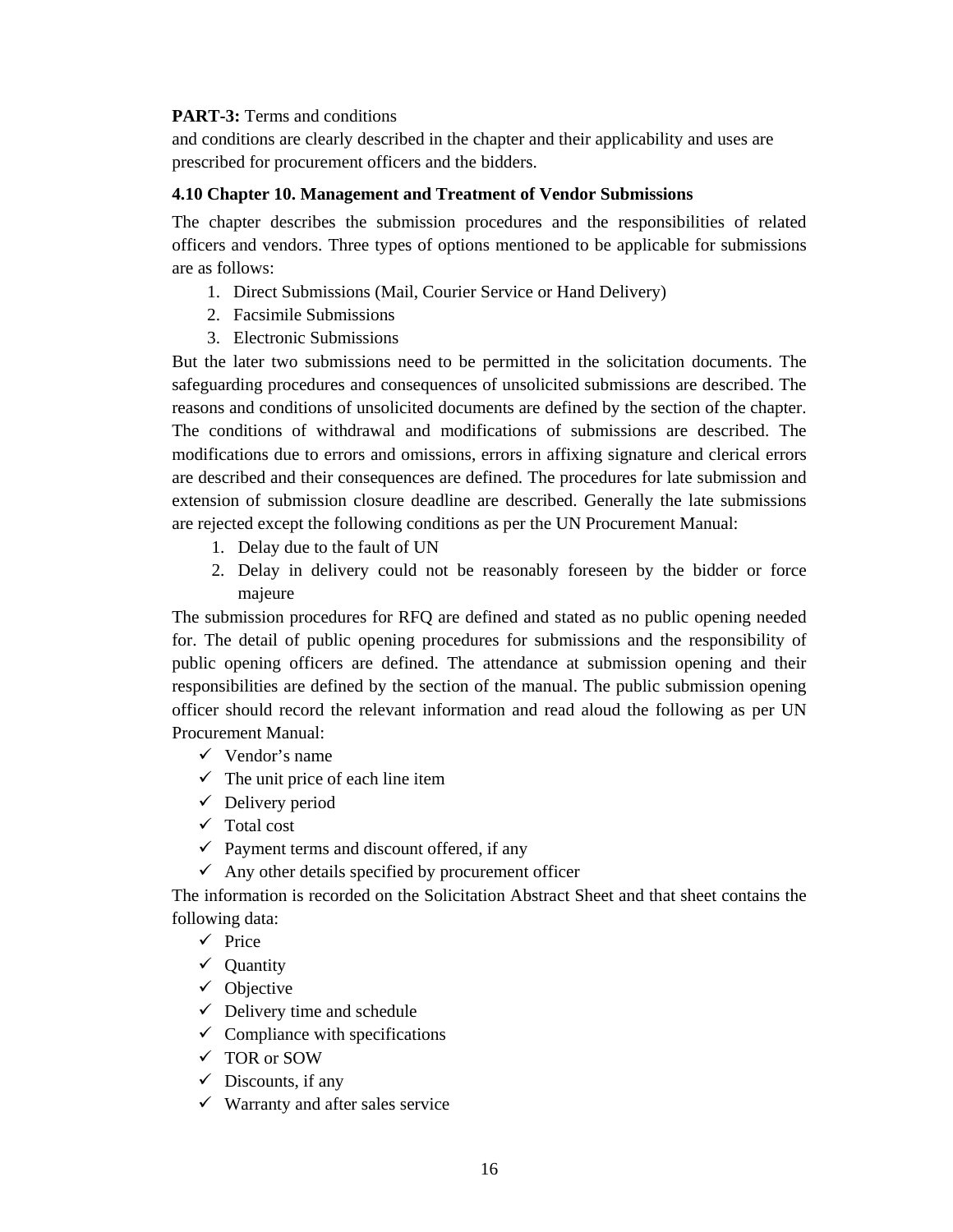The availability of data after the opening and the time period for that is defined by the section of the chapter.

### **4.11 Chapter 11. The Source Selection Process**

This chapter is divided into two parts and those parts are reviewed in the following:

**PART-1:** This part of the chapter mainly includes the processes, conditions and criteria form source selection to the opening of tender.

The criteria for rejection of submission and procedures of rejections, the necessity of source selection plan and details of that plans are described. The several types of committees, their functions, formation and responsibilities are defined. The importance and adherence to solicitation documents and the Solicitation Abstract Sheet are defined. The evaluation criteria and their types are described in details. The considerable factors for evaluation and the basis of categorization for evaluation criteria are stated.

**PART-2:** The part two includes the evaluation procedures, conditions applicable for various conditions and award procedures of contract. This part of chapter also describes the process of communications and debriefing. The discussions and negotiations with vendors and the conditions are explained in the chapter. The awarding procedures in details like recommendation of award, request for information from vendors, notice of consideration for award, statement of award and the award are described by the respective section of the chapter. The consequences after the award are described in the last few sections of the chapter. These include debriefing, letter of regret, legal review, contact number and obligations of fund etc.

# **4.12 Chapter 12. Organization and Functions of, and Review by, the HCC and LCC**

This chapter mainly describes the organizational function of headquarter and local committee. The composition and responsibilities of both HCC and LCC are described in detail in relation to contract. The review procedures by the committee are described and the role of procurement officer with respect to committee is defined in the section of the chapter. The pre-clearance, meetings and decisions of the contract committee are defined by the respective section of this manual. The special case and emergency cases are also defined in the chapter. Two types of special cases and their consequences are defined by the UN Procurement Manual. The definitions of those special cases are given below:

- 1. Fully ex post facto cases: A procurement action, whether a written contractual instrument exists or not, in which goods or services have already been fully furnished prior to submission of the procurement action to the relevant Contracts Committee(s) for its advice and/or approval of all other appropriate officials.
- 2. Partially ex post facto cases: A procurement action, whether a written contractual instrument exists or not, in which goods or services have been provided in part prior to submission of the procurement action to the relevant Contracts Committee(s) for its advice and/or the approval of all other appropriate officials.

The procedures for the special cases and the responsibility of related committees are described in details.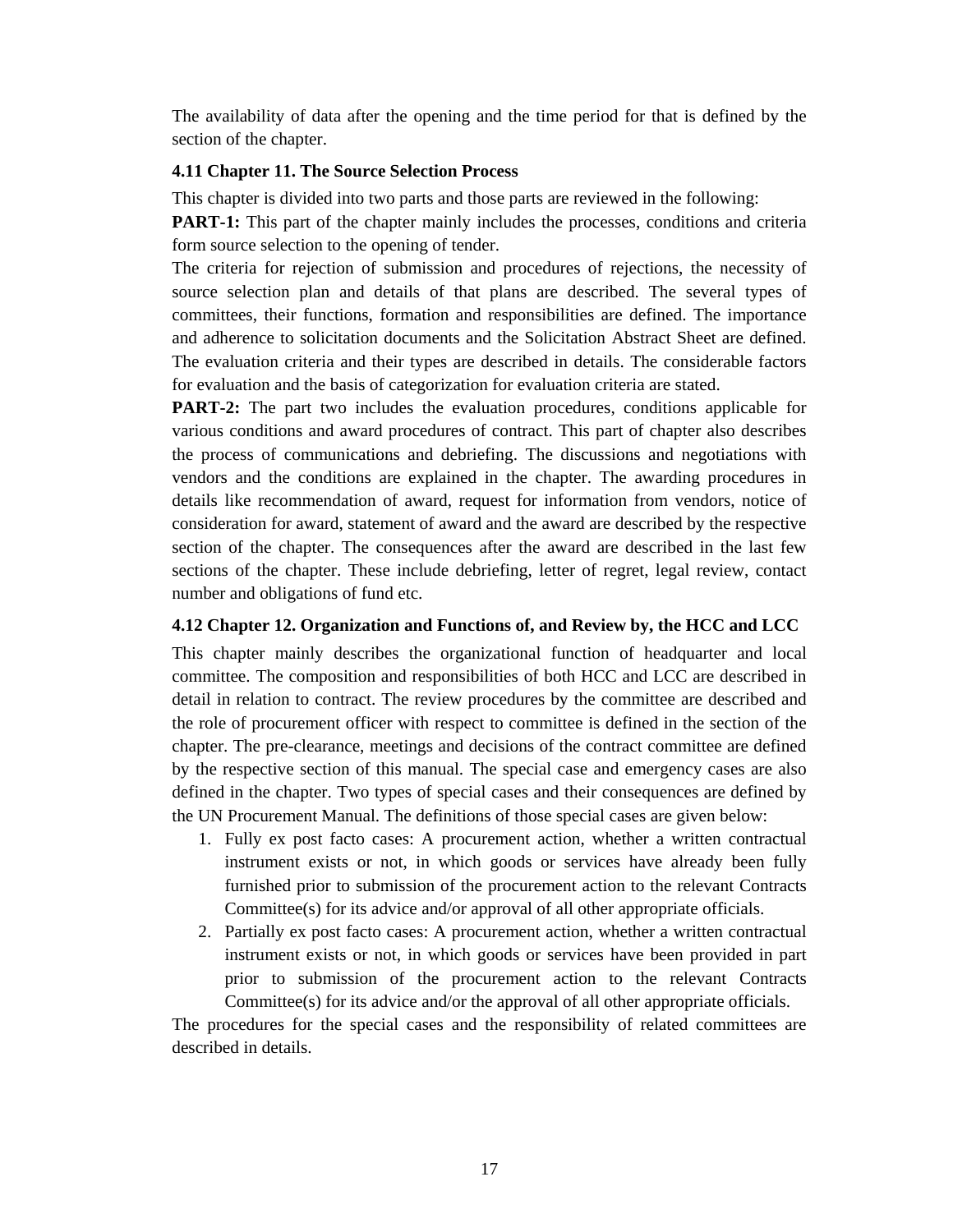### **4.13 Chapter 13. Contractual Instruments**

The way the contracts between the parties are formed, conducted and governed called contractual instrument. The contractual instruments are used by the UN as follows:

- $\checkmark$  Blanket Purchase Orders (BPO)
- $\checkmark$  Purchase Orders
- $\checkmark$  Customized Contract ( including System Contracts )
- $\checkmark$  Institutional Contractor Agreements (ICAs)
- $\checkmark$  Letter of Assists

One of the important and special types of contractual instrument is used internally in UN called Internal Purchase Orders. The internal purchase orders are issued internally within the UN to obligate funds against Contracts for future payment for goods or services provided under a Contract and are not sent to Vendors. The details procedures and conditions for Blanket Purchase Orders (BPO) are described with the threshold value of procurement. The Purchase Order (PO) is the appropriate contractual instrument only when there is no contract or in case of a Systems Contract. Generally, in complex and complicated conditions the contractual terms and conditions are formulated by negotiations to furnish the contract with the vendors called customized contract. The standard contract generally consists of followings as per UN Procurement Manual:

- $\checkmark$  Identifications of the parties
- $\checkmark$  Order of Precedence
- $\checkmark$  Specifications, TOR or SOW
- $\checkmark$  Duration/Term of Contract
- $\checkmark$  Responsibilities of the Vendor
- $\checkmark$  Responsibilities of UN
- $\checkmark$  Contract Monitoring and Supervision
- $\checkmark$  Reporting Requirements
- $\checkmark$  Payment Terms
- $\checkmark$  Payment Methods
- $\checkmark$  Liquidated Damages
- $\checkmark$  Performance Security
- $\checkmark$  Additional Insurance Requirements
- $\checkmark$  Warranties
- $\checkmark$  Amendment or Modification of Contract
- $\checkmark$  Notice Provisions
- $\checkmark$  Signatures of the parties

The details of system contract and the applicability with conditions for that type of contracts are described in the chapter. The system contract is generally awarded after competitive bidding. The ICA and the letter of assists type contracts with conditions and procedures are described in the chapter. Other contractual instruments like Memorandum of Understanding are mentioned in this chapter with reference to financial regulations.

# **4.14 Chapter 14. Delivery and Receiving Process**

This chapter describes the process of receiving and inspection of materials and the responsibility of related department and their officers. The responsibility of UN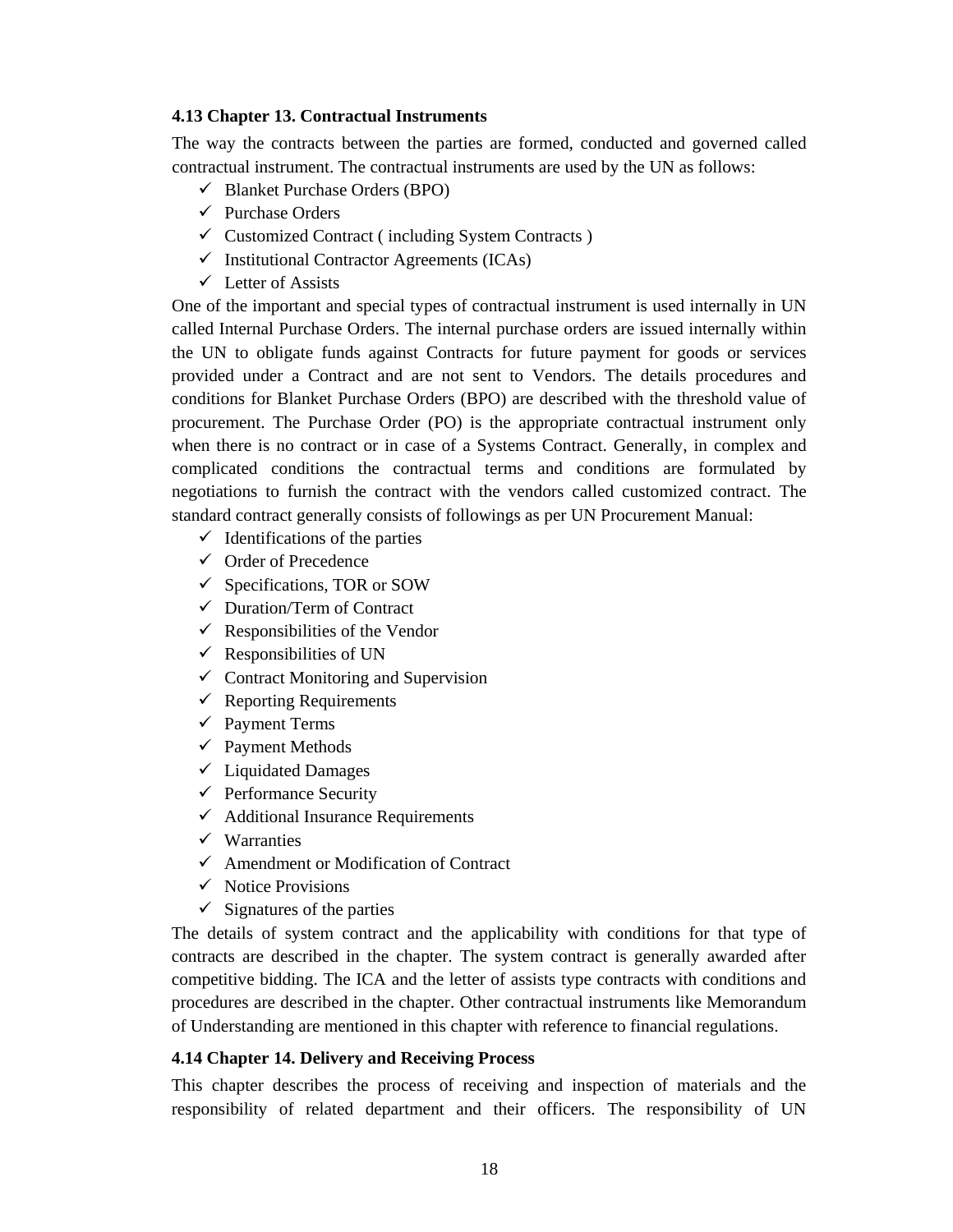Headquarter and Field Offices are defined and the main responsibility stated to receive the materials at UNHQ belongs to the Travel and Transport Services (TTS) department. The detail procedures for receiving goods under various 'INCOTERM' are described. The responsibility of UN/PD and the procedures for them in receiving are depicted in the manual. The inspection procedures, the returning material to vendor and issues from the stores are guided by the manual. All the above procedures described to be completed with the aid software system named Integrated Management Information System (IMIS) for assurance of receipt.

### **4.15 Chapter 15. Contract Management and Administration**

The contract management is a key element in the procurement process to ensure that Best Value for Money will be achieved throughout the acquisition process. The contract management includes Vendor Performance evaluation and rating on timely delivery, quality and assistance to the requisitioners and/or end-users. This chapter describes the process of contract management, vendor performance evaluation, vendor performance rating, contract administration, dispute resolution, amendments of contracts, subcontractor, contract closure, maintaining of files and contract logs. The functions and responsibility of contract management staff are defined in the manual. The process of vendor performance rating and the responsibility of related officers are described in the chapter. The performance of vendors is measured against several factors and those factors are stated in the manual. The remedial actions are described for below par performances of vendors. Five types of vendor performance rating forms are mentioned in the UN Procurement Manual as follows:

- $\checkmark$  Short Form of Specialist Report
- $\checkmark$  Supplier Performance Report
- $\checkmark$  Contractor Performance Report
- $\checkmark$  Short Term Air Charter Services
- $\checkmark$  CPR for Short Term Sea Transport Services

The dispute resolution procedures are described in details and the name the applicable laws are depicted in the manual like UNCITRAL Conciliation Rules and UNCITRAL Arbitration Rules. The three types of dispute resolution mechanisms mentioned in UN Procurement Manual as follows:

- $\checkmark$  Amicable Settlement (negotiation)
- $\checkmark$  Conciliation
- $\checkmark$  Arbitration

The responsibility and procedures for amicable settlement are described in details. The functions of the Office of the Legal Affairs (OLA) are also described on dispute resolution procedures. The contract amendment procedures are described with the responsibility of related officers. A vendor performance report is followed by the closure of contract to the procurement office. The maintenance of files is prescribed in the manual and divided into following phases:

- $\checkmark$  Pre-Solicitation
- $\checkmark$  Solicitation
- $\checkmark$  Vendor Responses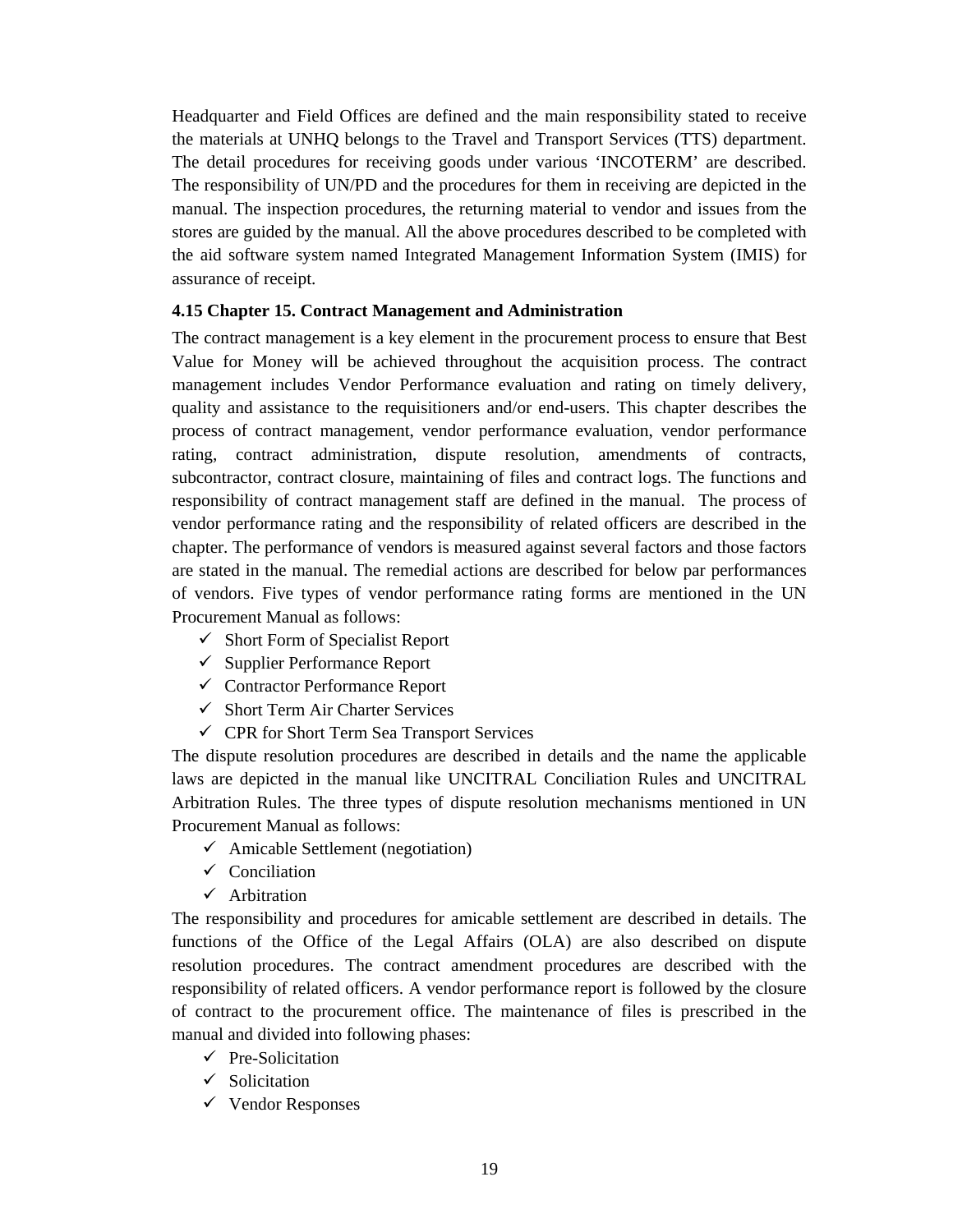- $\checkmark$  Evaluation
- $\checkmark$  Award
- $\checkmark$  Post-award
- $\checkmark$  Others

The responsibility for keeping files and contract log are defined by the UN Procurement Manual.

# **4.16 Chapter 16. Property Disposal**

The detail of property disposal is described in the chapter. For disposal, there is Property Survey Boards (PSB) and the responsibilities of the boards are defined by the manual. The responsibilities include the estimation of sales value, determine the exchange or replacement of property, transfer of surplus property to other projects, economical destruction of surplus or unserviceable property and justify the interest of UN through the disposal of property by gift or sale on nominal prices. The sales procedure starts with the preparation of solicitation documents which require approval of PSB. The minimum numbers of bidders and criteria of solicitation documents are defined by the manual. The treatment of the bids is defined and the property is sold to the bidder offering best value to the organizations. The sale is itemized and successful bidders are notified in writing with the lists of items. There is option of system contracts of continuing sale of items over a period of time. There are two other options than solicitations named negotiation or 'Spot Sales' and trade-in. The negotiations or spot sales are restricted by the threshold value. The amount of bid security or deposits and the procedures for deposits are described by the manual. The procedures for bill of sale and timeline of issuing the bill are also defined by the manual in this chapter. The timeline for removal of property is guided by in this chapter. The details procedures of disposition of assets of UN peacekeeping missions are described in the chapter. The procedures of disposal of real property are defined by the UN procurement Manual as follows:

"*Any proposed sale of real or immovable property owned by the United Nations shall be referred to the Office of Legal Affairs for advice, wherever appropriate*."

# **5.0 REVIEW OF UNCITRAL MODEL LAW ON PUBLIC PROCUREMENT**

This law is formulated by United Nation Commission on International Trade Law with the purpose of furthering the progressive harmonization and unification of the law of international trade in the interests of all peoples, in particular those of developing countries. The UNCITRAL model of law on public procurement consists of total eight (8) chapter and 69 articles. The chapters describe several definitions, procurement methods, detail procedures for procurement methods and the challenging proceeding. The chapters are briefly described below with the headline:

# **5.1 Chapter-I: General Provisions**

The General Provisions chapter describes a number of points relating to procurement, scope of law, definitions and suppliers. There are total 26 articles in this chapter to describe the issues. The communication procedures for procurement are described by the article 7 in details. The means of communication and the confidentiality of information are defined. The qualifications of suppliers and contractors are defined by the article. The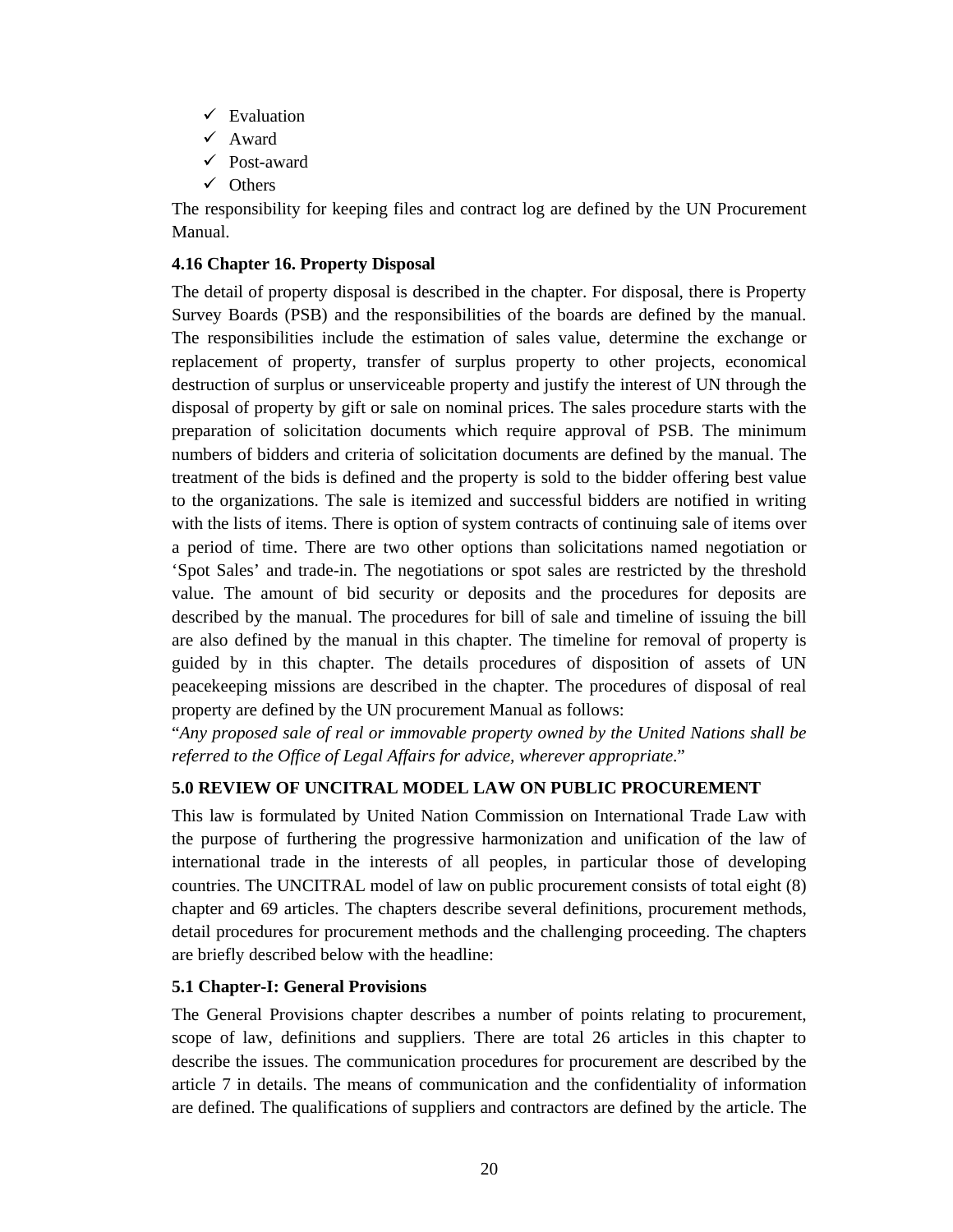evaluation criteria are described by the article and all the non-price criteria are defined by the Article 11(4) of UNCITRAL Model Law. The confidentiality and disclosure of information is clearly defined by the article and their applicability is also briefly stated for fair competition. This chapter provides the guideline of maintaining Audit-trails and necessary information of suppliers and contractors. The Article 26 of UNCITRAL Model Law provides the guidelines for enactment of Code of Ethics for employees, officers, procuring entities and also describes the necessity of maintaining systematic way of application and training on that Code of ethics. Most of the above issues are referred to some related laws and other articles of this law.

# **5.2 Chapter-II: Method of Procurement and Their Condition; Solicitation and Notices of the Procurement**

Different types of procurement methods mentioned in this chapter of UNCITRAL Model Law. The OTM is preferred method of procurement and the use of other procurement methods need to be justified by the relevant conditions and article of this Law. This chapter describes the basic conditions of requirement for using other methods of procurement than OTM that are describes in detail in following chapter of the Law. The conditions mentioned in the article for RTM in UNCITRAL Model Law are summarized below:

- $\checkmark$  Highly Complex
- $\checkmark$  Specialized Nature
- $\checkmark$  Available from Limited sources
- $\checkmark$  The require time and cost is disproportionate to the value of procurement

The conditions for using RFQ, RFP, TSTM, Electronic Reverse Auction and Framework Agreement are also defined by the article of this chapter. The solicitation and publications procedures of several types tendering methods are also described in the chapter. All the procedures of above refer to related articles of the Law.

# **5.3 Chapter-III: Open Tendering**

This chapter describes the details proceedings of Open Tendering Method of procurement. The chapter is divided into three sections to describe various part of tendering. The first section of chapter describes the process of solicitation, content of invitation tender, provision of solicitation documents and content of solicitation documents for OTM. The process and detail of related points are described in detail. The second section describes the detail procedures of tender presentation by the suppliers or contractors. One of the remarkable criteria of two way communication is defined by the Sub-Article 42(2) (b) of UNCITRAL Model Law. The period of tender validity or effectiveness, modifications and withdrawals are defined by the article of the chapter. The third and final section of the chapter describes the evaluation procedures of OTM that includes the opening, examination and evaluation of tender. The negotiations with the suppliers or contractors are prohibited by the article of this chapter for OTM. The proceedings also refer to some other related articles of the Law in this section of chapter.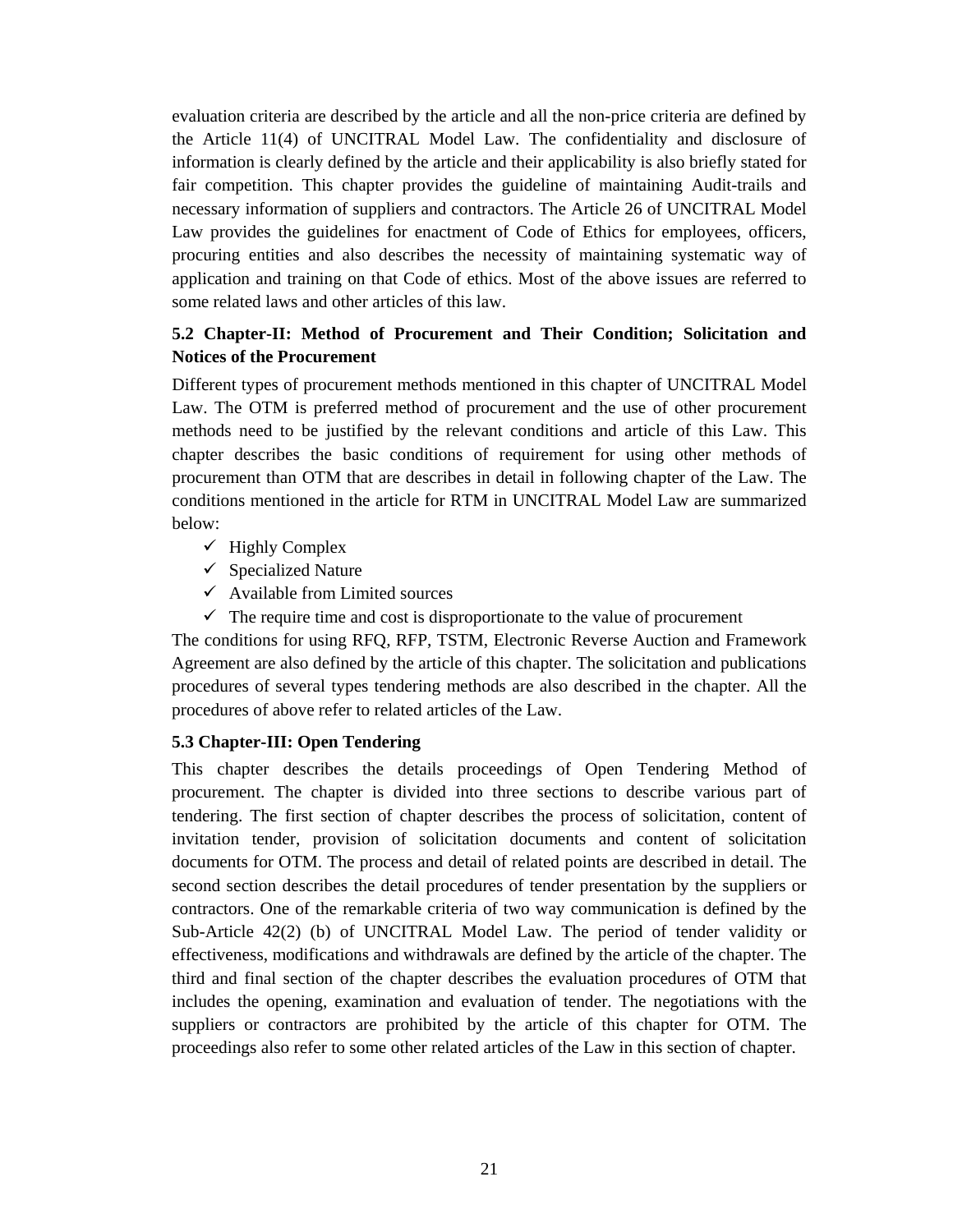# **5.4 Chapter-IV: Procedures for Restricted Tendering; Request for Quotation and Request for Proposal without Negotiation**

In this chapter, the descriptions of three types of tendering methods are stated in brief. The method, RFQ is barred from any kind of modifications, withdrawal and negotiations. Only one price quotation with all possible applicable charges included to be priced by the bidders in RFQ method. The RFP without negotiation is described in details with require necessary conditions. The procedures are described as two envelope tendering method and the first envelope contains the technical, quality and performance proposal and the second one contains the financial proposals. The first envelope is opened first and examined and evaluated with require criteria. This examination and evaluation reflects the ability of bidders to perform the task and qualify them on the basis of pass-fail criteria. The non-responsive or failed bidders are notified by a notice of rejection and the reasons for the rejection, together with the unopened envelope containing the financial aspects of the proposal. The responsive suppliers or contractors are invited to the opening of financial proposal and the score of the technical, quality and performance characteristics of each responsive proposal and the corresponding financial aspect of that proposal is read out in the presence of the suppliers or contractors.

# **5.5 Chapter-V: Procedures for Two-Stage Tendering; Request for Proposal with Dialogue; Request for Consecutive Negotiations; Competitive Negotiation and Single Sourcing Procurement**

In this chapter of UNCITRAL Model Law, a number of tendering methods are described with their require conditions. The methods are listed as follows:

- 1. Two-Stage Tendering Method
- 2. RFP with Dialogue
- 3. RFP with Consecutive Negotiations
- 4. Competitive Negotiation
- 5. Single Source Procurement

There is provision of discussion with suppliers or contractors after initial responsive bidding Two-Stage Tendering Method. While discussing with the suppliers or contractors, the PE are directed by this Law to maintain equal opportunity to participate the discussions. The discussions are generally covered by the above mentioned criteria by the initial proposals. In the second stage, the PE invites the tender from the initial responsive bidders to present final tender with prices in response to a revised set of terms and conditions of procurement. The revisions of terms and conditions of tender are guided by the articles of this Law and in no condition; the PE can modify the subject matter of procurement. Actually the revising gives the PE to refine the aspects of the descriptions of subject matter of procurement. Any deletion, modification or addition made by the PE is guided to be communicated to the suppliers or contractors. Any suppliers or contractors are entitled to withdraw from the tendering process without forfeiting the tender security. Finally the submitted tenders are evaluated to determine the successful tender.

The RFP with dialogue is described in this chapter. The RFP with dialogue is stated to be conducted by two ways –

1. With Pre-Selection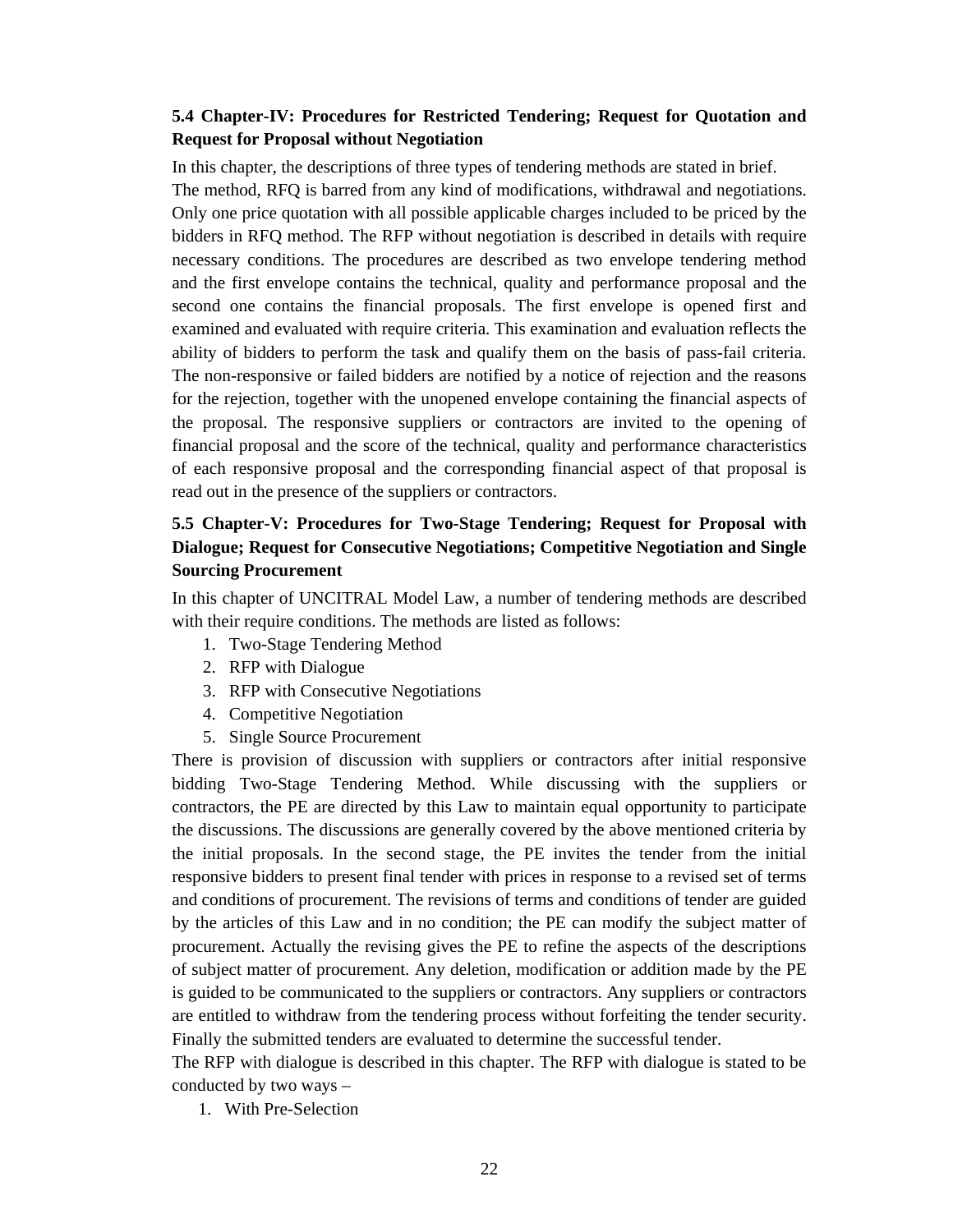#### 2. Without Pre-Selection

The RFP with consecutive negotiations proceedings are described in the chapter. The initial submission of proposal by the suppliers or contractor will results them in a ranking of responsive bidder. The ranking is prepared by the criteria of technical, quality and performance characteristics of proposal. The negotiation then conducted according to the ranking of the supplier or contractor as long as the contract is awarded. The best ranked contractor or supplier gets the opportunity first for negotiation. The negotiation mainly concerns the financial characteristics of proposal. During negotiation, the PE is restricted from modification of subject matter of procurement and any other qualification criteria of proposal. The PE cannot reopen the negotiation to any supplier or contractor with which it has terminated the negotiations. In the method of competitive negotiation, the PE conducts negotiation with a sufficient number of suppliers or contractors to ensure effective competition. After the negotiations, the PE request for the best and final offer from the responsive suppliers or contractors and finally evaluated best offer is selected for awarding the contract. Single source procurement is defined by the article in this chapter of UNCITRAL Model Law. The negotiation and the scope of negotiation are also defined by the article. Most of the articles of the chapters refer to other related articles, especially the chapter II, procurement method and conditions of this Law.

#### **5.6 Chapter-VI: Electronic Reverse Auctions**

This chapter describes the detail electronic procedures for reverse auction as stand-alone procurement system. Generally reverse auction gives the suppliers or contractors the opportunity to bid multiple times in a tender before the deadline of submission. For effective competition, the minimum number of suppliers or contractors is required to be resister in this method of procurement. The other criteria of eligibility for suppliers or contractors are guided by the elated article of the Law. This chapter also describes the reverse auction as a phase of procurement where the award criteria to contract to be held by the auction. The detail criteria for this type of auction solicitation by the PE are defined by the article. The registration and the timing of electronic reverse auction are specifically defined by the article of this chapter. There are some other requirements or consequences of electronic reverse auction which are defined in this chapter.

#### **5.7 Chapter-VII: Framework Agreement Procedures**

In this chapter of the law, two types of framework agreements are described and those are as follows:

- 1. Close Framework Agreement
- 2. Open Framework Agreement

The detail procedures of both types of Framework agreement are described with require conditions for those types of agreement. Both types of agreements are guided to be for specific time period in this chapter. The basic difference between Open and Close Framework is all the suppliers or contractors are contracted at time in Close Framework and the suppliers or contractors can be selected at any time over the period of operation in Open Framework Agreement. The procedures for Framework agreements are described as two stage of Tendering process. The first stage is to select the suppliers or contractors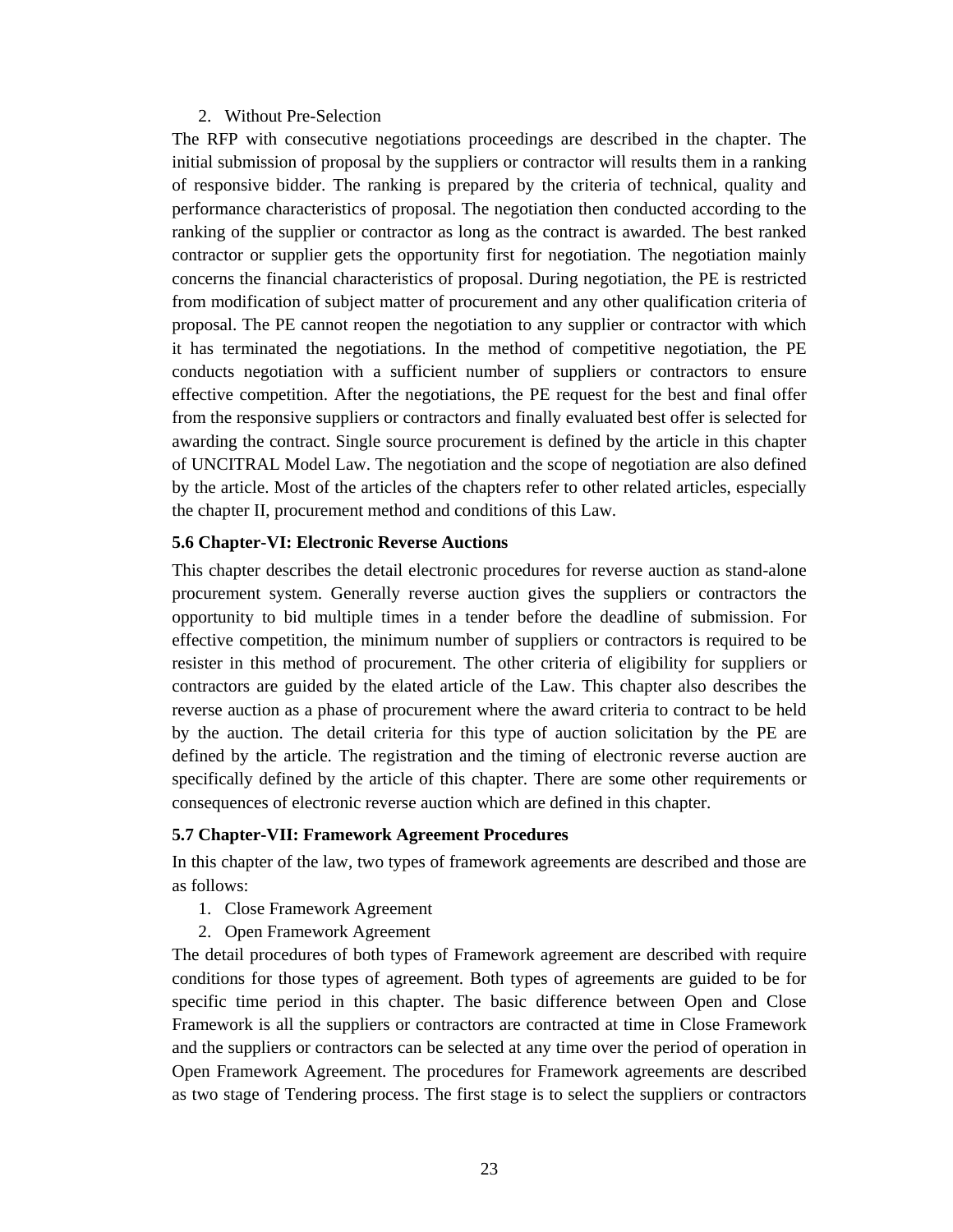for agreement and the second stage is a competition among those suppliers to award the contract. For Open Framework Agreement, the maximum number of suppliers or contractors may be fixed by the PE. The change in terms and conditions of agreement is restricted by the article during the period of operation.

# **5.8 Chapter-VIII: Challenge Proceedings**

The right of a supplier or contractor to challenge the decision of procuring entity is reserved by the Law and the procedure is described by the Article 64-69. The challenge to the decision of PE can be best described by the Sub-Article 64(1) of UNCITRAL Model Law. All above decisions are to be challenged by supplier or contractor in Court. The confidentiality of challenge is specifically described in the article 69 of UNCITRAL Model Law. The suspension of procurement decision may or may not be suspended after getting the appeal of review from the suppliers or contractors. The suspension decision has some conditions and review authority is solely authorized for suspension. There are guidelines for non disclosure of information and no public hearing in the event of challenge proceedings other than in Court.

# **6.0 ANALYSIS AND FINDINGS**

The study of SRFPs is analyzed with comparing to UN procurement manual in several points of considerations. The research question was to find out the similarity and dissimilarity of Standard Tender Documents (SRFP) with the rules and procedures of PPR and UN procurement manual with the help of UNCITRAL Model Law of Public Procurement. So, the analysis is confined with those considering following issues:

# **6.1 Communication Proceedings**

The communication is the process of exchanging information. It can be defined as the purposeful activity of exchanging information and meaning across space and time using various technical or natural means, whichever is available or preferred. The communication can be one or both ways. Effective communication is the both way information sharing process which involves one party sending a message or information that is easily understood by the receiving party. The type of communication is as follows:

- $\checkmark$  Non-verbal Communication
- $\checkmark$  Verbal Communication
- $\checkmark$  Oral Communication
- $\checkmark$  Business Communication

The communication between the PE and consultants are business communication. The business communication is generally written communication for its applicability as a part of contract and evidence. In the case of selection of consultants, the communications are mainly associated with the following events:

- $\checkmark$  Advertisement
- $\checkmark$  Invitation
- $\checkmark$  Pre-tender meeting
- $\checkmark$  Clarifications
- $\checkmark$  Submission
- $\checkmark$  Addenda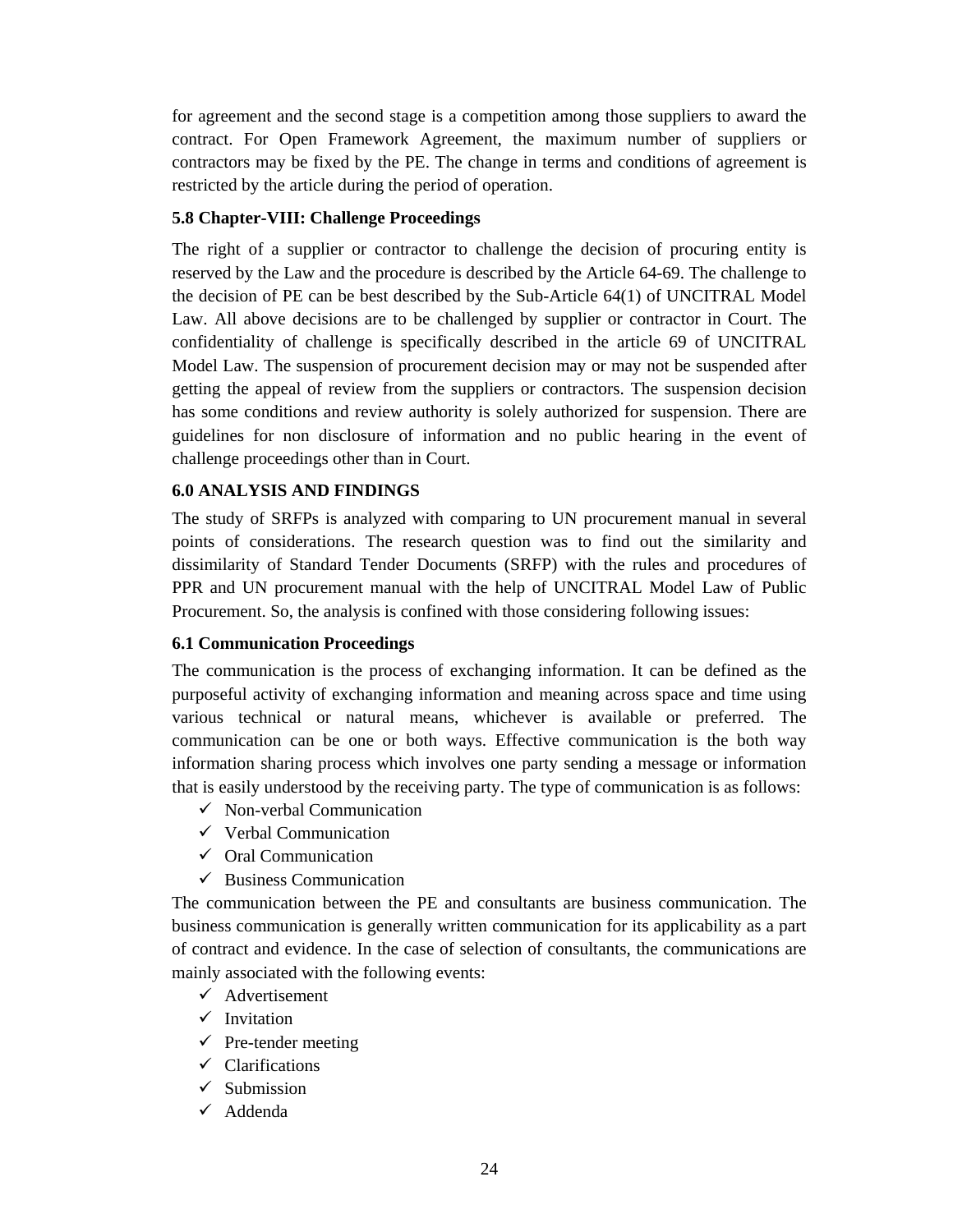- $\checkmark$  Negotiations
- $\checkmark$  Request for validity extension
- $\checkmark$  NOA and it's publication
- $\sqrt{PQ}$
- $\checkmark$  Contract Award
- $\checkmark$  Rejection Notice
- $\checkmark$  Debriefing

The most of the above events are guided in the SRFP Document PS7 & PS11. One of the major differences found in communication procedures especially for high value selection documents like Standard Documents and PPR, 2008 with the UN Procurement Manual is the obligation of debriefing. The debriefing to unsuccessful bidders are optional in SRFPs and PPR 2008. Categorically it depends upon the request from the Consultants. All the communications are protected by the disclosure clauses in pursuant to the Rule 31 0f PPR 2008. Any type of confidentiality disclosure by consultant resulting the consequence of debarring or blacklisting as per the provision of Rule-127 of PPR, 2008. If PE's official staff disclose the confidentiality they will face the proceeding as per the provision of misconduct described in PPA, 2006. All the communications procedures applicable but the written form of communication is preferred in almost every situation and other forms of communication must be supported in writing and legally authorized. In case e-GP, the rules are said to be formulated separately in PPR 2008 and no indication is shown in SRFPs. The publications of notices of tender above certain threshold are mandatory in both organizations and CPTU website. This is similar to the publications of notices on UNGM website for UN procurement proceedings. Again, the publications of NOA above threshold are similar to the procedures of publications of award for UN procurement. The advertisements of tenders on newspaper are same with some exception in case of low value procurement of RFQ method. The options for advertisement of proposal are clearly defined by the rules of PPR 2008 with respect to the method of procurements. So the advertisement procedures of SPDs are harmonized with the rules of PPR and very much similar to UN Procurement Manual.

### **6.2 Contract Termination**

Contract agreement signs between Procuring Entity and successful Consultant with the provision of witnesses. It is not necessary to sign the contract on non judicial stamp that normally practices in Bangladesh. According to Stamp Act contract agreement can sign on white paper instead of non-judicial stamp. Termination can be defined as the ending of contract between the parties. The termination of contract may be either in full or partial. There are several types of ending of contract and this is one of the most critical parts of contract. The terminations are mainly dependent on situation. The termination may raise the litigation hazards for both the parties. All parties in to the contract wish a happy and successful ending of contract. A perfect document is said to be have a clear and transparent options of contract termination to avoid the litigation hazards. There are number of options for contract termination described in the SRFPs of PPR 2008 and also in UN Procurement Manual. The comparative measures for termination of contracts are shown in tabular format below: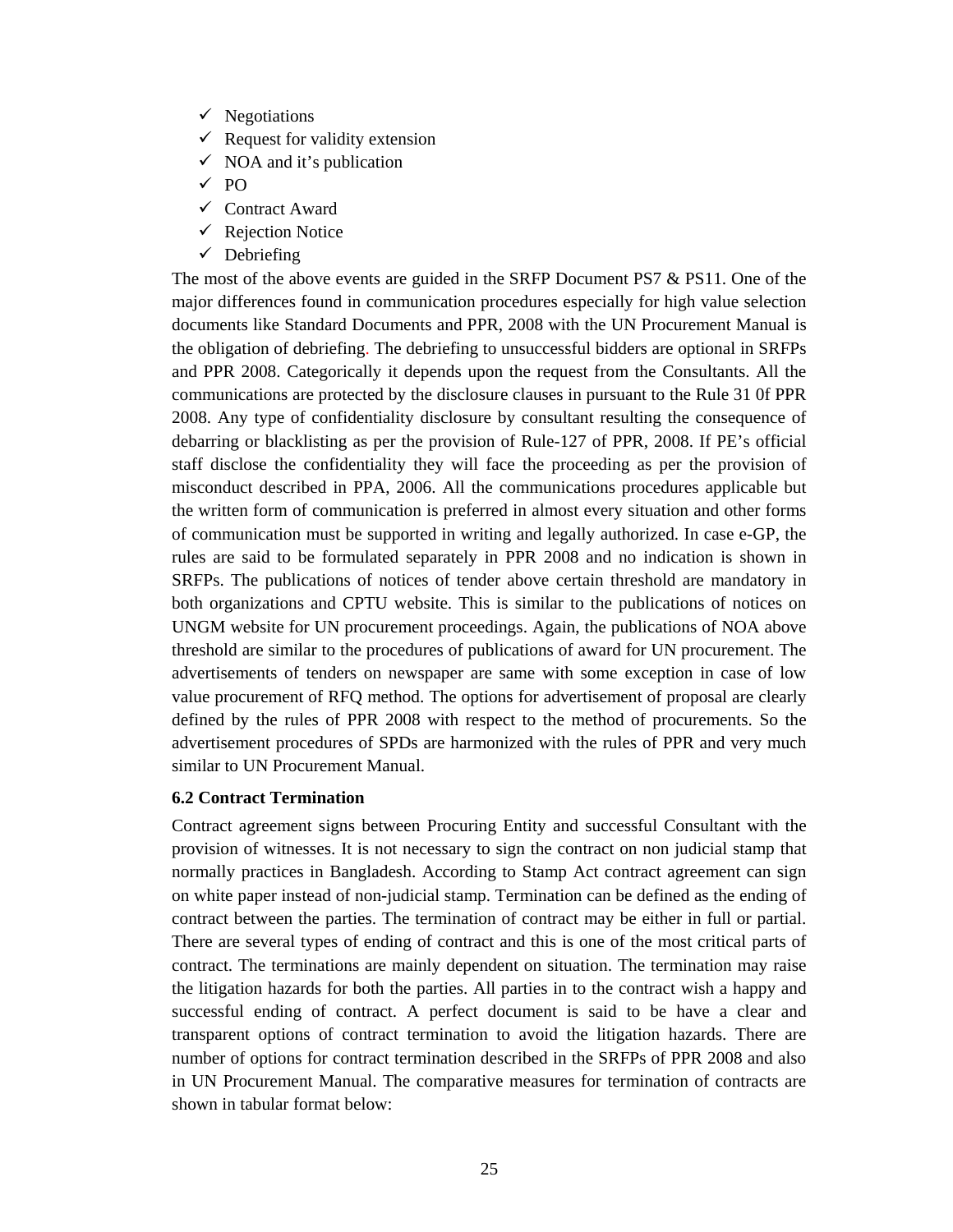|                                 | PS7        | <b>PS11</b> | <b>UN Procurement Manual</b>    |  |
|---------------------------------|------------|-------------|---------------------------------|--|
| <b>Types of Termination</b>     | <b>Yes</b> | Yes         | The clauses of terminations are |  |
| <b>CFCC</b><br>in<br>Engaged    | <b>Yes</b> | Yes         | not clearly specified but       |  |
| Practice                        |            |             | procurement from registered     |  |
| Fails<br>perform<br>to<br>any   | <b>Yes</b> | Yes         | vendor gives the opportunity to |  |
| obligations                     |            |             | disqualify the vendor on the    |  |
| <b>Insolvency or Bankruptcy</b> | <b>Yes</b> | Yes         | ground of ineligibility of      |  |
| Termination<br>for              | <b>Yes</b> |             | supplier which includes all the |  |
| Convenience                     |            |             | points discussed here.          |  |

The contract closure is followed by the evaluation of vendor rating of UN suppliers. The termination clauses protect the PE's right from the unwanted situations but there is very little protection for the Consultants in SRFP of PPR 2008. All the termination clauses are in favor of PE. The PE may terminate the contract with contractors giving 28 (Twenty Eight) days written notice by the termination for convenience clauses. In this case, the performed portion of contract or delivered services is paid by the PE according to the contract prices. And the PE can cancel the remainder and pay to the Contractor an agreed amount for partially completed and/or performed services and for materials and parts previously procured by the Consultant. Moreover contract comes to closure after deliver the assigned services.

### **6.3 Dispute Resolution**

There are a number of dispute resolution techniques available. Some of the dispute resolution techniques are described below.

**Negotiation** (Amicable Settlement): It is a kind of alternative dispute resolution techniques. Negotiation is voluntary process by which parties attempt to reach a mutually satisfactory agreement through informal and unstructured discussions. Successful negotiation typically focus on problem solving and trying to satisfying both parties interests without determining who is right and who is wrong. (Wikipedia)

**Mediation:** It is similar in many respects to negotiation. It is also generally private, voluntary and informal. The focus of Mediation is problem-solving rather than on determining who is right and who is wrong. In Mediation, a mutual third party is chosen by the agreement to help the parties to resolve the dispute. (Wikipedia)

**Conciliation:** It is a technique whereby the parties to a dispute use a conciliator, who meets both the parties separately and together in attempts to resolves their differences. The conciliator has no authority to seek evidence and usually writes no decision, and makes no award. (Wikipedia)

**Adjudication:** It is the process of dispute resolution where an independent Adjudicator or Adjudicators reviews the evidence and arguments including legal reasoning set forth by the opposing parties to come to a decision which determines rights and obligations between the parties involved. (Wikipedia)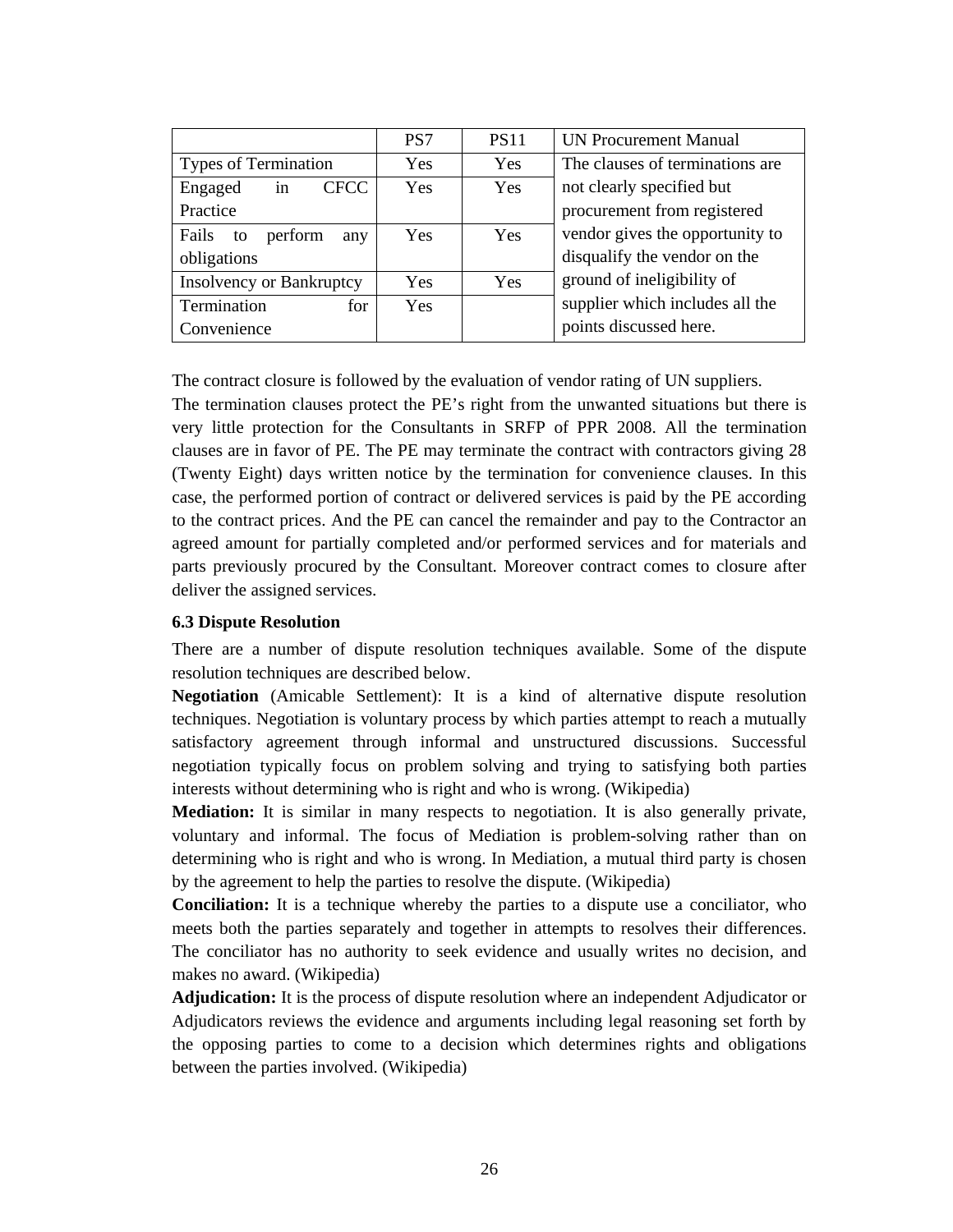**Arbitration:** It is dispute resolution techniques where a dispute is submitted to one or more impartial persons usually experts in the subject matter. The arbitrator decision is private and binding to both parties (Wikipedia).

| Sl. No        | <b>Dispute Resolution</b> | PS7 | <b>PS11</b> | UN                 |
|---------------|---------------------------|-----|-------------|--------------------|
|               | <b>Techniques</b>         |     |             | <b>Procurement</b> |
|               |                           |     |             | <b>Manual</b>      |
|               | Amicable settlement       | Yes | Yes         | Yes                |
|               | (Negotiation)             |     |             |                    |
|               | Conciliation              | No  | No          | Yes                |
| $\mathcal{R}$ | Adjudication              | Yes | Yes         | N <sub>0</sub>     |
|               | Arbitration               | Yes | Yes         | Yes                |

The applicable dispute resolution techniques from both SRFPs and depicted in UN Procurement Manual are shown in a tabular form for ease of comparison.

There is no option of mediation in the above SRFPs of PPR, 2008 and UN Procurement Manual. The applicable rules and law for SRFPs of PPR, 2008 is Arbitration Act (Act No 1 of 2001) of Bangladesh for national tenders and local Consultants. In case of international contract, the PE has the right to choose the following options for Arbitration defined in the GCC Clause  $74(1)$  &  $74(2)$  of SRFP, PS11.

- a) UNCITRAL Arbitration Rules
- b) The Rules of ICC
- c) The Rules of Arbitration Institute of Stockholm Chamber of Commerce
- d) The Rules of London Court of International Arbitration

The option to choose one of above two gives the suitability and variety in their contract. But these options are against the process of standardization of contracting criteria and may create difficulty for both the parties. Again selecting of different option for different contract may raise the question of inconsistency from the side of consultants. For UN procurement the applicable rules are UNCITRAL Conciliation Rules and UNCITRAL Arbitration Rules. So, the dispute settlement techniques applied for SRFPs is less legal bound than that of UN Procurement Manual. The litigation applicable for each of the above is completely legally bound. The dispute resolutions in SRFPs of PPR 2008 are more focused on informal and amicable settlement. Depending on the complexity the dispute resolution mechanisms are provided in the respective Standard Proposal Documents of PPR 2008.

# **6.4 Eligibility**

The eligibility of Consultants means the legal capacity, the technical and financial ability to perform the task to be asked by PE. The eligibility is ensured by some evidences and certificates provided by the Consultants. The legal capacity of Consultants stated in SRFPs is verified by the Valid Trade License, Tax Identification Number and VAT Registration Number. Others requirements for ability to perform tasks are identified by the years of experiences, eligibility declaration, litigation history, not barred from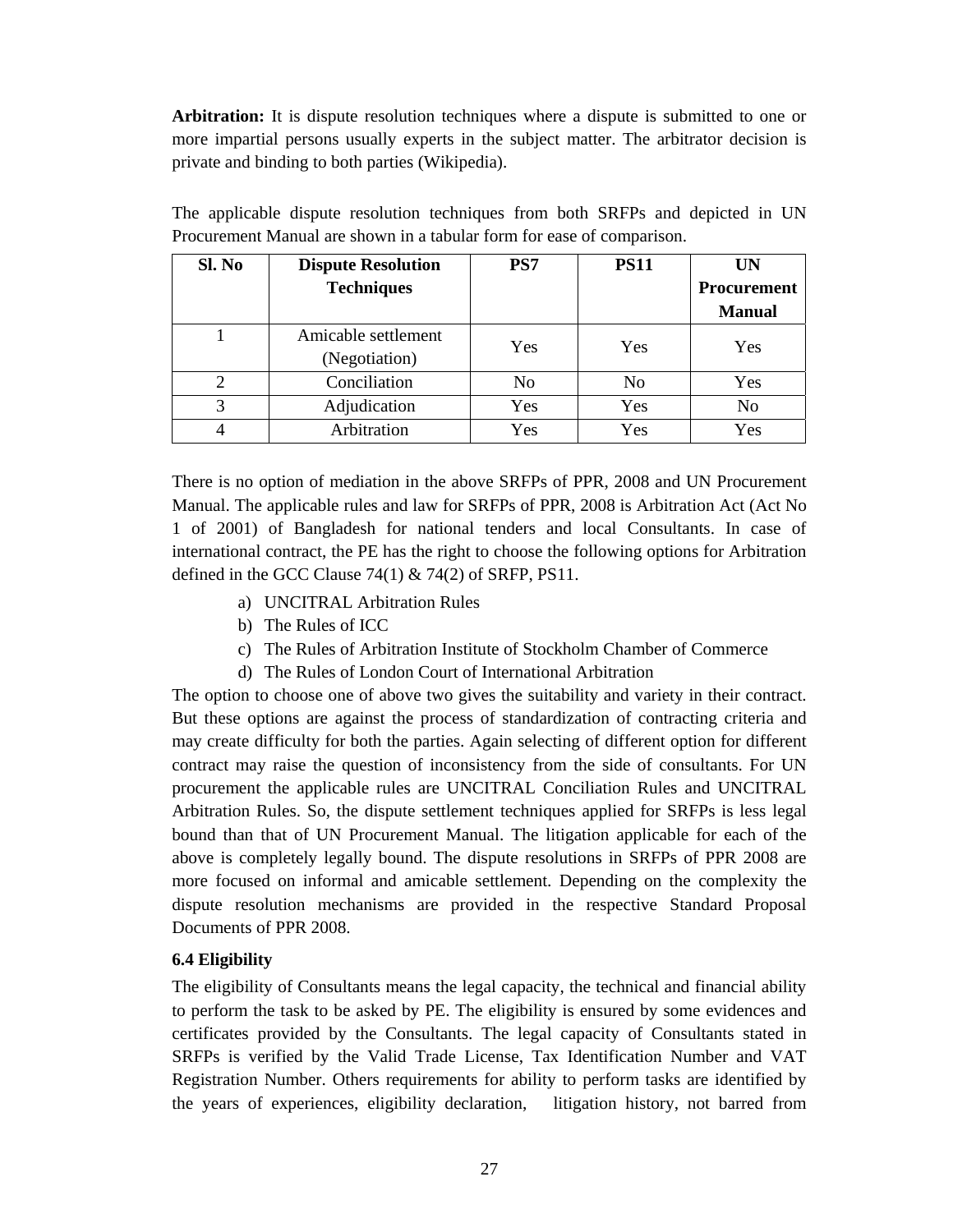participating public procurement. Eligibility criteria are classified into four types. Those are General criteria, Litigation history, Specific criteria & Financial criteria. The General Criteria defines the general experience of the consultant. Specific criteria means the specific experience in a particular consultation service performed by the consultant within a particular period of time. The financial capacity of Consultants in SRFPs is defined by the criteria of solvency. On the other hand, the eligibility criteria in UN Procurement Manual are categorized into three stages of vendor registration depending on the value of contract estimation. Moreover, UN Procurement Manual describes some extra criteria to promote anticorruption, labour rights, human rights and environment issues. However the comparative scenarios of basic eligibility are shown in following table:

| <b>Criteria</b>                    | PS7           | <b>PS11</b>   | <b>UN Manual</b> |
|------------------------------------|---------------|---------------|------------------|
| Not Bankrupt / In receivership     | Require       | Require       | Require          |
| Not Engage in (CFCC) Practice      | Require       | Require       | Require          |
| Do not employ staffs who are or    | Not Necessary | Not Necessary | Require          |
| have been staff of PE within year. |               |               |                  |
| Declaration of Eligibility         | Require       | Require       | <b>Not</b>       |
|                                    |               |               | Mentioned        |
| <b>Trade License</b>               | Require       | Require       | Require          |
| <b>TIN Certificate</b>             | Require       | Require       | Require          |
| <b>VAT Registration</b>            | Require       | Require       | Require          |
| Minimum Number of Litigation       | Require       | Require       | <b>Not</b>       |
| <b>History</b>                     |               |               | Mentioned        |

The eligibility of services are not declared in the manuals and SPDs but according to the laws of various national and international organizations, no forbidden criminal activities as services can be procured under any circumstances. Though some of the criteria not explicitly mentioned in the SRFPs and UN Procurement Manual are assumed to be implied. The criteria of SRFPs are well managed considering the method and threshold of procurement. At last, it is seen from the comparative analysis of eligibility the criteria of SRFPs are almost same as those of UN Procurement Manual. Eligibility criteria need to prove by providing valid relevant documents.

### **6.5 Ethical Standards**

Ethical standards in procurement / consultant selection are different in different laws and areas of the worlds. As for example, simple dairy & calendar are permitted according to CIPS Ethical codes. On the other hand light refreshment & hospitability is permitted in other laws. Ethics can be defined as the perception of doing right or wrong. The ethics can be categorized in several levels such as personal, organizational and industrial. In this study, the ethical standards of procurement systems are analyzed and compared. The use of ethical standard determines the equitable and transparent use rules for all concerned. As one of the largest organizations, the UN requires a number of standards on ethical issues and it maintains the ethical standard on very high node. The unethical practices are defined in the SRFPs and the consequences for those practices are specifically defined.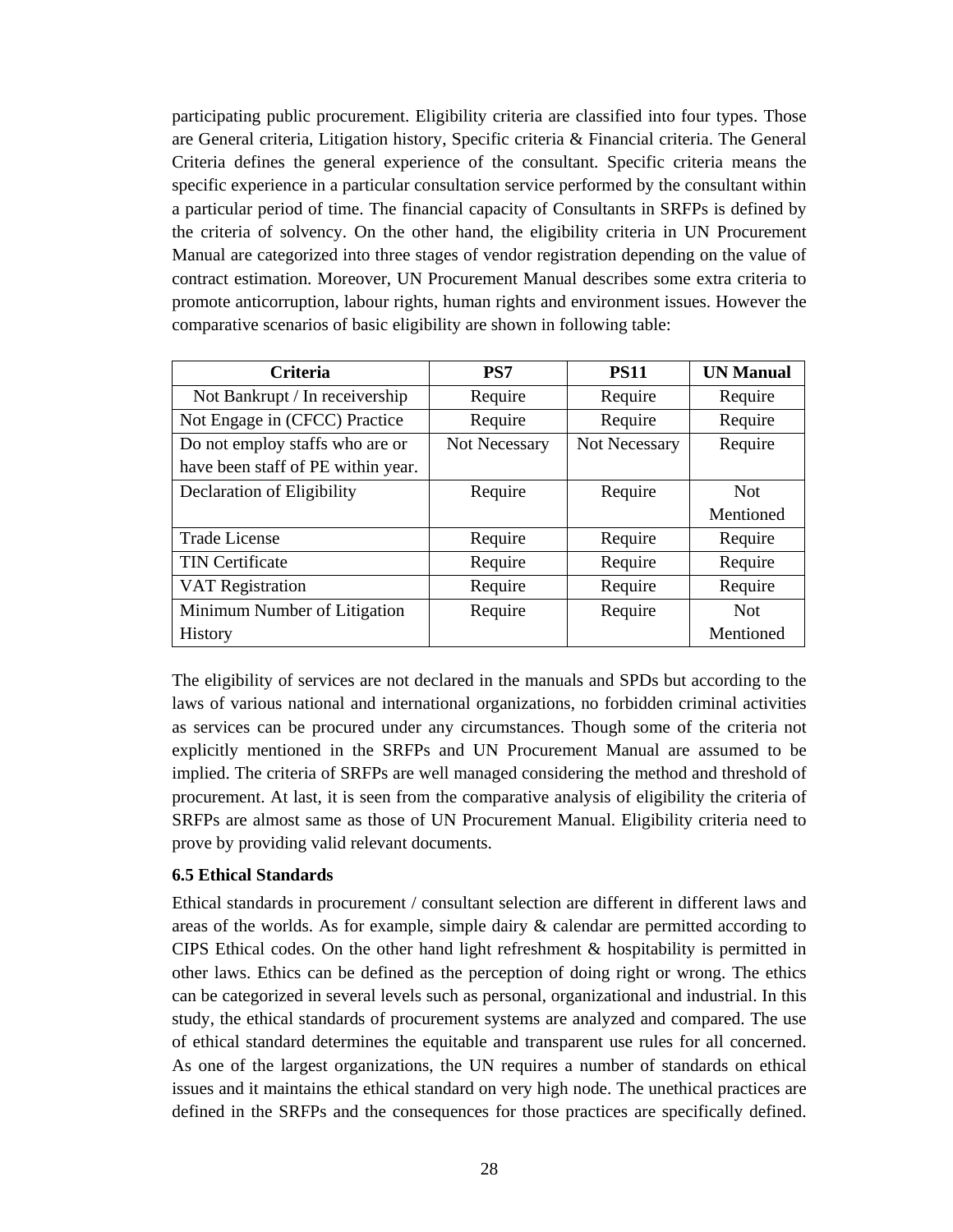For any kind of unethical practices the PE retains the right to declare the Consultants ineligible. The issues related to ethical standards of UN Procurement Manual are compared to the SPDs in the following table:

| <b>Issues of UN Procurement Manual</b>          | PS7            | <b>PS11</b>    |  |
|-------------------------------------------------|----------------|----------------|--|
| Oath of the office.                             | N <sub>0</sub> | N <sub>0</sub> |  |
| Conflict of interest                            | Yes            | Yes            |  |
| Confidentiality or disclosure of information    | N <sub>0</sub> | N <sub>0</sub> |  |
| <b>Financial Disclosure</b>                     | Yes            | Yes            |  |
| Gifts and Hospitality                           | N <sub>0</sub> | N <sub>0</sub> |  |
| Post retirement restrictions                    | N <sub>0</sub> | N <sub>0</sub> |  |
| Fraudulent practice                             | <b>Yes</b>     | Yes            |  |
| <b>Corrupt Practice</b>                         | Yes            | Yes            |  |
| <b>Unethical Practices under United Nations</b> | N <sub>0</sub> | No             |  |
| Supplier Code of Conduct                        |                |                |  |
| <b>Extortion or Coercion</b>                    | <b>Yes</b>     | Yes            |  |
| Collusive or Bid Rigging                        | Yes            | Yes            |  |

Some of the ethical standards mentioned in the UN Procurement Manual are only applicable for their procurement. Again some issues related to ethical use are in more elaborated form in UN Procurement Manual than that of SPDs. In SPDs, the unethical practices are defined by four points of Corrupt, Fraudulent, Coercive and Collusive practices. Only other very important ethical issues are clearly mentioned in all the SPDs is the conflict of interest. From the above comparative table of ethical issues, it can be said that the minimum requirements for procurement is fulfilled in the SPDs. Other issues are related to the formulation of laws and code of conduct that require legal support of other laws in jurisdiction of procurement act, PPA 2006 and rules, PPR 2008. Ethical practice and moral values are some time more than laws and regulations. As for example, in Malaysia there is no Public Procurement Act or Rules yet. But their procurement is quality procurement due to maintaining the high ethical practice in procurement process especially in Tender / Proposal evaluation. Another area of Ethical Practice is "Conflict of Interest". There is a provision to maintain the Conflict of Interest in UN procurement manual & the SPDs of PS7 & PS11 for national & international consultant selection in Bangladesh.

### **6.6 Incentives**

The incentives can be defined as the system or mechanisms by which the performance of the suppliers enhanced or accelerate to finish. There are both positive and negative types of incentives available in practice. There are no options of positive incentives for the bidders except advance payment options. And this advance payment option is very much restricted and applicable in certain circumstances. However, the study of the Standard Proposal Documents identifies some of the conditions that can be considered as negative incentives, like indemnification. The incentives mechanisms for UN procurement Manuals are more wide and applicable in various issues than that of the SPDs of PPR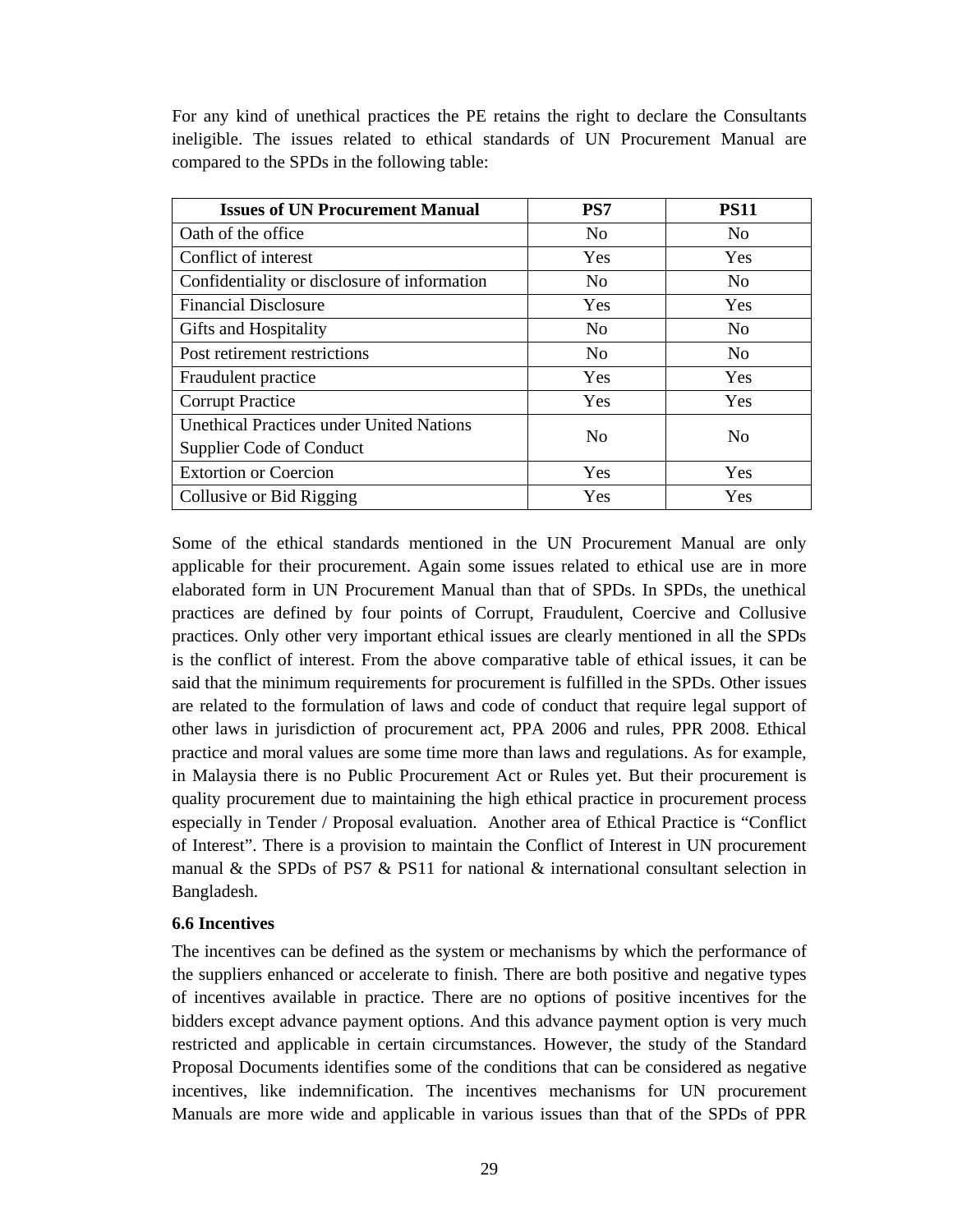2008. The applicable incentive mechanisms of UN Procurement Manuals are listed below:

- Advanced payment
- Progress payment
- Fixed Price with Escalation
- Cost Plus Pricing
- Fixed Fee

However the less incentive mechanisms for Consultant Selection by the PPR 2008 is reflected in the SPDs makes it easier to apply and riskier & costlier for the PE in the long run. The loss is minimized by the preferred competitive selection method and single source basis selection. For longer term relationship, the SPDs are less feasible than the terms and conditions mentioned in the UN Procurement Manual. In case of volatile market conditions, the procurement with the terms and conditions of these SPDs are very difficult to conclude and PE may fail to procure within require time and as and when require. In our country positive should be practiced and provision should be incorporated in Public Procurement Rules to boast up the consultant to perform their service. Intellectual service should be appreciated if performed early and it should be honoured. There is no provision of advance payment if public procurement if it is with the revenue budget. Provision should be there whatever the source of money in public procurement to motivate the consultant to start the work.

### **6.7 Payment Procedures**

Payments in respect of the Services shall be made in line with outputs according to the payment schedule. The percent payment is made after the acceptance of delivery of assigned services. The scope of advance payment and interim payment are there in PS7 & PS11. Consultant is needed to submit many reports i.e initial report, quarterly report, midterm report and final report. Payment is related with report submission. Until and unless the consultant submits the assigned report it will not get the claimed payment. In case of international consultant payment may be quoted and paid in both in BDT and quoted foreign currency. The rate of foreign currency calculates following the mechanism written in the PCC. The payment schedule for SPDs and UN Procurement Manual are tabulated below: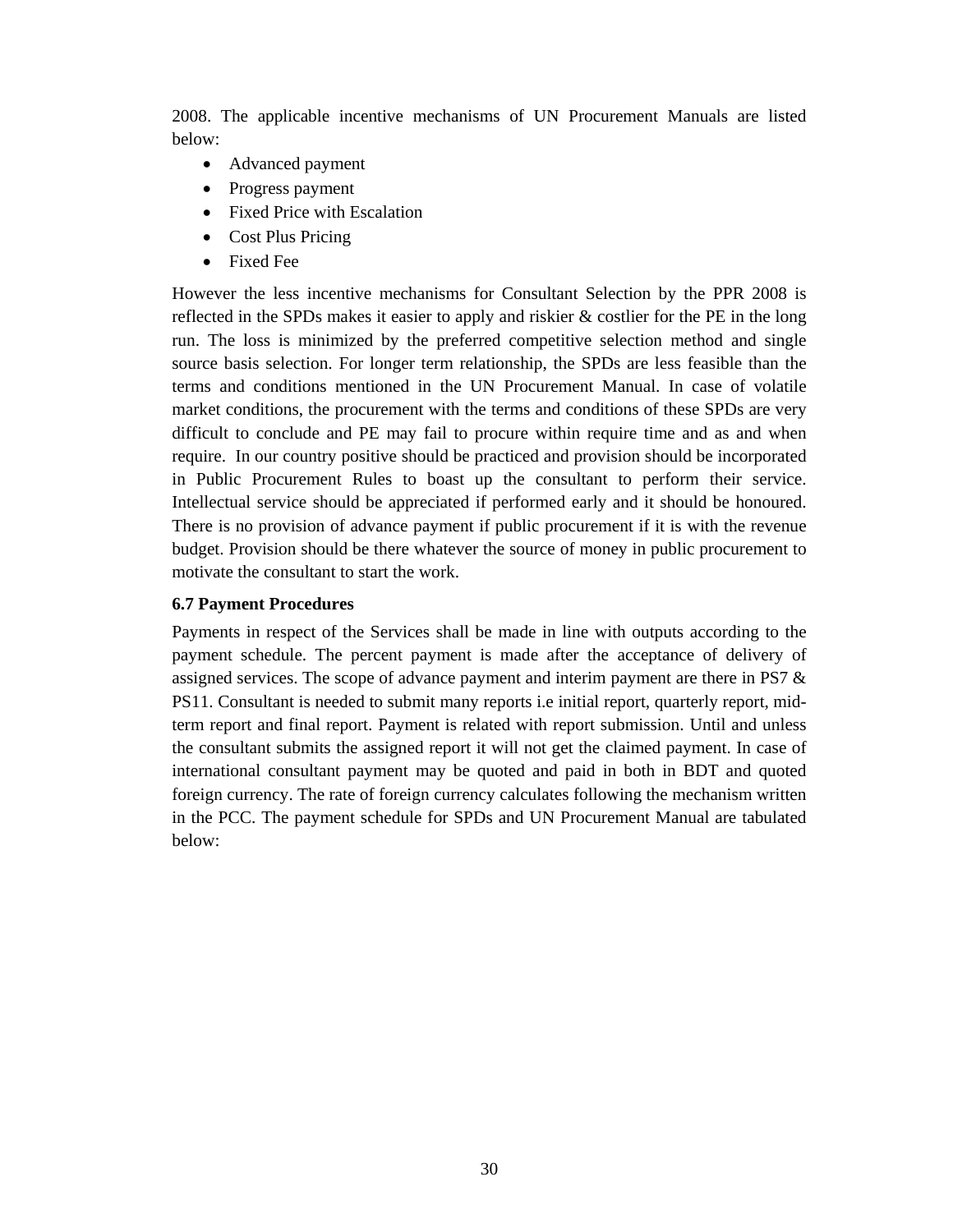| Terms & Conditions                                | PS7             | <b>PS11</b>     | <b>UN Procurement</b><br>Manual                                                                                                                      |
|---------------------------------------------------|-----------------|-----------------|------------------------------------------------------------------------------------------------------------------------------------------------------|
| 100% Payment                                      | Yes             | Yes             | Yes                                                                                                                                                  |
| <b>Advanced Payment</b>                           | Yes             | Yes             | Yes                                                                                                                                                  |
| Progress Payment                                  | Yes             | Yes             | Yes                                                                                                                                                  |
| Refund Schedule of<br><b>Performance Security</b> | No option of PS | No option of PS | 30 Days                                                                                                                                              |
| Amount of<br><b>Performance Security</b>          | Not required    | Not required    | 10%                                                                                                                                                  |
| Form of Performance<br>Security                   | Not Applicable  | Not Applicable  | Cash Deposit or Letter<br>of Credit or BG or<br>Surety Bond or<br><b>Retention of Payment</b><br>or Other forms of<br>Security                       |
| Form of Tender<br>Security                        | Not Applicable  | Not Applicable  | Cash Deposit or<br>Certified Check or<br>Letter of Credit or BG<br>or Surety Bond or<br><b>Retention of Payment</b><br>or Other forms of<br>Security |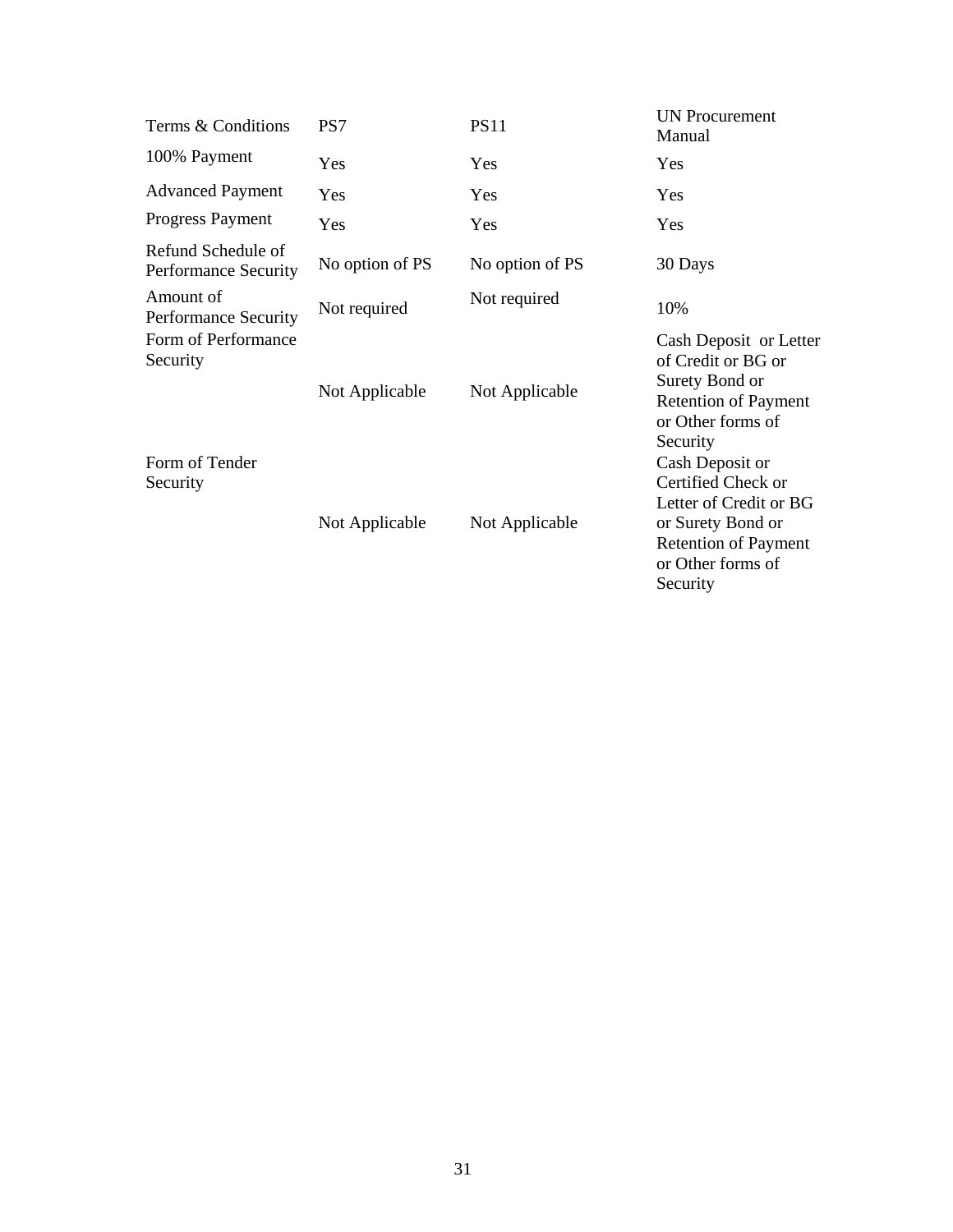#### **6.8 Pricing Mechanisms**

There are several types of pricing mechanisms are mentioned in UN Procurement Manual. The advantages and circumstances of applications are also explained in UN Procurement Manual. The study identifies the pricing mechanism of SPDs and that is in some cases unit rate basis. As for example the consultant personal remuneration generally remains fixed over the contract period. The currency of contract price is mentioned as BDT in PS7. In case of international procurement by the SPD, PS11; there are options for other currency as allowed by the PE. In general, the rate remains fixed for services, with very special circumstances, the adjustment of price is allowed. That means, the pricing mechanism of SPDs can be defined as Firm Fixed Price without escalation. The applicable pricing mechanisms are listed in the following table:

| Sl. No | <b>The Pricing</b>    | <b>SPD</b>     | <b>SPD</b>     | UN                 |
|--------|-----------------------|----------------|----------------|--------------------|
|        | <b>Mechanism</b>      | (PG1)          | (PG2)          | <b>Procurement</b> |
|        |                       |                |                | <b>Manual</b>      |
|        | Firm Fixed Price      | <b>Yes</b>     | Yes            | Yes                |
|        | without escalation    |                |                |                    |
|        | Firm Fixed Price with | N <sub>0</sub> | N <sub>0</sub> | <b>Yes</b>         |
|        | escalation            |                |                |                    |
|        | <b>Fixed Fee</b>      | N <sub>0</sub> | N <sub>0</sub> | Yes                |
|        | Cost plus Pricing     | N <sub>0</sub> | N <sub>0</sub> | Yes                |

Being applicable for goods, works and services all kinds of pricing mechanisms are mentioned in the UN Procurement Manual. For example 'Fixed Fee' pricing mechanisms are suitable for services only. However, the only applicable pricing mechanism for SPD is Firm Fixed Price without escalation. So the pricing mechanism of the PS7 is said to be less flexible than that of the UN Procurement Manual. The less flexibility of pricing arrangements makes the SPDs simple and easy to application. On the other hand less flexibility of pricing is not much attractive for the Consultants in the longer term contract and the contract becomes less sustainable in volatile market where the price fluctuations are very common. And in the long run, the PE incurs more cost for the goods, works and services. For the sake national interest of Bangladesh in pursuant of the Rule 117(26d) of PPR 2008, the 'Domestic Preference' is allowed for international tendering and therefore by the SPD, PS11. The domestic preference for the local consultant by maximum 10 (points) out of the 100. The conversion of single currency is defined in the SPD, PS11 by the selling exchange of the Central Bank of Bangladesh, Bangladesh Bank. The price adjustment provision is applicable on special cases. The taxes, duties, fees and such other levies are generally paid by the PE and the conditions are pretty similar in both SPDs, UN Procurement Manual, UNCITRAL Model Law on Public Procurement and PPR 2008.

### **6.9 Time**

If time is the main essence of performing services; failure of non-performing services in time tends to the failure of the contract. Time is very important for procurement of goods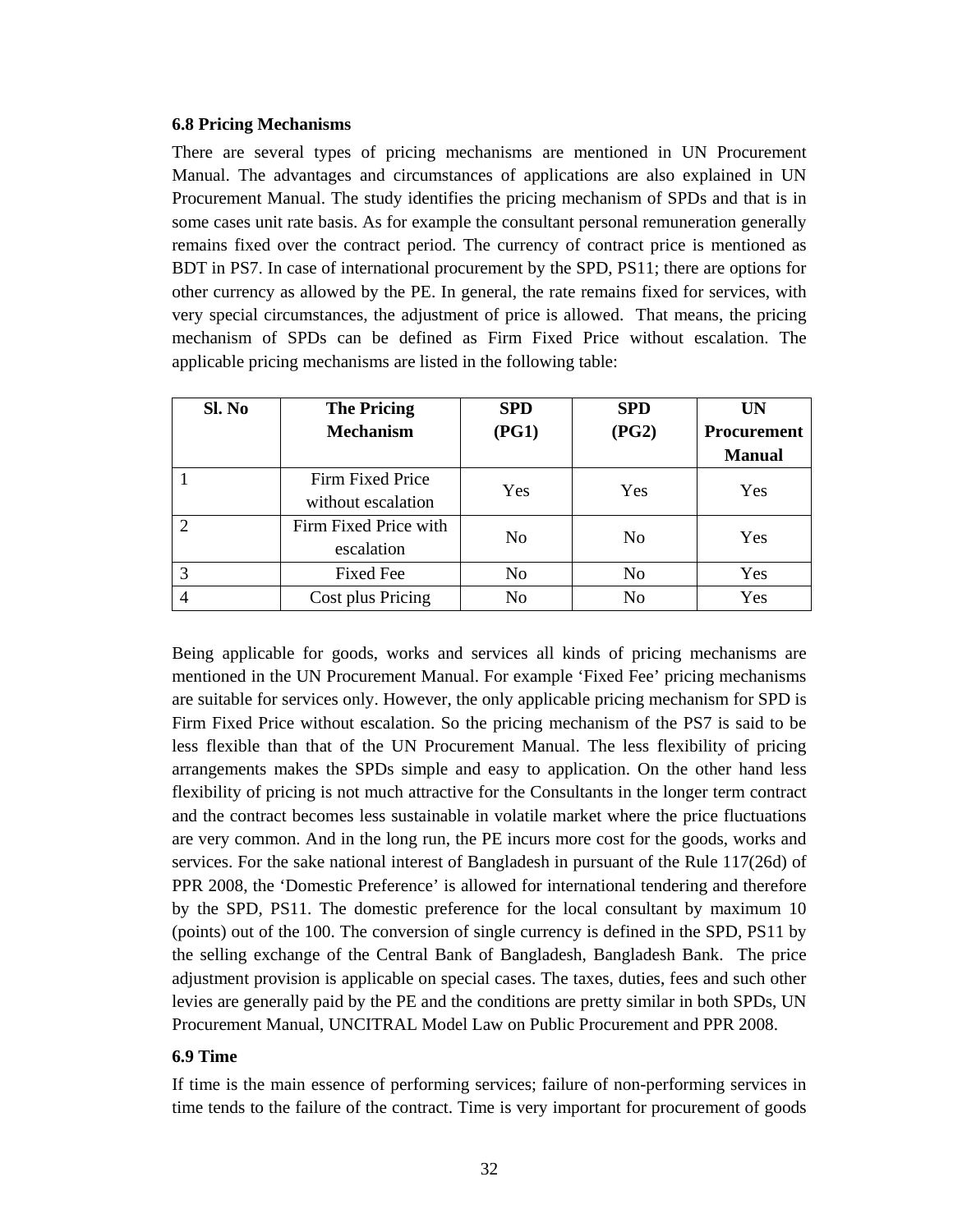and services. Right time is one of the R of 'Five R' of procurement that ensure the efficiency and effectiveness of the PE. Time or schedule also provides the concerned a guideline of doing the task. It helps to measure the performance of both the Bidders and PE. The very tight schedule means the less flexibility for the consultants and may raise the questions of ethics and legal issues. Again flexible time or schedule may costs extra and wastage of time only. In case of very tight schedule, the consultant may cut the cornerstone and/or demand more prices for the performed services. Being legal issue, the timeline for procurement is defined in the STDs clearly for the convenient use by the concerned parties. The time schedule for various issues procurement of STDs is shown in table below:

| Issues/Criteria | PS7             | <b>PS11</b>     | UN Procurement Manual |  |
|-----------------|-----------------|-----------------|-----------------------|--|
| NOA issue after | 7 days          | 7 days          | Not defined           |  |
| approval        |                 |                 |                       |  |
| Contract come   | Within the      | Within the      | Not defined           |  |
| into force      | validity period | validity period |                       |  |
| Payment         | Accepting final | Accepting final | 30 days               |  |
| deadline        | Report          | Report          |                       |  |
| Time extension  | Yes             | Yes             | Not defined           |  |
| by PE           |                 |                 |                       |  |

The most of the cases the timeline is not defined in the procurement manual as it is only the guideline for procurement rules. The options mainly depend on the PE to decide the timeline for procurement related issues. But one of the most important issues are defined in UN procurement Manual is the payment deadline. However, the fixed timeframe for issues of procurement makes the SPDs more effective and easily understandable to all concerned.

### **7.0 CONCLUSION AND RECOMENDATION**

In this part of conclusion, the study of SPD of PPR, 2008 those are actually the form application of the Law, PPA 2006 and Rules, PPR 2008, this is necessary to mention the causes of introducing that Act and Rules. In the awake of new millennium, the procurement reform process of Bangladesh is started and the CPAR was published in 2002. The deficiencies found and mentioned in the CPAR for Bangladesh are as follows:

- $\checkmark$  Absent of Legal Framework
- $\checkmark$  Bureaucratic procedures leading to delay in decision making
- $\checkmark$  Lack of competent staff to carry out procurement functions
- $\checkmark$  Poor quality of documentation
- $\checkmark$  Ineffective contract administration

The consideration of the above lacking makes it easy to conclude the study. The other report like 'Assessment of implementation of public procurement regulations' by the World Bank finds various difficulties on several issues including the issue related to the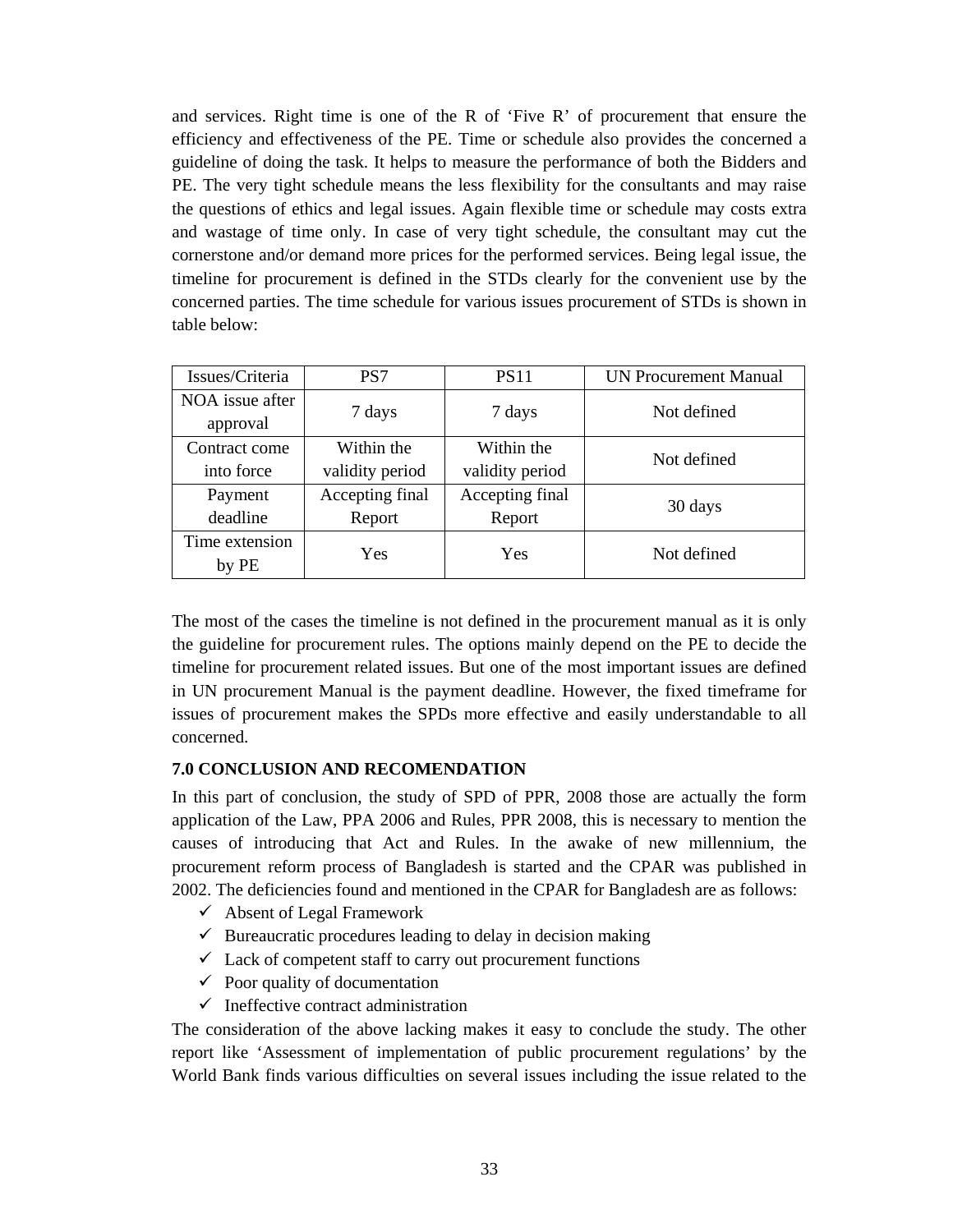tender documents and their low thresholds. However, the conclusive findings of the study are described in the following paragraph.

# **7.1 Recommendations:**

The study finds that the objectives of PPR 2008 vary from that of UN Procurement Manual. The environmental issue is absent in all STDs and PPR 2008. Only the PE can take necessary steps for environmental consideration through setting the clauses and preparing specification accordingly. The PPR 2008 and the STDs have prejudice to efficiency and that is why almost all major activities are time bound by the rules. The public procurement is mainly concern with social development issue and dedicated for people. The PPA 2006 and PPR 2008 are formulated to protect the greater interest of the people of Bangladesh. A vital point of 'Triple Bottom Line' of procurement, social issue is not clearly mentioned in PPR 2008 and hence in the SPDs. For improvement of the SPDs, the following possible steps could be taken:

- SPDs should be easier, understandable & user friendly.
- Provision of Performance Security can be incorporated in the PPR as well as the SPDs.
- The similar clauses are indicated by same number in all the SPDs for convenient use.
- The threshold value of SPDs could be updated regularly.
- All the SPDs are to be prepared and finalized soon.
- The environmental issues could be included to ensure responsible procurement.
- The social issue could be included.
- The emergency consultant selection document could be formulated.
- The options for Applicable Arbitration Rules could be limited to one or maximum two for consistency of contract.
- The Small and Medium Enterprises could be addressed and facilitated for greater national interest.
- Discrimination should be avoided in case of international consultant selection

If the SPDs could be modified accordingly to ensure sustainable and responsible consultant selection, the private organisations would be motivated to use the SPDs as Model Form Contract. Finally for the greater interest of society, environment and the people of all concern the SPDs and PPR 2008 could be modified and updated.

# **7.2 Conclusion**

It is relevant to find out the answer of research question from the objective of the study. The SRFPs are different from the application point of view and the method of REOI. The SPDs (PS7 & PS11) are prepared for national and international consultant selection method in different threshold value. Both the SPDs are started with the guidance of application for all concern who wishes to use those documents. The SPDs are well harmonized in principles of PPA 2006 and PPR 2008. In some cases the clarifications and any questions related to consultant selection are referred to the PPA 2006 and PPR 2008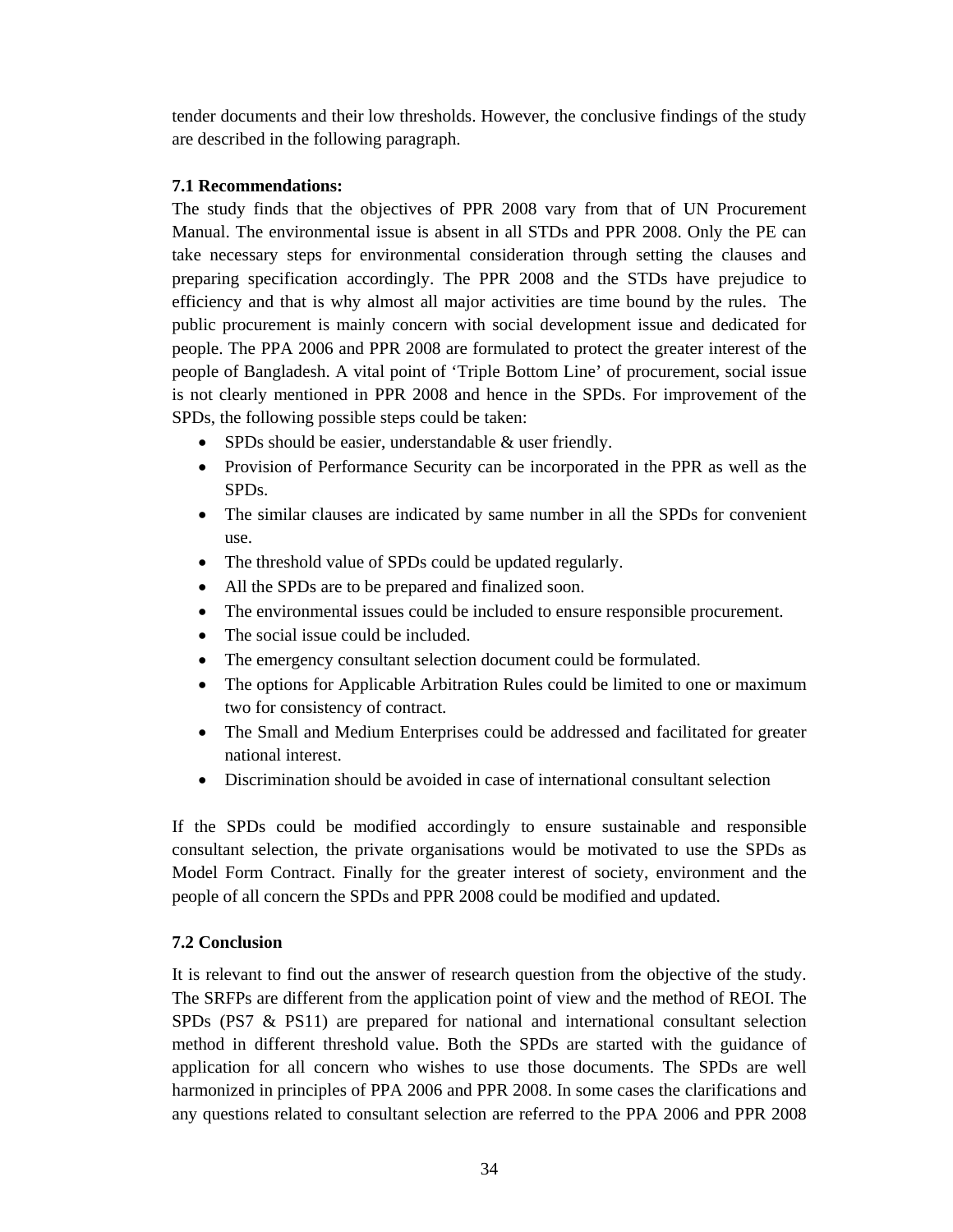makes the STDs completely tuned with the tone. Two major defaults of SPDs found that they are still in draft format and some of the SPDs like PS1 & PS2 are yet to be formulated and found in CPTU website. The similarities and dissimilarities between the SPDs and the principles of UN Procurement Manual are stated as per the issue of this study. There are more issues to find out the comparative status between the SPDs and UN Procurement Manual like the study 'Comparison of Intellectual and Professional service contract evaluation procedure: PPR-2008 Vs World Bank and ADB (Islam, 2013). The study finds a number of dissimilarities and also a good number of similarities between the STDs and UN Procurement Manual. The dissimilarities found can be described as minor deviation considering the context of procurement and organizational structure. There are some limitations while performing this dissertation like the study has been confined with literature review especially the comparison of some procurement related issues from the SPD with the respective and relevant issues of UN procurement manual. The standard procurement documents are prepared for various threshold value and solicitation procedures. If all the aspects of SPD are taken into consideration for comparison with the similar bidding documents of UN procurement then the findings will be more specific and accurate. Again the questionnaires to the relevant subject matter experts both SPD (PS7 & PS11) of PPR and UN Procurement system will make the findings more practical, critical and problems oriented to the subject matter. The study considers the selected issues those are very generalized to all kind of procurement methods. If the comparison considers the methods of consultant selection for critical review then the future studies will be more subjective and comprehensive. Moreover the findings and analyses of the study can be used for further topic related studies in future.

#### **8. REFERENCES**

1. Islam, Md. Rashedul 2013, 'Comparison of Intellectual and Professional service contract evaluation procedure: PPR-2008 Vs World Bank and ADB' Masters Thesis, BRAC University, Downloaded on  $10^{th}$  July 2014. http://hdl.handle.net/10361/2677

2. Request for Proposals Documents, CPTU, IMED, Ministry Of Planning, downloaded on 24 January 2016. http://cptu.gov.bd/RFP.aspx

3. The Public Procurement Act 2006. Government Peoples Republic of Bangladesh, Bangladesh Gazette, Dated: 27 January 2008.

4. The Public Procurement Rules 2008. Government Peoples Republic of Bangladesh, Bangladesh Gazette, Dated: 28 January 2008.

5. UNCITRAL. 2014. UNCITRAL Model Law on Public Procurement 2011. New York, United Nations, vied on  $16<sup>th</sup>$  August, 2014,

 http://www.uncitral.org/pdf/english/texts/procurem/ml-procurement-2011/2011-Model-Law-on-Public-Procurement-e.pdf

6. UN Procurement Manual, Version 7.0- July 2013, Procurement Division, New York, United Nations Downloaded on 23 June 2014.